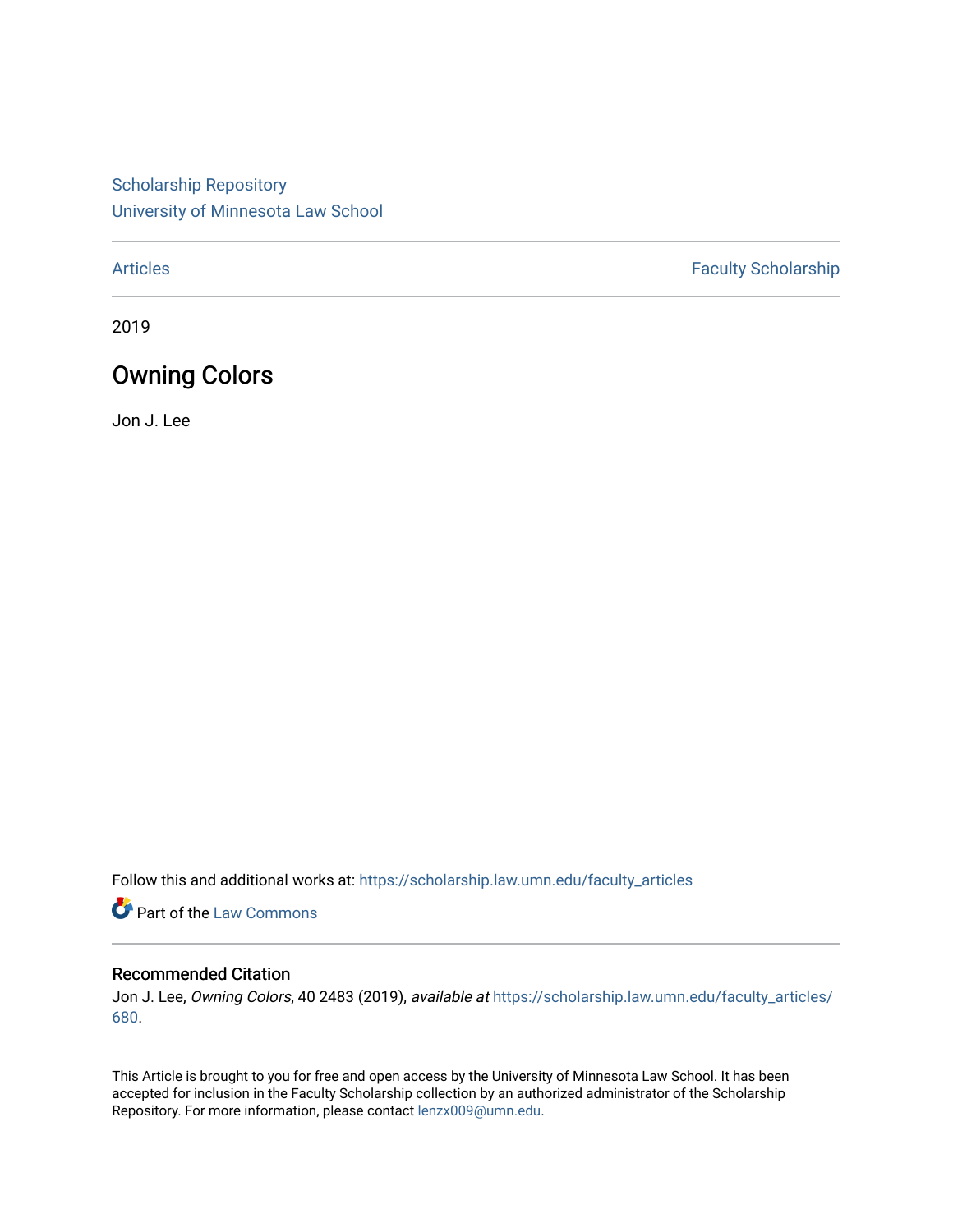# OWNING COLORS

# *Deborah R. Gerhardt & Jon McClanahan Lee*[†](#page-1-0)

# TABLE OF CONTENTS

| Ι. |           |                                                                  |  |
|----|-----------|------------------------------------------------------------------|--|
| H. |           |                                                                  |  |
|    |           |                                                                  |  |
|    | В.        |                                                                  |  |
|    | C.        |                                                                  |  |
|    |           |                                                                  |  |
|    | А.        |                                                                  |  |
|    | В.        | How The USPTO Applies Qualitex to Select Which Color Marks Merit |  |
|    |           |                                                                  |  |
|    |           | 1.                                                               |  |
|    |           | 2.                                                               |  |
|    |           |                                                                  |  |
|    | А.        | Methodology For Analyzing Success Rates Before the USPTO  2521   |  |
|    | <b>B.</b> |                                                                  |  |

<span id="page-1-0"></span><sup>†</sup> Deborah R. Gerhardt is an Associate Professor of Law at the University of North Carolina School of Law. Jon McClanahan Lee is a Professor of Practice at the University of Minnesota Law School. The authors are grateful to Barton Beebe, Brett Frischman, Jim Gibson, Bill McGeveran, Mark McKenna, Rebecca Tushnet, and the participants at the Work in Progress at the Intellectual Property Scholars Conference at Cardozo Law School, New York, New York, and the Intellectual Property Conference at the United States Patent and Trademark Office in Alexandria, Virginia. We are also most grateful to Sara Jane Francoise Anderson and Chandler N. Martin for excellent research assistance.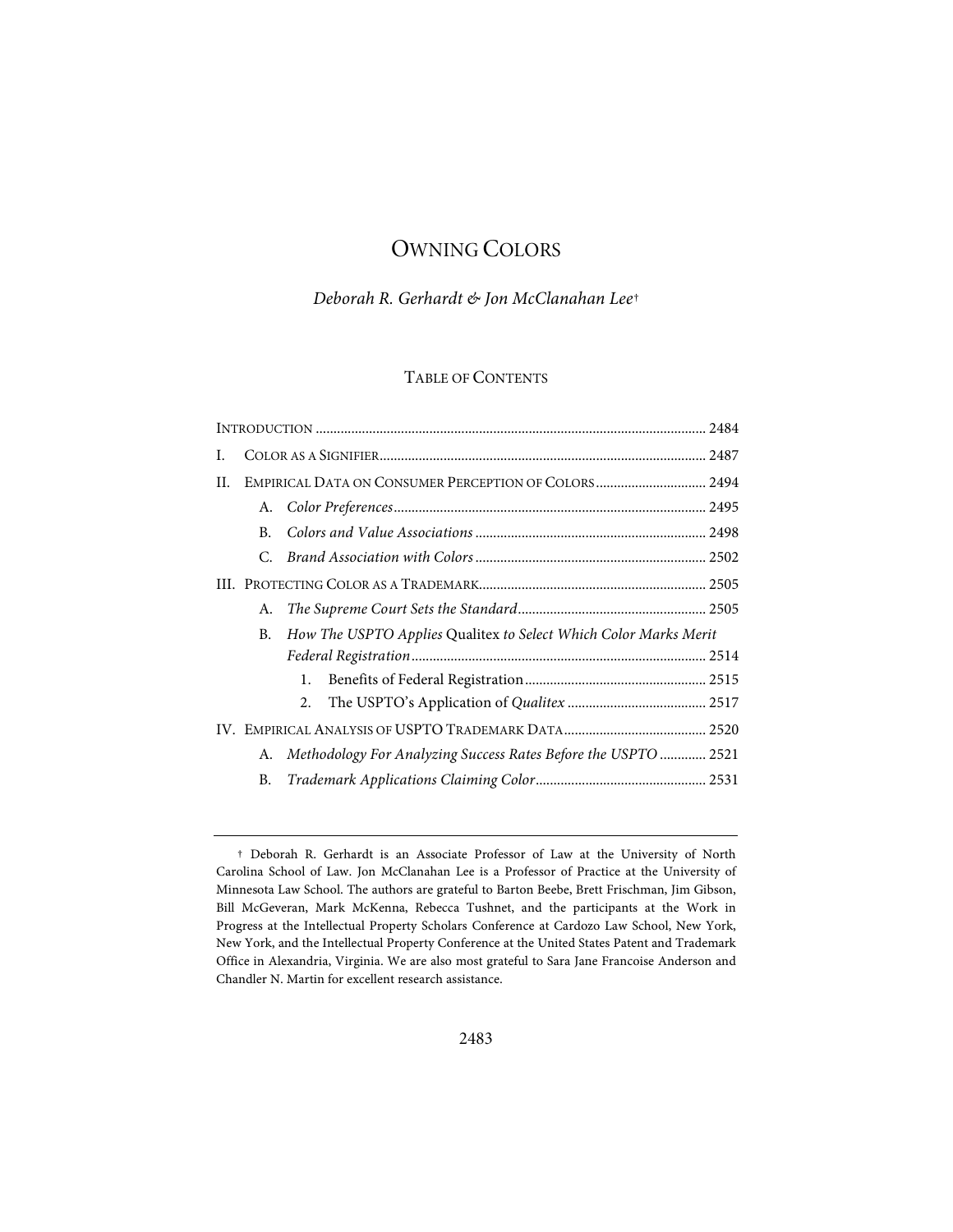CONCLUSION................................................................................................................... 2546

#### <span id="page-2-6"></span><span id="page-2-5"></span>**INTRODUCTION**

<span id="page-2-4"></span>Color is powerful. Historically, colors have been invested with mystical, symbolic, and religious significance. We are biologically wired to respond to color cues. A particular color may stimulate emotion, activate memory, and influence perception of the passage of time.[1](#page-2-0) Yet the omnipresence of color in our visual world is just the beginning of the story.[2](#page-2-1) We have learned to attach many meanings to colors through our lived experiences. Colors have become heuristics for even our abstract ideas. They connect communities. They unite and divide sports fans. They may be shorthand for gender identity, sexual orientation, race, and political identity. Although the ubiquity of color stimulation may be thought to dull sensitivity to it, studies find otherwise. One review of the academic literature asserted that, "People make up their minds within 90 seconds of their initial interactions with either people or products. About 62–90% of the assessment is based on colors alone."[3](#page-2-2)

Given their significant persuasive potential, it is not surprising that colors are sometimes the subject of intellectual property claims. For decades, the United States Patent and Trademark Office (USPTO) has granted patents for plants in which the invention specifies a particular color, such as the particular hue of a flower or vegetable.[4](#page-2-3) Patents have

<span id="page-2-0"></span><sup>1</sup> *See, e.g.*, Hyojin Lee et al., *Monochrome Forests and Colorful Trees: The Effect of Blackand-White Versus Color Imagery on Construal Level*, 41 J. CONSUMER RES. 1015 (2014); Benjamin H. Detenber et al., *The Emotional Significance of Color in Television Presentations*, 2 MEDIA PSYCHOL. 331 (2000); Gerald J. Gorn et al., *Waiting for the Web: How Screen Color Affects Time Perception*, 41 J. MARKETING RES. 215 (2004) (background color of a website affected perceived loading time).

<span id="page-2-1"></span><sup>2</sup> *See* Andrew J. Elliott & Markus A. Maier, *Color Psychology: Effects of Perceiving Color on Psychological Functioning in Humans*, 65 ANN. REV. PSYCHOL. 95, 96 (2014) ("Color is perceived on essentially every object that we view in daily life; it is even present in our dreams.") (citation omitted).

<sup>3</sup> Satyendra Singh, *Impact of Color on Marketing*, 44 MGMT. DECISION 783 (2006).

<span id="page-2-3"></span><span id="page-2-2"></span><sup>4</sup> Registration No. 17,976 (claiming multiple inventive features related to color, specifically that "This new and distinct sweetpotato variety is identified as 'Stokes purple,' and is distinguished from all other varieties of Ipomoea batatas known to the inventors by its large storage roots having deep purple skin and deep purple flesh. It is also distinguished because it is the only purple-fleshed, purple-skinned sweetpotato known to the inventors able to grow in the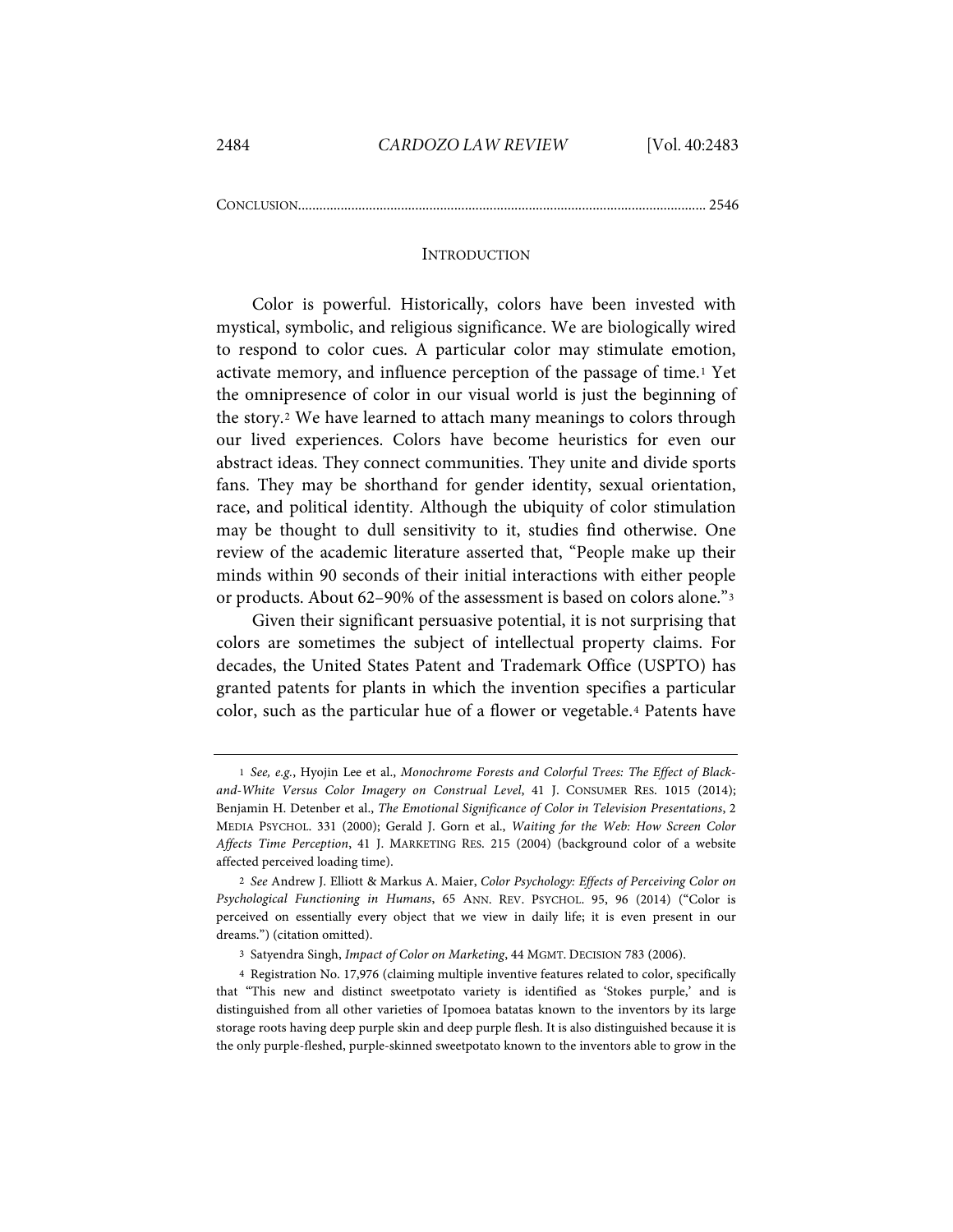also been employed to protect the process for creating colors, such as a paint claimed to create the "blackest black."[5](#page-3-0) Copyright law confers exclusive rights to copy and display original pictorial and graphic works, which include color field paintings.[6](#page-3-1) Trademark law protects colors as symbols of commercial source and collective identity.<sup>[7](#page-3-2)</sup> In this Article, we focus on the third category to explore whether trademark protection for colors is warranted given the vast expressive potential in the color wheel.<sup>[8](#page-3-3)</sup> We review how different disciplines approach color meaning, and we enrich these understandings with survey evidence we collected to verify whether colors serve an informational trademark function. We then empirically examine how trademark law contends with color meaning by analyzing a wealth of data from the USPTO.

Part I explores how different disciplines have contended with understanding color as a signifier of embodied and referential meaning. As a path towards understanding embodied meaning, we summarize what scientific literature teaches about the process behind color vision and biological responses to different color wavelengths. We then turn to the referential or learned meaning of colors. The scholarly literature from psychology, art, religious history, marketing, political science, and

<span id="page-3-1"></span>6 *See* 17 U.S.C. § 102(a) (2018) (providing copyright protection for pictorial works of visual art including color field paintings such as those created by Barnett Newman and Mark Rothko and the minimalist monochromatic work of Yves Klein and Frank Stella).

Southeastern United States. The inventors are aware that others in Southeastern United States have, however, been able to grow plants producing white-skinned, purple-fleshed storage roots. It is further distinguished based on its ability to maintain its purple color after cooking."); Registration No. 4,440 (claiming a "*uniform color* of French Rose from bud to well-developed open flower.")

<span id="page-3-0"></span><sup>5</sup> There are at least nine patents that reference Vantablack as part of their process. *See Results of Search in US Patent Collection Db for: Vantablack*, U.S. PAT. & TRADEMARK OFF., http://patft.uspto.gov/netahtml/PTO/search-adv.htm (search "Vantablack" in search bar) [https://perma.cc/5FUK-Y3XH] (last visited Apr. 26, 2019) (showing as the search results U.S. Patent Nos. 10099839, 10083772, 9992391, 9905005, 9720103, 9582877, 9448389, 9392155, and 9357116); *see also* Danny Lewis, *One Artist Has a Monopoly on the World's Blackest Black Pigment*, SMITHSONIAN (Mar. 2, 2016), https://www.smithsonianmag.com/smart-news/oneartist-has-monopoly-worlds-blackest-black-pigment-180958264 [https://perma.cc/7G9W-RNWL] (describing the controversy over the patenting of Vantablack, which is produced by growing carbon nanotubes).

<sup>7</sup> Qualitex Co. v. Jacobson Prods. Co., 514 U.S. 159 (1995).

<span id="page-3-3"></span><span id="page-3-2"></span><sup>8</sup> *See, e.g.*, Univ. of Ala. Bd. of Trs. v. New Life Art, Inc., 683 F.3d 1266 (11th Cir. 2012) (asserting trademark claims against artist Daniel Moore for using Alabama's team colors in depicting iconic moments from the team's games).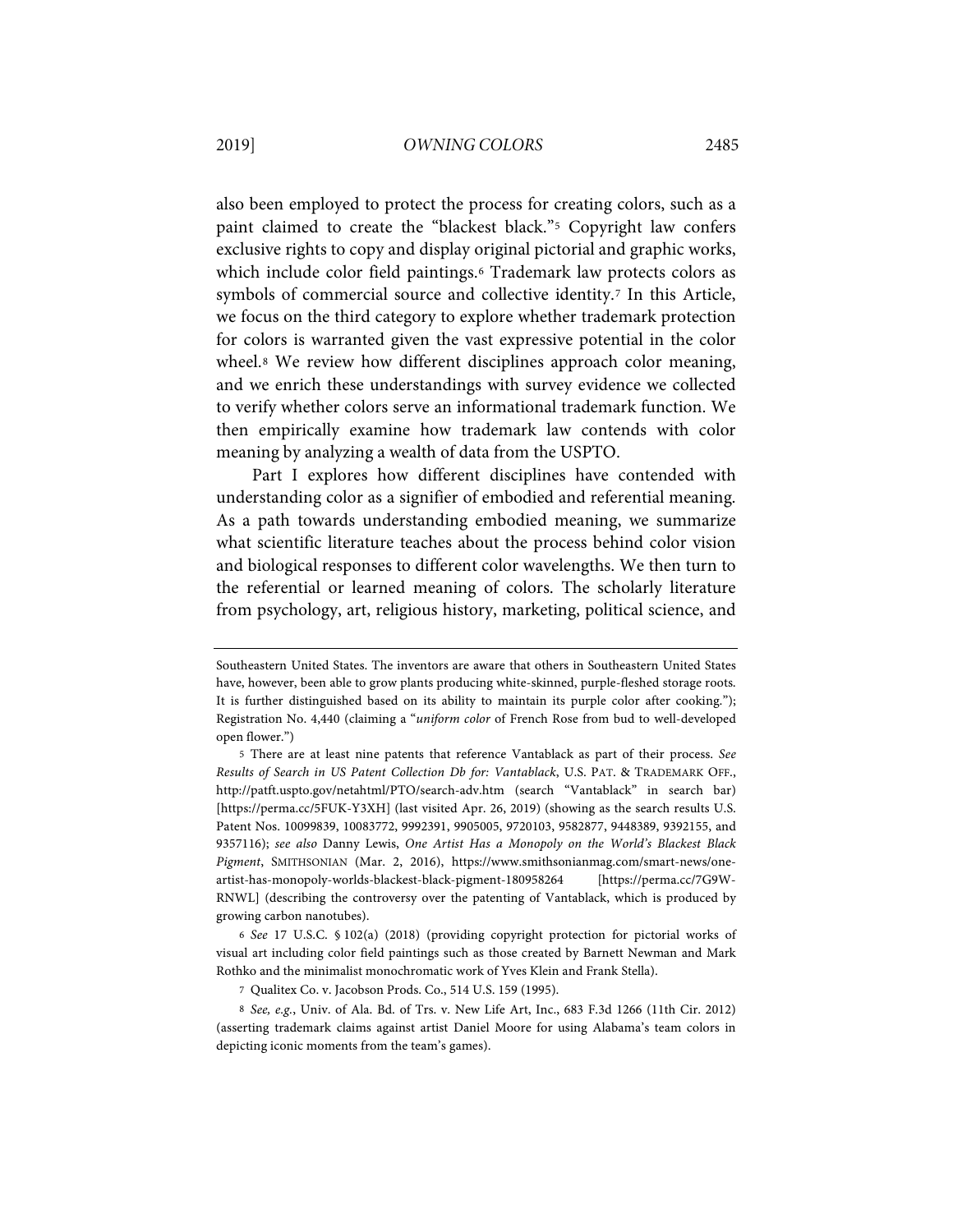behavioral economics overwhelmingly supports the proposition that color sends varied and contradictory expressive signals that are elastic over time and cultural context. Given the many possible and contradictory messages color can express, we raise the question of whether colors are capable of serving as commercially distinctive trademarks.

Part II responds to that question. It sets forth empirical data we collected to learn more about how consumers perceive colors. By asking a panel of consumers questions about color preferences and color associations with certain emotions or qualities, we collected additional evidence to support the theory that colors are associated with socially constructed patterns that vary depending on context. To determine whether consumers also use colors to signify trademark meaning, we asked whether they found color useful in differentiating brands when they shop. Our data reflect that even when cued to think about many expressive possibilities, consumers overwhelmingly report that color assists them in differentiating products in the marketplace. These responses support the theory that color does communicate trademark meaning.

Part III describes how trademark law sorts these signals. In 1995, the Supreme Court, in *Qualitex Co. v. Jacobson Products Co.*,[9](#page-4-0) defined a standard for protecting colors as marks, independent of other source identifying symbols. It held that color alone may be protected as a trademark but only if it has acquired secondary meaning and is not functional.[10](#page-4-1) After explaining how the Supreme Court arrived at its standard for protecting color marks, we explain how the USPTO has implemented the standard to determine which color marks may be protected only at common law and which may obtain national protection through federal registration on the USPTO's Principal Register.

Some scholars asserted that *Qualitex* would open the floodgates to an undue expansion of federal protection for nontraditional marks such as color.[11](#page-4-2) In Part IV, we consider whether those dire predictions were realized. We empirically analyze three decades of USPTO trademark

<sup>9</sup> 514 U.S. 159 (1995).

<span id="page-4-1"></span><span id="page-4-0"></span><sup>10</sup> *Id.*

<span id="page-4-2"></span><sup>11</sup> *See infra* note [136](#page-32-0) and accompanying text*.*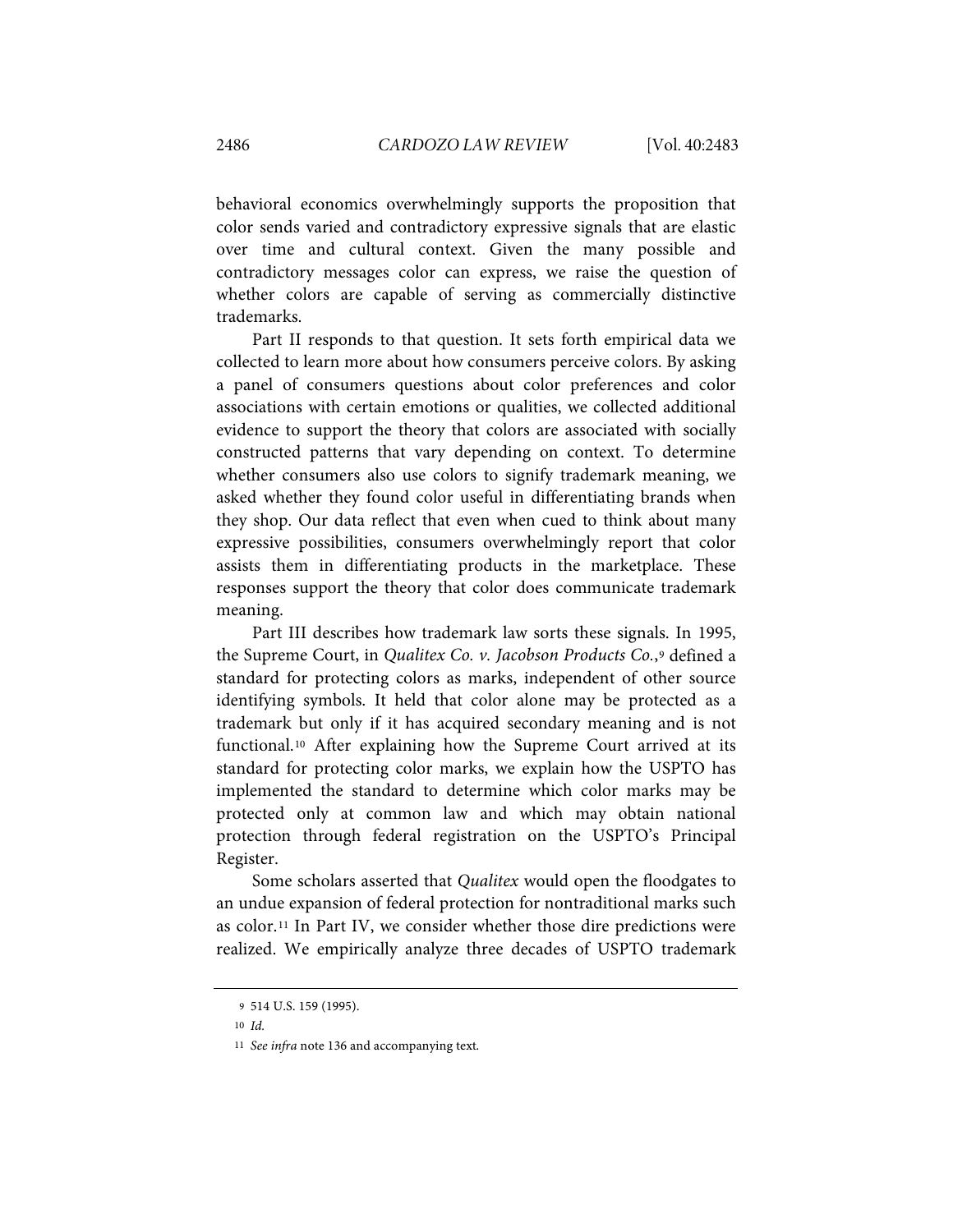data from 1987–2017 to show how frequently colors are claimed in trademark applications and how often such claims succeed. Using publication and registration rates as our measures for success in the trademark application process, we compare success rates for marks claiming color to those that do not. We also compare the registration data to the survey results from Part II to illuminate how color choices for trademarks map onto consumer color preferences and associations with quality and luxury. Part V sets forth our conclusions.

#### <span id="page-5-8"></span><span id="page-5-7"></span>I. COLOR AS A SIGNIFIER

Aesthetic philosophy teaches that stimuli may convey two types of meaning: embodied and referential[.12](#page-5-0) Embodied meaning results from the human body's biological reaction to a particular stimulus.[13](#page-5-1) The meaning arises from physical properties intrinsic to the stimulus itself, independent of context or learned associations.[14](#page-5-2) While embodied meaning is fixed in the stimulus itself, referential meaning is triggered by cultural associations that are wholly external to the stimulus.[15](#page-5-3) Referential meaning is learned.[16](#page-5-4) It results from a complex network of associations acquired through repeated contact with the stimulus and is highly dependent on cultural context.[17](#page-5-5) Color evokes both embodied and referential meaning.

The embodied meaning of a color can be described as the physical response generated when the human eye processes different wavelengths of light. Color is everywhere in our world, but we see it only when light collides with objects.[18](#page-5-6) In darkness, objects appear in shades of black and dark grey, like overexposed black and white photographs. White light makes it possible to see the broadest array of

<sup>12</sup> *See* PHILIP M. ZELTNER, JOHN DEWEY'S AESTHETIC PHILOSOPHY 41–42 (1975).

<span id="page-5-1"></span><span id="page-5-0"></span><sup>13</sup> *See id.* at 41 ("Embodied meaning is that which presents itself directly as possessions of objects which are experienced.").

<span id="page-5-5"></span><span id="page-5-4"></span><span id="page-5-3"></span><span id="page-5-2"></span><sup>14</sup> *See* Lauren I. Labrecque et al., *The Marketers' Prismatic Palette: A Review of Color Research and Future Directions*, 30 PSYCHOL. & MARKETING 187, 188 (2013).

<sup>15</sup> *Id.* at 192.

<sup>16</sup> *Id.*

<sup>17</sup> Elliott & Maier, *supra* not[e 2,](#page-2-4) at 99.

<span id="page-5-6"></span><sup>18</sup> VICTORIA FINLAY, COLOR: A NATURAL HISTORY OF THE PALETTE 4–5 (2002).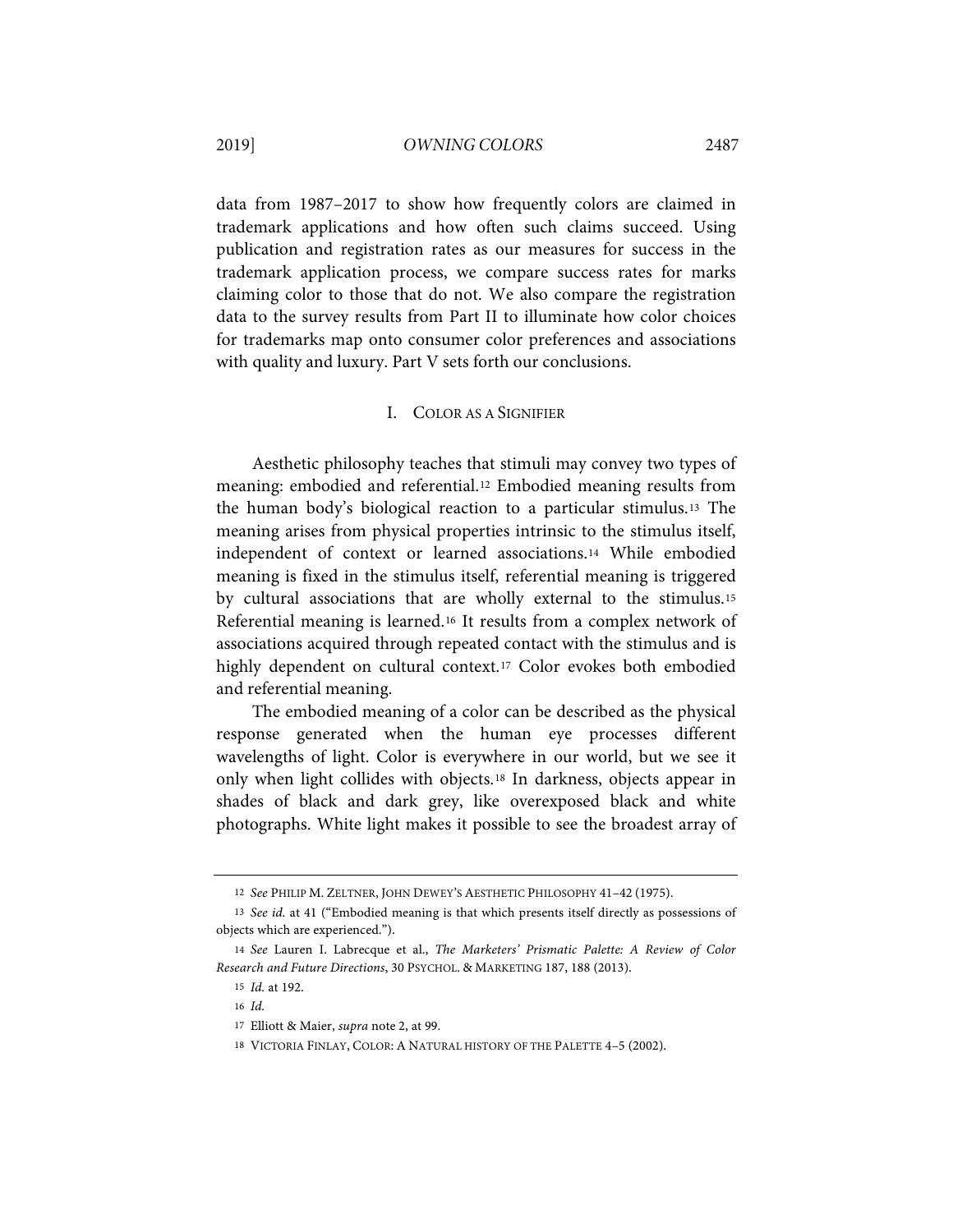colors because white light contains all color wavelengths.[19](#page-6-0) When exposed to the full spectrum of white light, an object will absorb some wavelengths and reflect back others.[20](#page-6-1) The light that bounces back to the human eye triggers the perception of color.<sup>[21](#page-6-2)</sup> When we perceive a tomato as red, it is because its chemical structure permits it to absorb every wavelength of white light except the red wavelength that travels back to the human eye. Ironically, the perceived color of an object is the one color that it repels.[22](#page-6-3)

Color perception of an object is dynamic and can change over time as its chemical composition changes how the object absorbs light.[23](#page-6-4) When white light strikes a green tomato, all of the light is absorbed into the object except the wavelength we see as green. As the tomato matures, its chemical structure changes so it absorbs the green light and reflects light that may be one of many shades of red or yellow.

<span id="page-6-10"></span>By its nature, a particular color conveys embodied meaning that distinguishes it from other hues. Consider red. Cognitive science has demonstrated that the embodied meaning of red is particularly salient. Relative to the rest of the color spectrum, red light has the longest wavelength.[24](#page-6-5) Multiple studies have demonstrated its extraordinarily strong embodied meaning. Red induces feelings of "arousal," "excitement," "strength," and "activity."[25](#page-6-6) Red triggers increased blood pressure, respiratory rates and eye blink frequency, while blue has the opposite effect.[26](#page-6-7) Red excites feelings of hunger[27](#page-6-8) and speeds up our sense of the passage of time[.28](#page-6-9) Because of this innate quality, it is not

<span id="page-6-11"></span><span id="page-6-0"></span><sup>19</sup> *Id.*

<sup>20</sup> *Id.* at 5.

<sup>21</sup> *Id.*

<sup>22</sup> *Id.*

<sup>23</sup> *Id.* at 5–6.

<span id="page-6-5"></span><span id="page-6-4"></span><span id="page-6-3"></span><span id="page-6-2"></span><span id="page-6-1"></span><sup>24</sup> *See* Lauren I. Labrecque & George R. Milne, *Exciting Red and Competent Blue: The Importance of Color in Marketing*, 40 J. ACAD. MARKETING SCI. 711, 715 (2012).

<sup>25</sup> *Id.* at 714.

<span id="page-6-7"></span><span id="page-6-6"></span><sup>26</sup> *See* Simon Lee & V. Srinivasan Rao, *Color and Store Choice in Electronic Commerce: The Explanatory Role of Trust*, 11 J. ELECTRONIC COM. RES. 110, 111 (2010).

<sup>27</sup> Singh, *supra* note [3,](#page-2-5) at 785.

<span id="page-6-9"></span><span id="page-6-8"></span><sup>28</sup> Gorn et al., *supra* note [1,](#page-2-6) at 221 (background color of a website affected perceived loading time).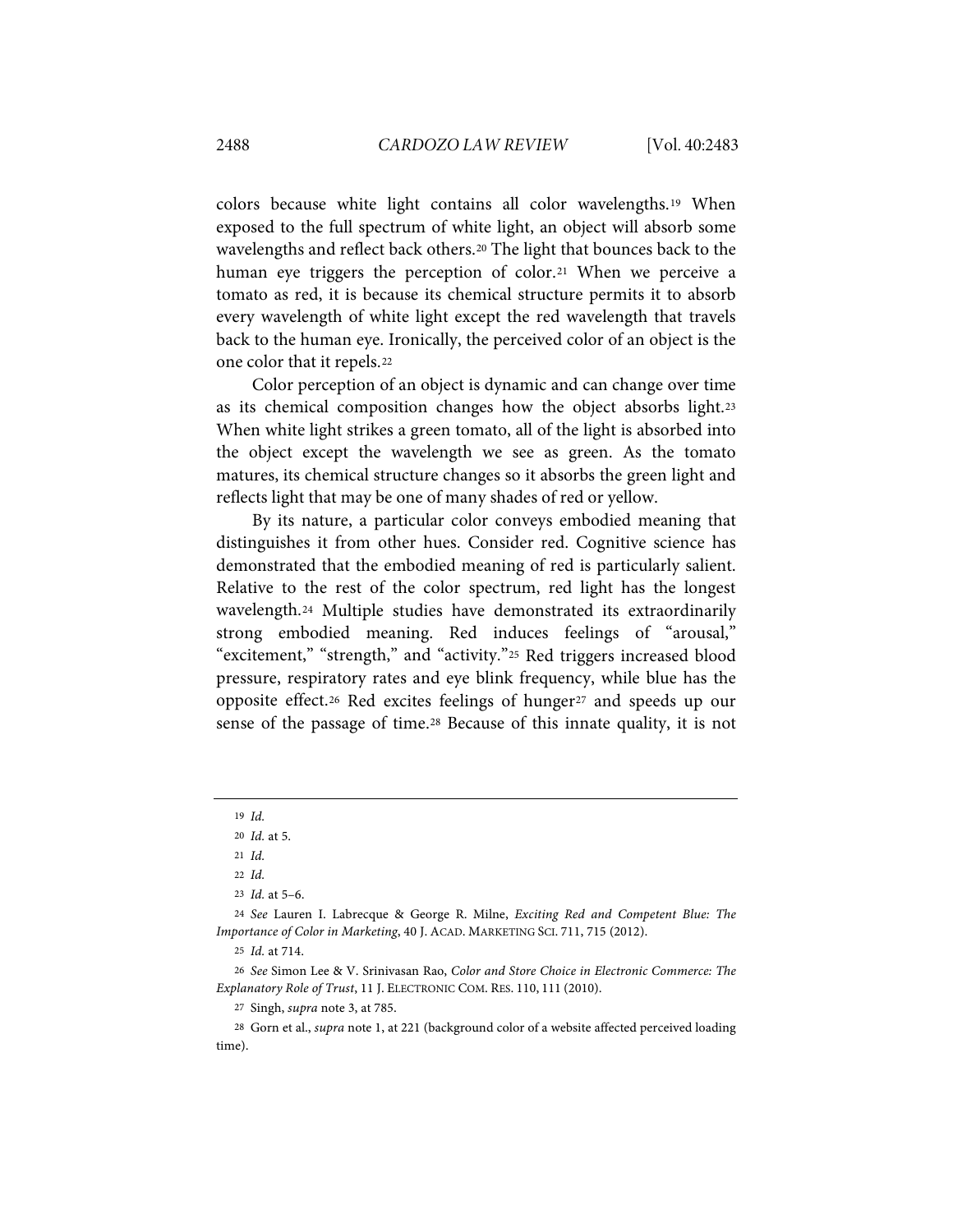surprising that many fast food companies incorporate red in their trademarks.[29](#page-7-0)

While embodied meaning affects our biological reactions, learned referential meanings also influence our responses to color. Referential color meanings vary with context and are complicated by the fact that a single color may send an array of varied and contradictory messages, even in a similar context.[30](#page-7-1) Research has shown that the learned associations of red with flavors will trigger most consumers to choose a red product as the one most likely to be strawberry scented.[31](#page-7-2) Still, color signals vary with context. Red can signal flavor perceptions as diverse as red meat, strawberry, cherry, apple, cinnamon, hot peppers, cola, and red wine. Red signals danger (hot water, fire, spilled blood) and safety (firefighters and the Red Cross). Red can be a symbol of religious purity, as in the robes worn by Catholic Cardinals and the wine symbolizing the blood of Christ. For centuries, European artists depicted the Virgin Mary wearing red.[32](#page-7-3) Brides in India and China wear red[.33](#page-7-4) Yet red may also connote moral depravity, as in *The Scarlet Letter* and "red light"

<span id="page-7-1"></span>30 *See* Elliott & Maier, *supra* note [2,](#page-2-4) at 109 ("The extant literature shows that red carries negative, threatening meaning when seen on an opponent or test of ability and evokes avoidance-relevant affect, cognition, and behavior; but red carries positive, appetitive meaning when seen on a potential mate and facilitates approach-relevant responding.").

<span id="page-7-2"></span>31 *See* Lawrence L. Garber, Jr. et al., *The Effects of Food Color on Perceived Flavor*, 8 J. MARKETING THEORY & PRAC. 59 (2000); *see also* Laimona Sliburyte & Ilona Skeryte, *What We Know About Consumers' Color Perception*, 156 PROCEDIA—SOC. & BEHAV. SCI. 468, 470 (2014) (explaining that 97% of respondents to a survey "associated the smell of strawberries with red color of these berries"); Elliott & Maier, *supra* note [2,](#page-2-4) at 110 (flavor expectations triggered by color are so strong that "violations of these expectations . . . can lead to difficulty in taste discrimination").

<span id="page-7-0"></span><sup>29</sup> *See, e.g.*, KFC, Registration No. 3,749,344 ("The mark consists of the letters KFC in red."); CHICK-FIL-A, Registration No. 2,335,546 (CHICK-FIL-A design mark claiming the color red); PIZZA HUT, Registration No. 5,341,046 ("The mark consists of white words 'PIZZA HUT' in a stylized font under a white image of a stylized roof over in the middle of a red swirly circle."); MCDONALD'S, Registration No. 1,631,967 (claiming the colors red and yellow in connection with the word McDonald's); IN-N-OUT BURGER, Registration No. 1,516,560 ("The mark comprises the words 'IN-N-OUT BURGER' in the color red superimposed over a stylized arrow of the color yellow outlined in red.").

<span id="page-7-4"></span><span id="page-7-3"></span><sup>32</sup> *See generally* Fra Filippo Lippi, *Madonna and Child*, c. 1460; Sandro Botticelli, *Madonna of the Pomegranate*, c. 1487; Raphael, *Madonna in the Meadow*, c. 1506; Lucas Cranach the Elder, *Madonna and Child in a Landscape*, c. 1518; Eugene Delacroix, *The Virgin of the Harvest*, c. 1819.

<sup>33</sup> ANNE VARICHON, COLORS: WHAT THEY MEAN AND HOW TO MAKE THEM 92–95 (2006).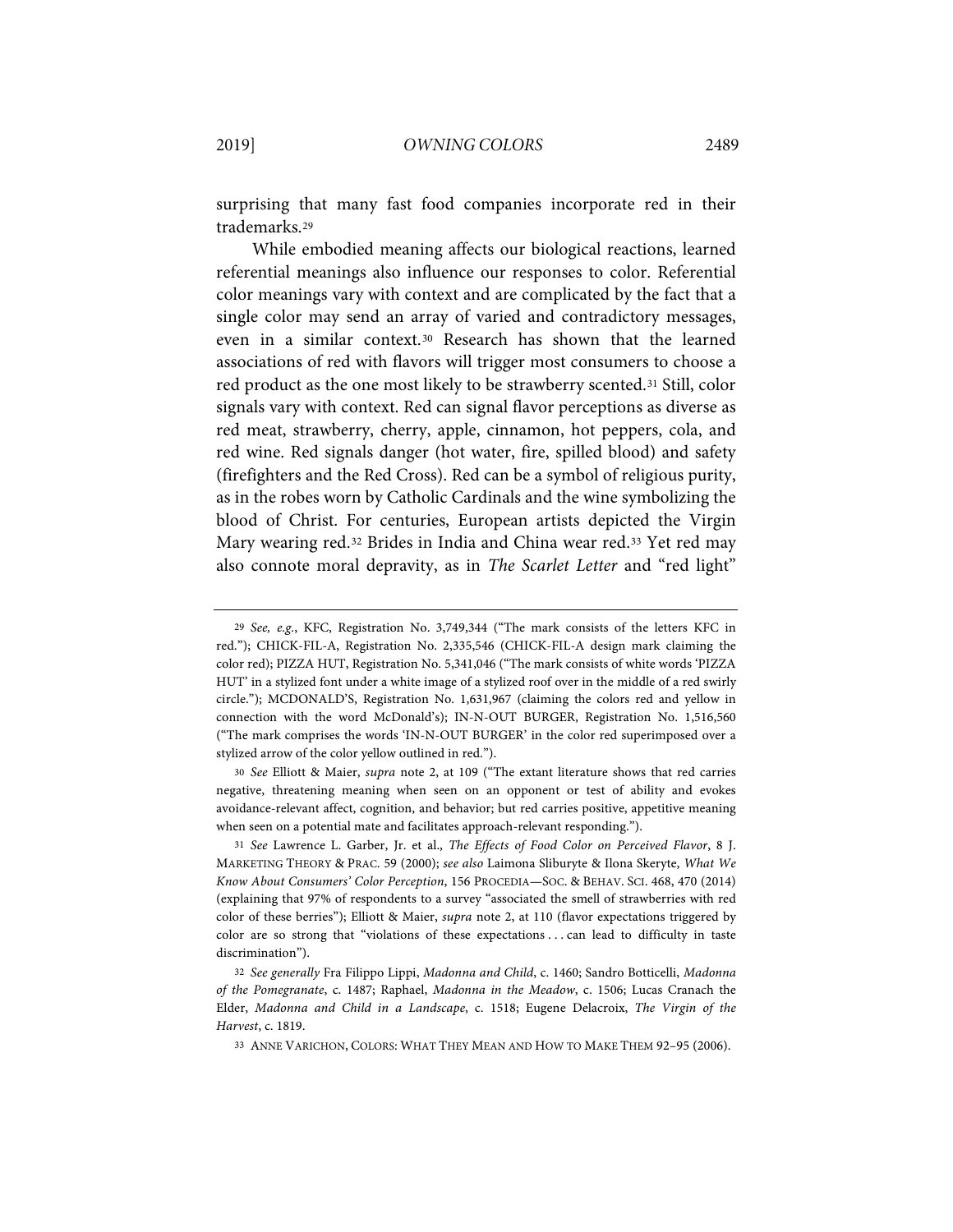districts. While red is the color of love, lust and passion, it is also the color of stop signs and red traffic lights.

In politics, red can be shorthand for communists on the left (as in the "Red Scare") and conservatives (as in "red states") on the right.[34](#page-8-0) In some contexts, "red" signals racial divisions. For more than a decade, a group of Native Americans litigated whether the federal registration for "Redskins" should be cancelled for disparaging Native Americans.[35](#page-8-1) In 2017, the dispute was rendered moot when the statutory bar was found to violate the First Amendment of the United States Constitution.[36](#page-8-2) While the preceding examples show that red may be divisive, in other contexts, it is unifying. The red, white, and blue of the American flag are unifying symbols in times of crisis and moments of civic pride.[37](#page-8-3) The rallying power of red appears to have universal appeal. It is the color used most frequently in national flags worldwide.[38](#page-8-4)

Human reactions to stimuli are influenced by the circumstances in which they are experienced. Scientists have identified an array of these contextual variables.[39](#page-8-5) Color meaning also varies with the context in which it is perceived. Andrew J. Elliot demonstrated that, with respect to academic achievement, "red's connection to failure activates an

<span id="page-8-0"></span><sup>34</sup> Television networks reporting presidential elections did not use a consistent color system to identify states by political orientation until the end of the twentieth century. Before the 1988 election, states voting for Democratic Party presidents were sometimes depicted in red, and states voting Republican were sometimes depicted in blue or yellow. Kevin Drum, *Red State, Blue State*, WASH. MONTHLY (Nov. 13, 2004), https://washingtonmonthly.com/2004/11/13/redstate-blue-state-2 [https://perma.cc/RZR5-HT5N]. Since 1988, television news media have consistently used red for Republican states and blue for Democratic states. But the idea of "red states" and "blue states" as socio-political signifiers appears to have solidified soon after the 2000 presidential election. *See* Philip Bump, *Red vs. Blue: A History of How We Use Political Colors*, WASH. POST (Nov. 8, 2016), https://www.washingtonpost.com/news/the-fix/wp/2016/ 11/08/red-vs-blue-a-brief-history-of-how-we-use-political-colors/?utm\_term=.1cf0ff9565f8 [https://perma.cc/883R-MZW8].

<span id="page-8-2"></span><span id="page-8-1"></span><sup>35</sup> Pro-Football, Inc. v. Blackhorse, 112 F. Supp. 3d 439 (E.D. Va. 2015), *vacated*, 709 Fed. Appx. 182 (4th Cir. 2018) (Mem.).

<sup>36</sup> *See* Matal v. Tam, 137 S. Ct. 1744, 1747–48 (2017).

<sup>37</sup> MARC LEEPSON, FLAG: AN AMERICAN BIOGRAPHY x, 3 (2005).

<span id="page-8-4"></span><span id="page-8-3"></span><sup>38</sup> *See What is the Most Patriotic Color?*, TIME, http://time.com/patriotic-flag-colors [https://perma.cc/585Y-49MZ] (last visited Apr. 29, 2019).

<span id="page-8-5"></span><sup>39</sup> Rebecca Tushnet, *Gone in Sixty Milliseconds: Trademark Law and Cognitive Science*, 86 TEX. L. REV. 507 (2008).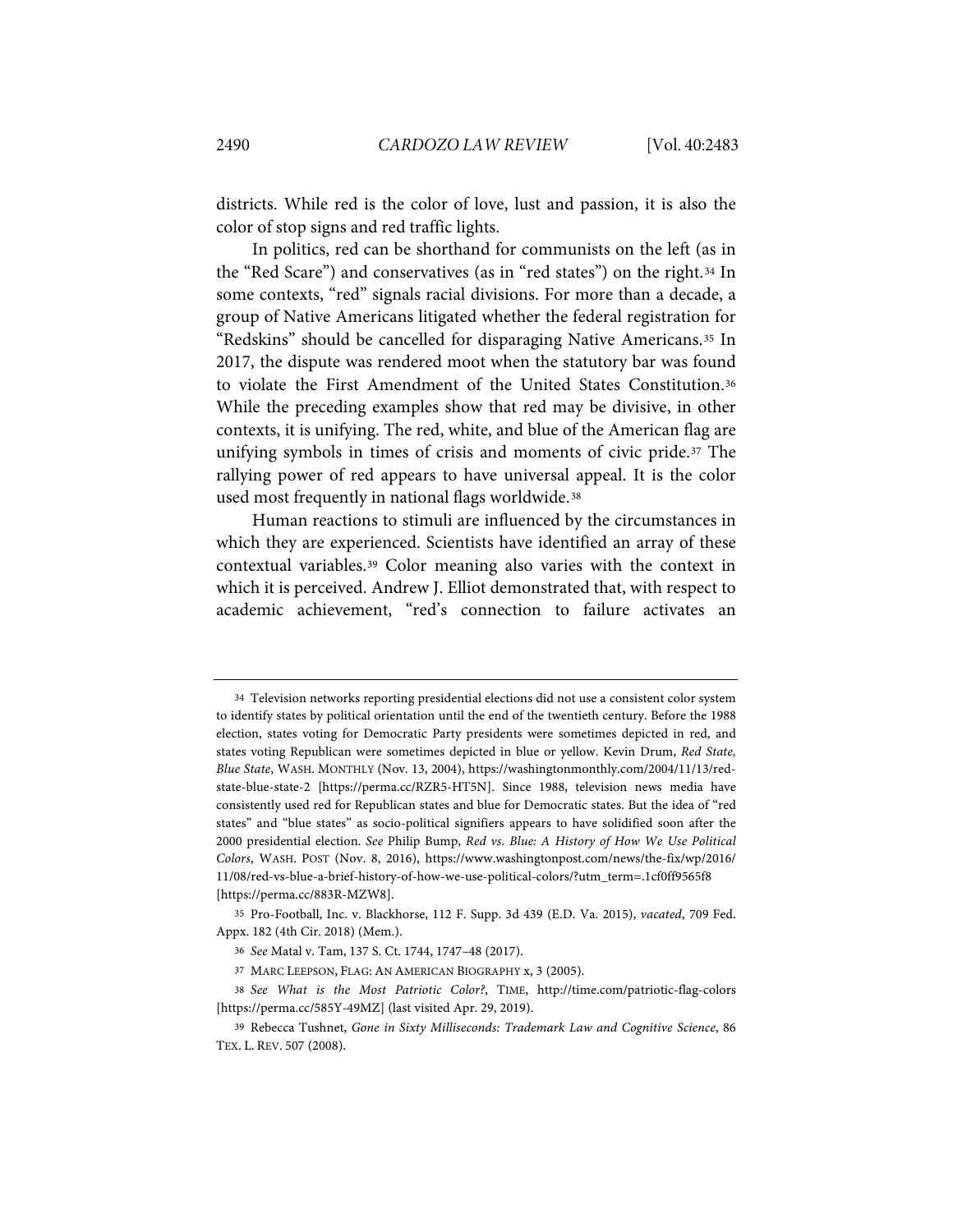avoidance motivation, which can impair a subsequent cognitive task."[40](#page-9-0) In a social context, "red's connection to passion, love, and arousal activates an approach motivation and increases the attractiveness of a dating candidate."[41](#page-9-1)

Both embodied and referential meanings have direct implications for marketing and can be combined in a trademark to express a desired value. A large red fast food mark may stimulate hunger while simultaneously activating referential meanings of experiencing the fast food chain based on imagination or memory of personal experiences or advertisements.[42](#page-9-2) Mindful of the fact that embodied meaning influences human color perceptions, our primary focus will be on referential meaning. Specifically, we seek to better understand the extent to which colors may signal trademark meaning notwithstanding the many other referential meanings that consumers have learned to associate with a particular hue.

Psychological literature on color associations demonstrates that each color triggers a particular set of emotions, meanings, personality characteristics, and ethical viewpoints. Neuroscientists have demonstrated that this cognitive stimulation occurs in "early stages of visual processing as a key mechanism for quick decision-making and survival."<sup>[43](#page-9-3)</sup> Sometimes these experiments contain surprising findings that may be of particular interest to trademark professionals. For example, learned expectations associated with a color may be so robust that they trump other sensory stimuli. In one study, the visual influence of color was shown to dominate the experience of tasting food. Participants perceived a significantly greater difference between the taste of two identical food samples in different colors and the same pair with no color variation.[44](#page-9-4) Color has been shown to exert even more persuasive power than text. Visual depictions of colors convey stronger

<span id="page-9-0"></span><sup>40</sup> Labrecque et al., *supra* note [14,](#page-5-7) at 194 (citing Andrew J. Elliot et al., *Color and Psychological Functioning: The Effect of Red on Performance Attainment*, 136 J. EXPERIMENTAL PSYCHOL: GEN. 154 (2007)).

<span id="page-9-2"></span><span id="page-9-1"></span><sup>41</sup> *Id.* (citing Andrew J. Elliot & Daniela Niesta, *Romantic Red: Red Enhances Men's Attraction to Women*, 95 J. PERSONALITY & SOC. PSYCHOL. 1150 (2008)).

<sup>42</sup> ZELTNER, *supra* not[e 12,](#page-5-8) at 42–44.

<sup>43</sup> Labrecque & Milne, *supra* note [24,](#page-6-10) at 713.

<sup>44</sup> *See* JoAndrea Hoegg & Joseph W. Alba, *Taste Perception: More than Meets the Tongue*,

<span id="page-9-4"></span><span id="page-9-3"></span><sup>33</sup> J. CONSUMER RES. 490 (2007).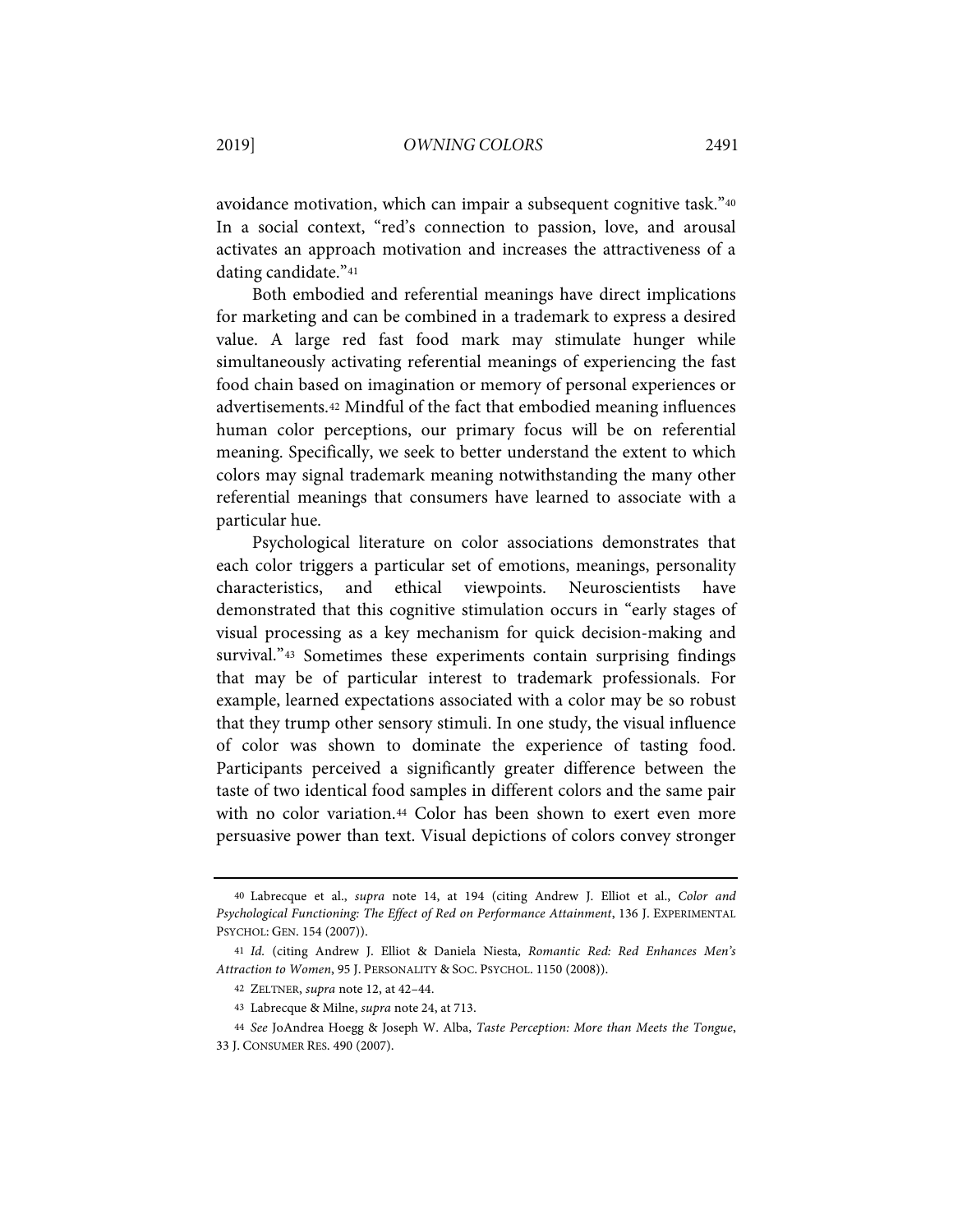meaning than words describing them. While the word "green" connotes environmental responsibility, the color green expresses this message even more powerfully.[45](#page-10-0) A series of experiments also demonstrated that the color blue is perceived by consumers as even more eco-friendly than green.[46](#page-10-1)

Multiple studies test the extent to which different hues affect consumer perception of values or personality. In several studies, blue has been shown to be associated with trust or competence.<sup>[47](#page-10-2)</sup> In another study, when participants were presented with fictitious logos in different hues, they identified the red brands as "exciting."<sup>48</sup> Pink and white logos were linked with sincerity; blue was associated with competence, and brown (but not green) was associated with ruggedness.[49](#page-10-4) Black, pink, and purple logos were all associated with sophistication.<sup>[50](#page-10-5)</sup> Given these reactions, color may be used to infuse new brands with specific qualities even before the mark itself generates any referential meaning. Hue is not the only color variable. Changes in a color's saturation and value have also been shown to impact brand perceptions as well.<sup>[51](#page-10-6)</sup> Colors that are pure and vivid have high saturation, while more faded hues are low on the saturation scale; value refers to the spectrum of how luminous or dark a color appears.[52](#page-10-7)

<span id="page-10-0"></span><sup>45</sup> *See* Aparna Sundar & James J. Kellaris, *Blue-Washing the Green Halo: How Colors Color Ethical Judgments*, *in* THE PSYCHOLOGY OF DESIGN: CREATING CONSUMER APPEAL 63, 69 (Rajeev Batra et al. eds. 2015).

<sup>46</sup> *Id.*

<span id="page-10-2"></span><span id="page-10-1"></span><sup>47</sup> *See generally* Jinwoo Kim & Jae Yun Moon, *Designing Towards Emotional Usability in Customer Interfaces—Trustworthiness of Cyber-Banking System Interfaces*, 10 INTERACTING WITH COMPUTERS 1 (1998); Lee & Rao, *supra* note [26;](#page-6-11) Labrecque & Milne, *supra* note [24,](#page-6-10) at 714.

<sup>48</sup> Labrecque & Milne, *supra* note [24,](#page-6-10) at 714.

<sup>49</sup> *Id.*

<sup>50</sup> *Id.*

<span id="page-10-6"></span><span id="page-10-5"></span><span id="page-10-4"></span><span id="page-10-3"></span><sup>51</sup> Mohammad Ghaderi et al., *Understanding the Impact of Brand Colour on Brand Image: A Preference Disaggregation Approach*, 67 PATTERN RECOGNITION LETTERS 11, 16 (2015).

<span id="page-10-7"></span><sup>52</sup> Elliot & Maier, *supra* note [2,](#page-2-4) at 95, 98 (explaining saturation as referring to the amount of pigment in a color). High saturation of pigment results in vivid colors while low saturation makes a color appear faded. Value refers to the amount of lightness or darkness in a color as one moves from a spectrum of white to grey to black. *Id.*; *see also* EMILY VANDERPOEL, COLOR PROBLEMS: A PRACTICAL MANUAL FOR THE LAY STUDENT OF COLOR 26–27 (Sacred Bones Books 2018) (1901).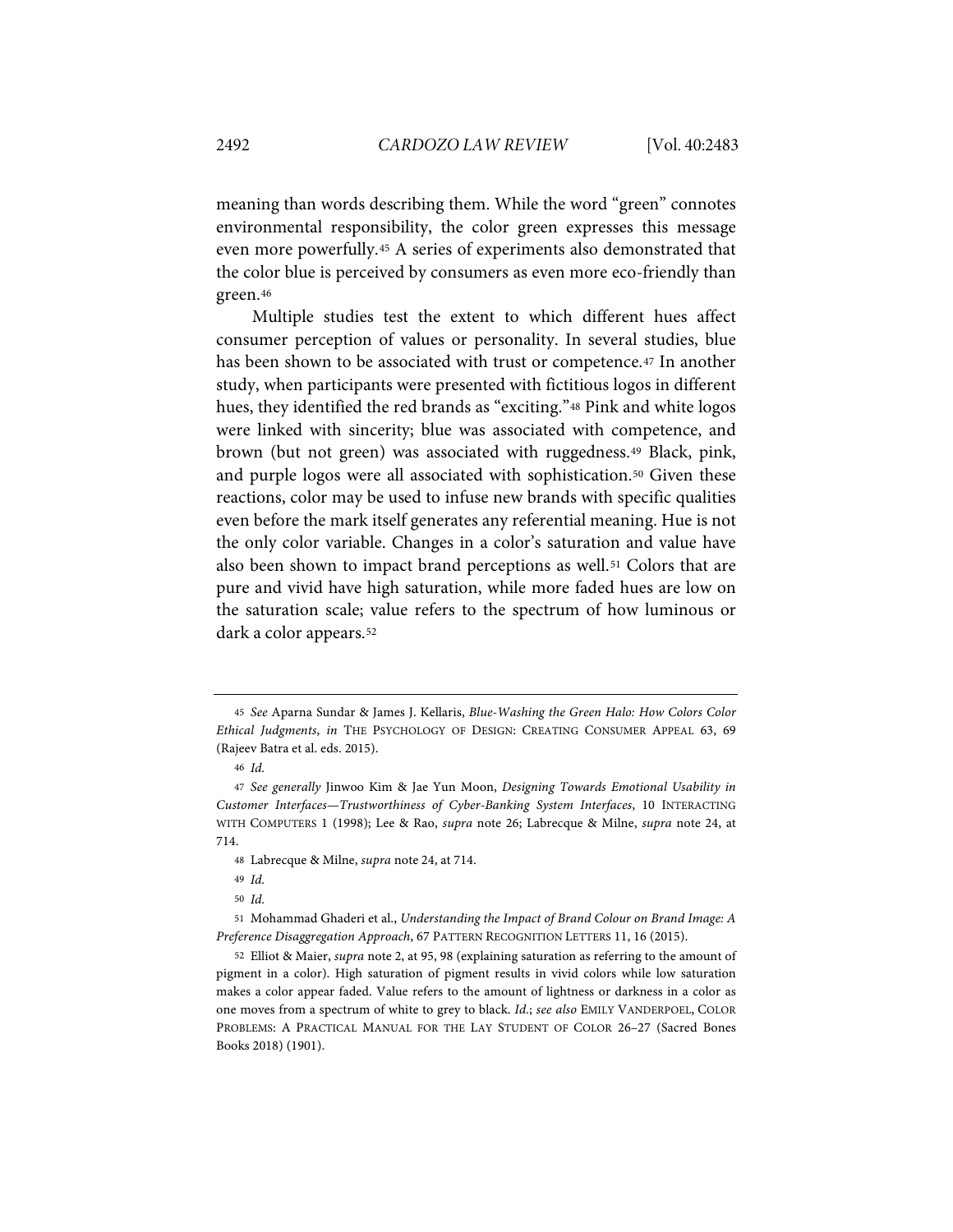Colors also appear to affect consumer buying behaviors. Cooler colors, such as blues, have been demonstrated to promote simulated purchases, fewer purchase postponements, and a stronger inclination to shop and browse.[53](#page-11-0) In one study, consumers indicated a blue store was significantly more likeable than one that was orange, and the color preference increased their purchase intentions.[54](#page-11-1) In another study, respondents were shown websites that were identical—except one had the background color of blue while the other had a green background (blue and green are adjacent on the spectral range).[55](#page-11-2) The participants overwhelmingly reported that they preferred the store with the blue background—a finding that remained significant even when the regression analysis accounted for color preference and order of presentation.[56](#page-11-3)

<span id="page-11-9"></span>Contemporary cultural perceptions add another layer of complexity to referential meaning. Color associations signifying gender identity have shifted over time. In the late nineteenth and early twentieth centuries, babies and young children were dressed in white.<sup>[57](#page-11-4)</sup> Style magazines from the time indicate that when color was selected, blue was preferred for girls and pink for boys. Back then, these color choices were not necessarily gender identifiers.<sup>[58](#page-11-5)</sup> Both colors were among the pastel palette considered appropriate for young children irrespective of gender.[59](#page-11-6) It was not until the 1950s that the color associations flipped, and pink came to signify femininity.[60](#page-11-7)

This literature teaches that color matters to consumers and influences their perceptions and purchasing decisions.[61](#page-11-8) Human reactions to color stimuli are both biological and learned, and the meaning of any particular color may vary across time, cultures, age

<sup>53</sup> Lee & Rao, *supra* not[e 26,](#page-6-11) at 111.

<span id="page-11-2"></span><span id="page-11-1"></span><span id="page-11-0"></span><sup>54</sup> Barry J. Babin et al., *Color and shopping intentions: The intervening effect of price fairness and perceived affect*, 56 J. BUS. RES. 541, 542 (2003).

<sup>55</sup> Lee & Rao, *supra* not[e 26,](#page-6-11) at 120.

<sup>56</sup> *Id.*

<span id="page-11-7"></span><span id="page-11-6"></span><span id="page-11-5"></span><span id="page-11-4"></span><span id="page-11-3"></span><sup>57</sup> JO B. PAOLETTI, PINK AND BLUE: TELLING THE BOYS FROM THE GIRLS IN AMERICA 85–94 (2012).

<sup>58</sup> *Id.*

<sup>59</sup> *Id.*

<sup>60</sup> *Id.*

<span id="page-11-8"></span><sup>61</sup> Lee & Rao, *supra* not[e 26,](#page-6-11) at 111–12.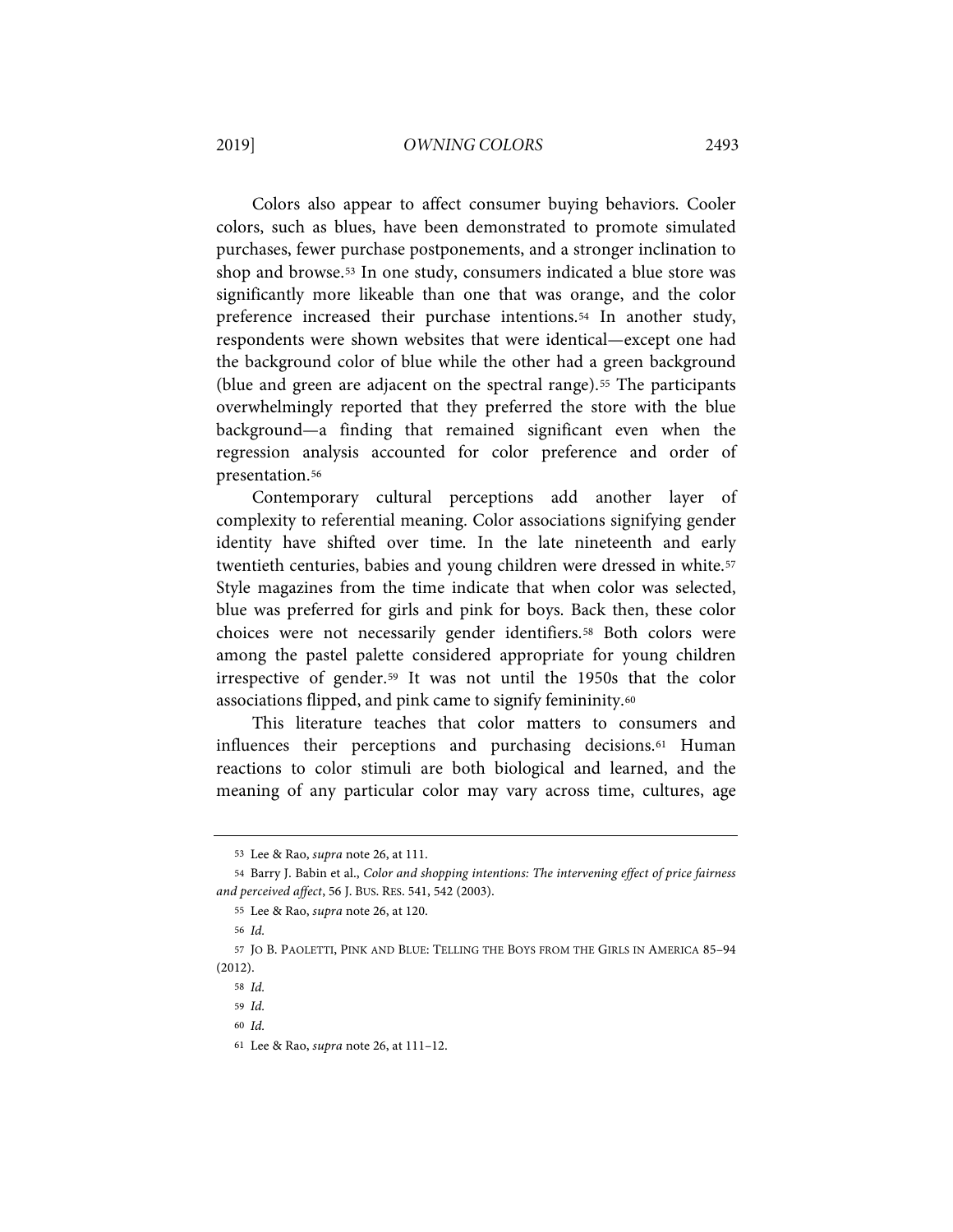groups, and nations[.62](#page-12-0) Accordingly, the expressive message sent by any particular color is affected by an infinite array of variables that contribute to visual qualities and context. Because of color's strong influence, it has been found to impact consumer personality ratings of brands.[63](#page-12-1) This vast expressive potential raises the question of whether color may also communicate distinctive trademark meaning. Like most trademark questions, the answer lies in the elusive quest to understand consumer perception.

#### II. EMPIRICAL DATA ON CONSUMER PERCEPTION OF COLORS

Color's potential influence on purchasers has been demonstrated in studies that look at consumer populations around the world.[64](#page-12-2) Still, much more research is needed to understand the extent to which color and designs (as distinct from text) convey trademark meaning. To begin filling that gap, we designed a survey to determine whether color communicates trademark meaning to consumers even if they recently reflected on color's other referential meanings. Specifically, we asked a series of questions designed to elicit whether consumers who were asked to evoke non-trademark color associations would also identify color as useful in identifying products when they shop. In the next Part, we will explore how this consumer data maps onto trademark registration data for marks claiming color.

Our survey was completed by 1,009 respondents from June 6–9, 2016 via SurveyMonkey Audience (SurveyMonkey).[65](#page-12-3) The survey asked

<sup>62</sup> Labrecque & Milne, *supra* note [24,](#page-6-10) at 725.

<sup>63</sup> *Id.* at 723.

<span id="page-12-2"></span><span id="page-12-1"></span><span id="page-12-0"></span><sup>64</sup> *See, e.g.*, Saad Ahmed Javed & Sara Javed, *The Impact of Product's Packaging Color on Consumers' Buying Preferences Under Time Pressure*, 2 MARKETING & BRANDING RES. 4, 12 (2015) ("Color of packaging plays a very important role in decision making by customers [in Pakistan] to purchase a good.").

<span id="page-12-3"></span><sup>65</sup> The survey was administered to 1,085 respondents. The 93% completion rate is favorable to surveys of this size and complexity. Given the number of survey responses, the margin of error for the results on the U.S. adult population is 3% at a 95% level of confidence. SurveyMonkey maintains an online panel of more than 30 million United States consumers. *See*  Dan Savitzky, *Tips for Increasing Survey Completion Rates*, SURVEYMONKEY, https:// www.surveymonkey.com/curiosity/tips-increasing-survey-completion-rates (last visited Mar. 1, 2018).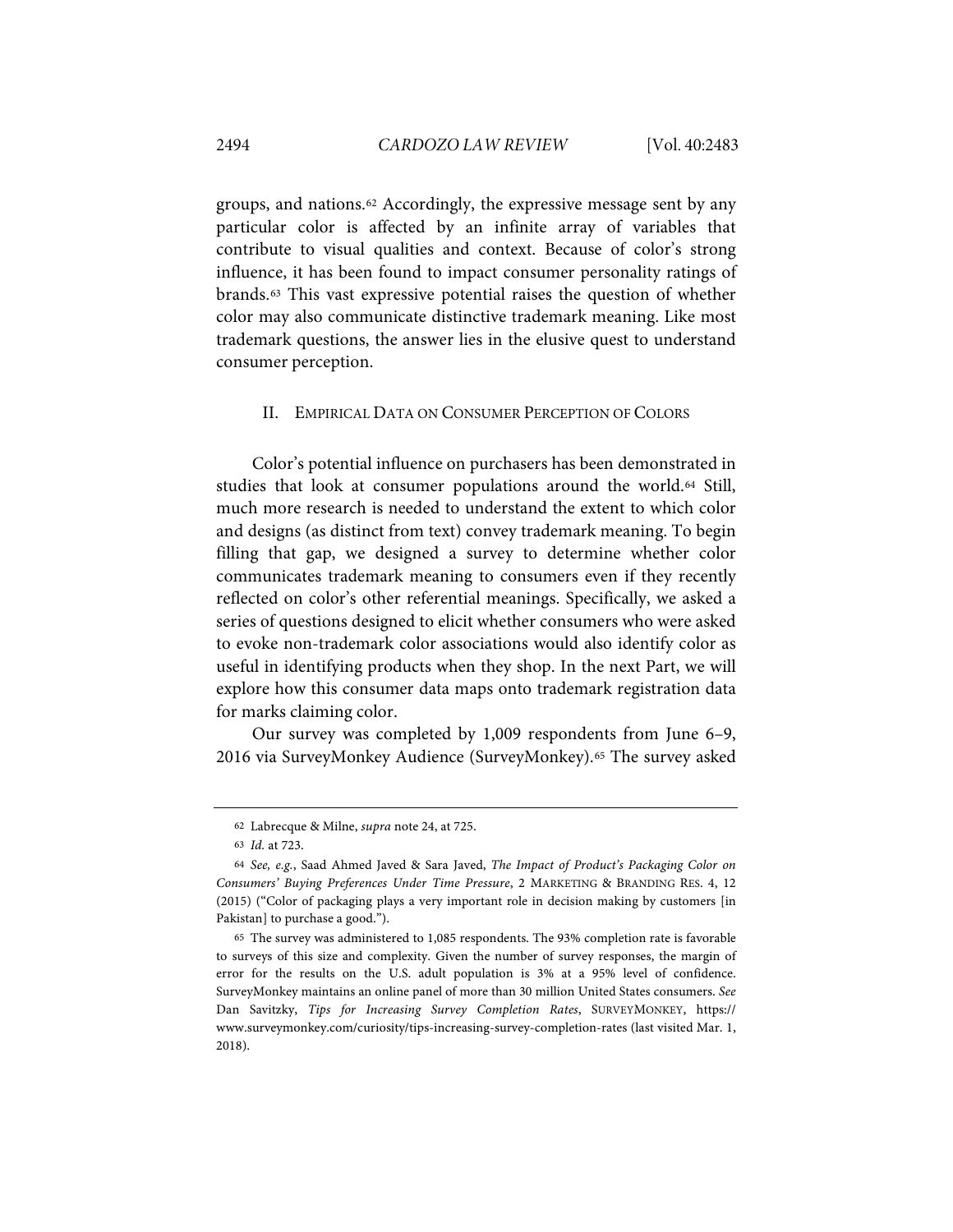## 2019] *OWNING COLORS* 2495

nineteen questions, eight of which elicited demographic information on age, gender, and geographic location to ensure that the respondents were a balanced representation of the consumer population.<sup>[66](#page-13-0)</sup> The questions about color were divided into two sections: one on general referential meaning and one on color helpfulness when shopping. In all responses where we asked consumers to identify colors, we used the USPTO's eleven color categories as a starting point to facilitate comparisons with federal application and registration data.[67](#page-13-1) The USPTO combines some colors, such as red and pink. To permit survey respondents to distinguish between these hues, we asked about each separately so that we would have more robust and nuanced results.<sup>[68](#page-13-2)</sup> To avoid bias from visual color depiction, we identified each color by name in black text on a white background.

# <span id="page-13-4"></span>A. *Color Preferences*

The first set of substantive questions asked respondents to provide information about color associations apart from any referential meaning specific to trademarks. We began by asking the respondents to identify their favorite color.[69](#page-13-3) Figure I illustrates our results.

<span id="page-13-0"></span><sup>66</sup> The demographic questions were cross-referenced against the demographic information provided by SurveyMonkey to ensure that the respondent's characteristics were indeed the ones that were targeted.

<span id="page-13-1"></span><sup>67</sup> The USPTO categorizes color claims into the following coded groups: (1) red or pink; (2) brown; (3) blue; (4) gray or silver; (5) violet or purple; (6) green; (7) orange; (8) yellow or gold; (9) white; (10) clear or translucent; and (11) black. *See Design Search Manual: Category 29: Miscellaneous Designs*, U.S. PAT. & TRADEMARK OFF., http://tess2.uspto.gov/tmdb/dscm/ dsc\_29.htm [https://perma.cc/WV7N-2LUL] (last updated May 22, 2019, 3:07 PM) (identifying the codes associated with trademark applications that claim color as part of the proposed mark).

<span id="page-13-2"></span><sup>68</sup> In addition to providing separate response possibilities for pink in addition to red, we provided our consumer panel with the opportunity to select silver in addition to gray, and gold in addition to yellow.

<span id="page-13-3"></span><sup>69</sup> Respondents were given the following choices: red, orange, yellow, green, blue, purple or violet, pink, black, white, brown, gray, silver, gold, and clear or translucent.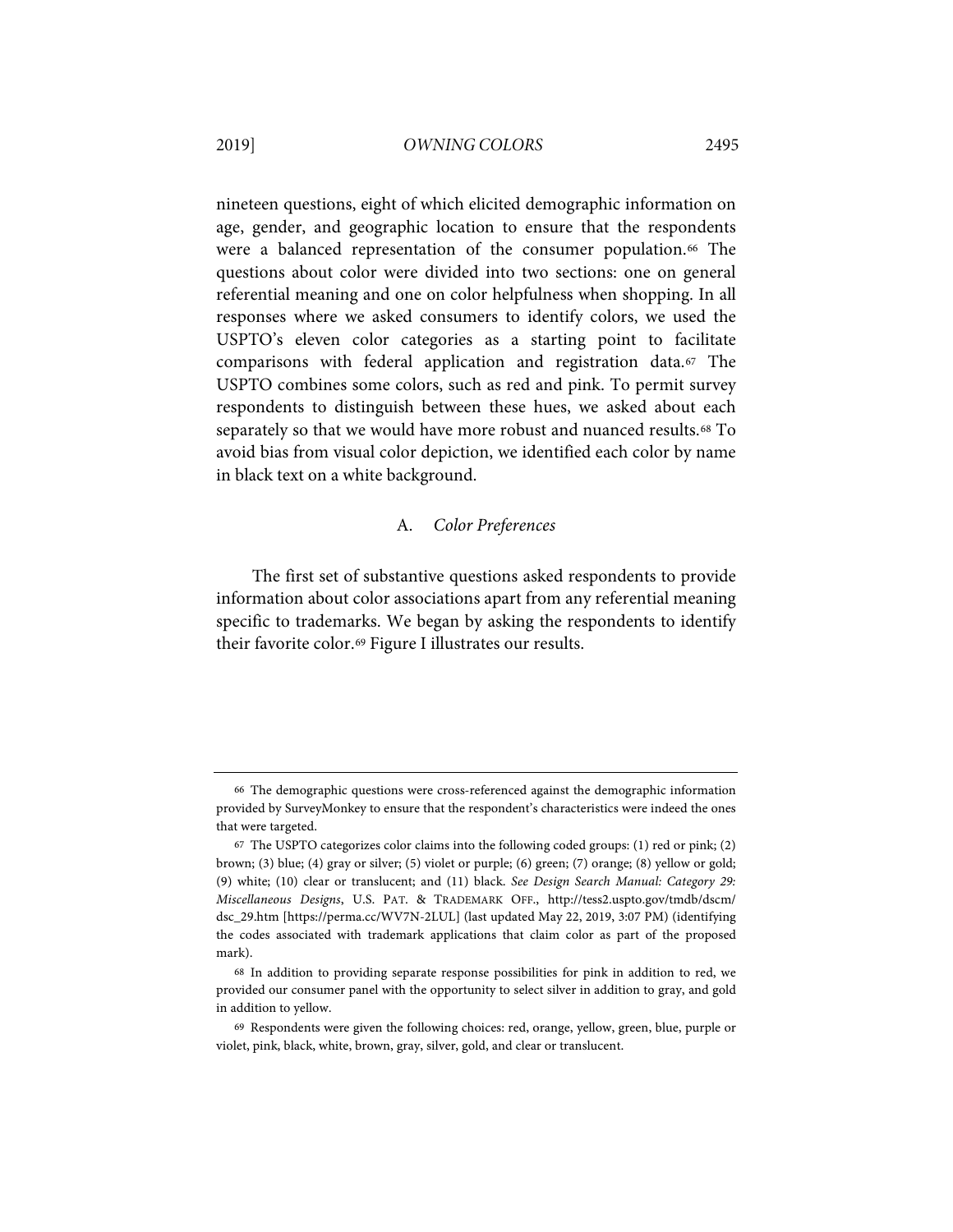

Each segment in Figure I represents the percentage of respondents who selected the particular color as their favorite.<sup>[70](#page-14-0)</sup>

Blue was the clear winner. More than one-third of respondents (36%) identified blue as their favorite color. Green was the second favorite at 17%. More than twice as many respondents preferred blue over green. Purple came in third at 14%. The percentage of respondents selecting blue was so robust, it exceeded the second and third place colors (green and purple) even if their votes were combined. Red followed in the fourth position at 11%.

<span id="page-14-3"></span>These findings are consistent with multiple other studies.[71](#page-14-1) Survey data reflects interesting patterns in color preferences over time and across cultures. Surveys on color preferences conducted in 1934 and 1959 also found the favorites to be first blue, followed by green, purple/violet, and then red.[72](#page-14-2) Blue's decisive lead in our data is consistent with multiple studies from around the world, confirming that

<span id="page-14-0"></span><sup>70</sup> In Figure I, all colors selected by 1% or fewer respondents were combined into an "other" category. For Figure I, the "other" category consists of white, brown, gray, silver, gold, and clear or translucent. A similar approach was adopted for the Figures that follow.

<span id="page-14-2"></span><span id="page-14-1"></span><sup>71</sup> *See* Patricia Valdez & Albert Mehrabian, *Effects of Color on Emotions*, 123 J. EXPERIMENTAL PSYCHOL. 394, 396 (1994) (citing prior studies).

<sup>72</sup> *See id.*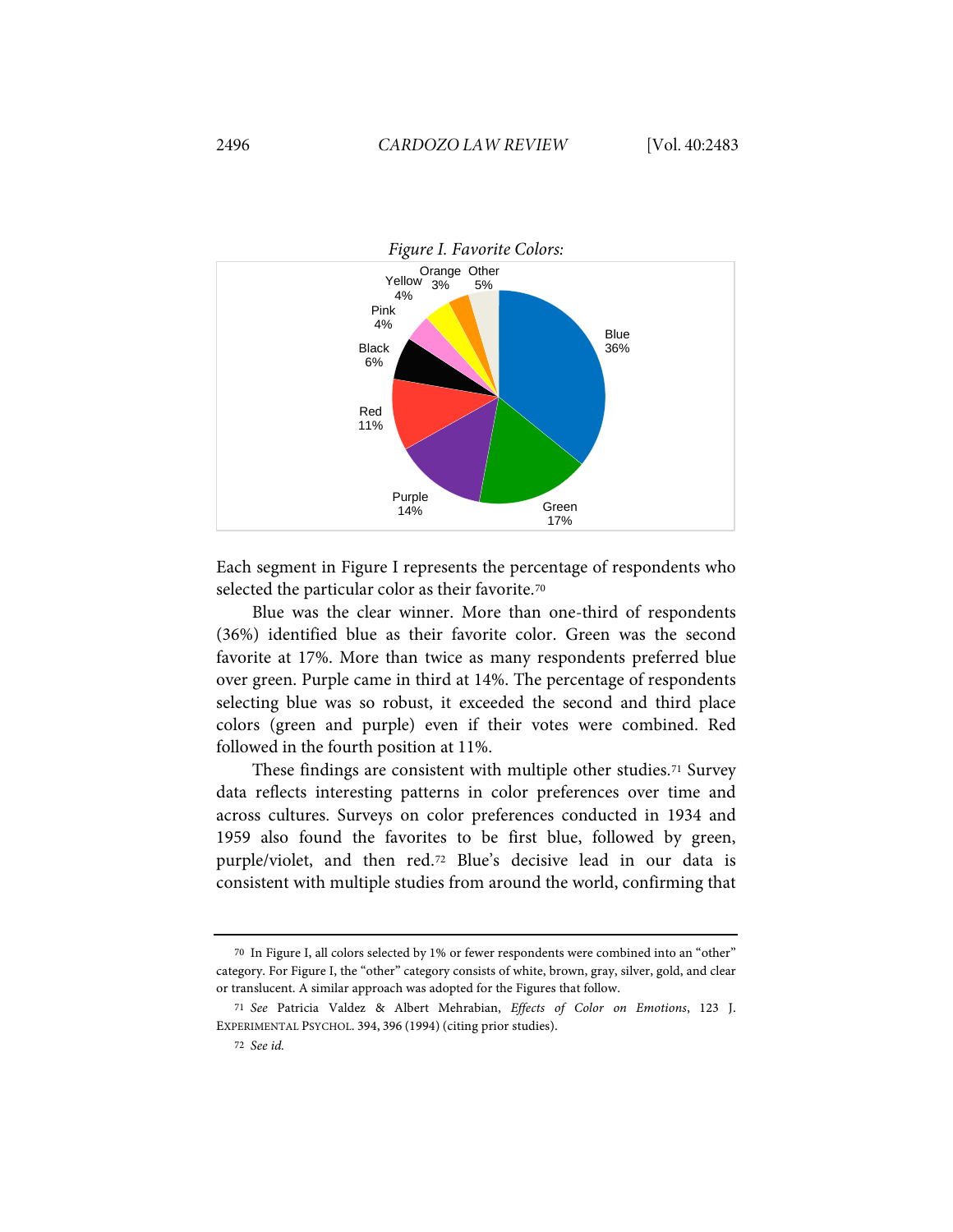<span id="page-15-0"></span>blue is a universal favorite.[73](#page-15-1) A 2015 survey of ten nations found that in all of them, blue was the most popular color.[74](#page-15-2) "Between 23% (in Indonesia) and 33% (in Great Britain) like blue most out of the colors listed, putting it 8-18 points ahead of any other colour."[75](#page-15-3)

Because many products and services target gender-specific consumers and color has been found to signal gender identity, we sorted the favorites data by gender to see if the preferences data would yield interesting differences. Figure II illustrates our results.



*Figure II. Favorite Colors by Gender:*

In each pair of bars in Figure II, the percentage of women who selected that color as their favorite appears in purple on the left. The corresponding percentage for men appears in green to the right. The first set of bars illustrates that blue was most popular among women (30%) and men (42%). Although blue was the overall favorite, a much greater percentage of men selected it as their first choice. Green also has quite a following—coming in second place among men and third

<span id="page-15-1"></span><sup>73</sup> *See* Natalie Wolchover, *Pie Chart: Humanity's Favorite Colors*, LIVE SCI. (July 31, 2012, 4:05 PM), https://www.livescience.com/34105-favorite-colors.html [https://perma.cc/N28Q-9GNV] (finding 42% of men and 29% of women selected blue as their favorite color); William Jordan, *Why is Blue the World's Favorite Color?*, YOUGOV (Mar 12, 2015, 7:13 PM), https:// today.yougov.com/topics/international/articles-reports/2015/05/12/why-blue-worlds-favoritecolor [https://perma.cc/59QN-LUXA].

<span id="page-15-3"></span><span id="page-15-2"></span><sup>74</sup> *See* Jordan, *supra* not[e 73.](#page-15-0)

<sup>75</sup> *Id.*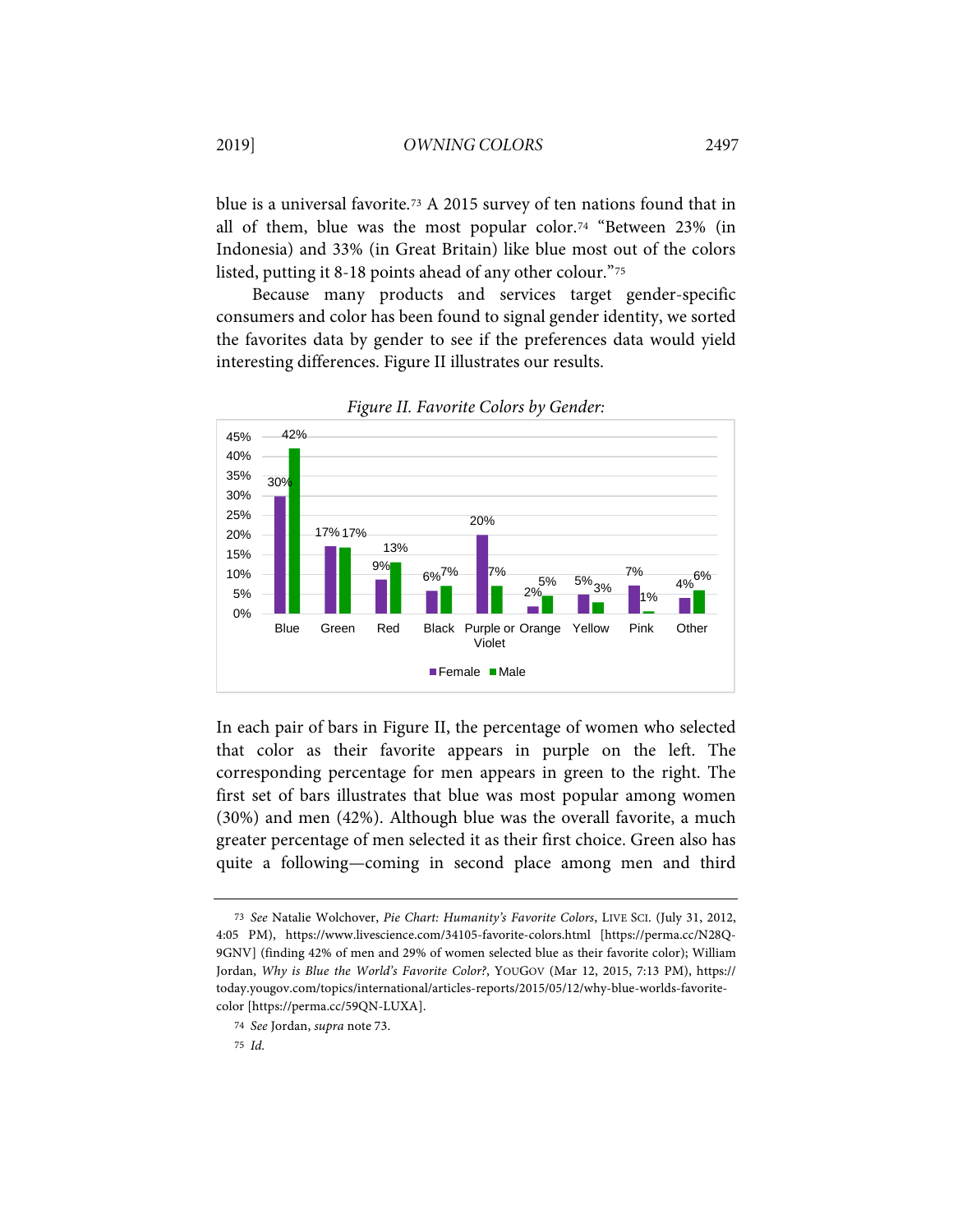among women, with 17% of each gender group choosing green as their favorite.

The data suggests some gender disparity in preferences for purple and pink. Among the women, 20% chose purple or violet as their favorite compared to 7% of men. More women (7%) than men (1%) identified pink as their favorite color but even among women, pink trailed blue, red, purple, and green as a favorite.

Interestingly, many color preferences appear to be consistent across genders.[76](#page-16-0) In all but three of the color categories, the percentage of men and women who favored a particular color was relatively close, differing by three percentage points or less. The three exceptions to this overall pattern were blue, which was still the overall favorite, and purple and pink, which were both preferred more frequently by women.

#### B. *Colors and Value Associations*

Next, the respondents were asked to identify whether they associate particular colors with expressive signals that were not linked to a particular brand. We asked the participants to identify the colors they associate with happiness, luxury, and high quality. Figure III illustrates these results.

<span id="page-16-0"></span><sup>76</sup> This low level of gender differentiation is consistent with prior studies. *See, e.g.*, Valdez & Mehrabian, *supra* not[e 71,](#page-14-3) at 407.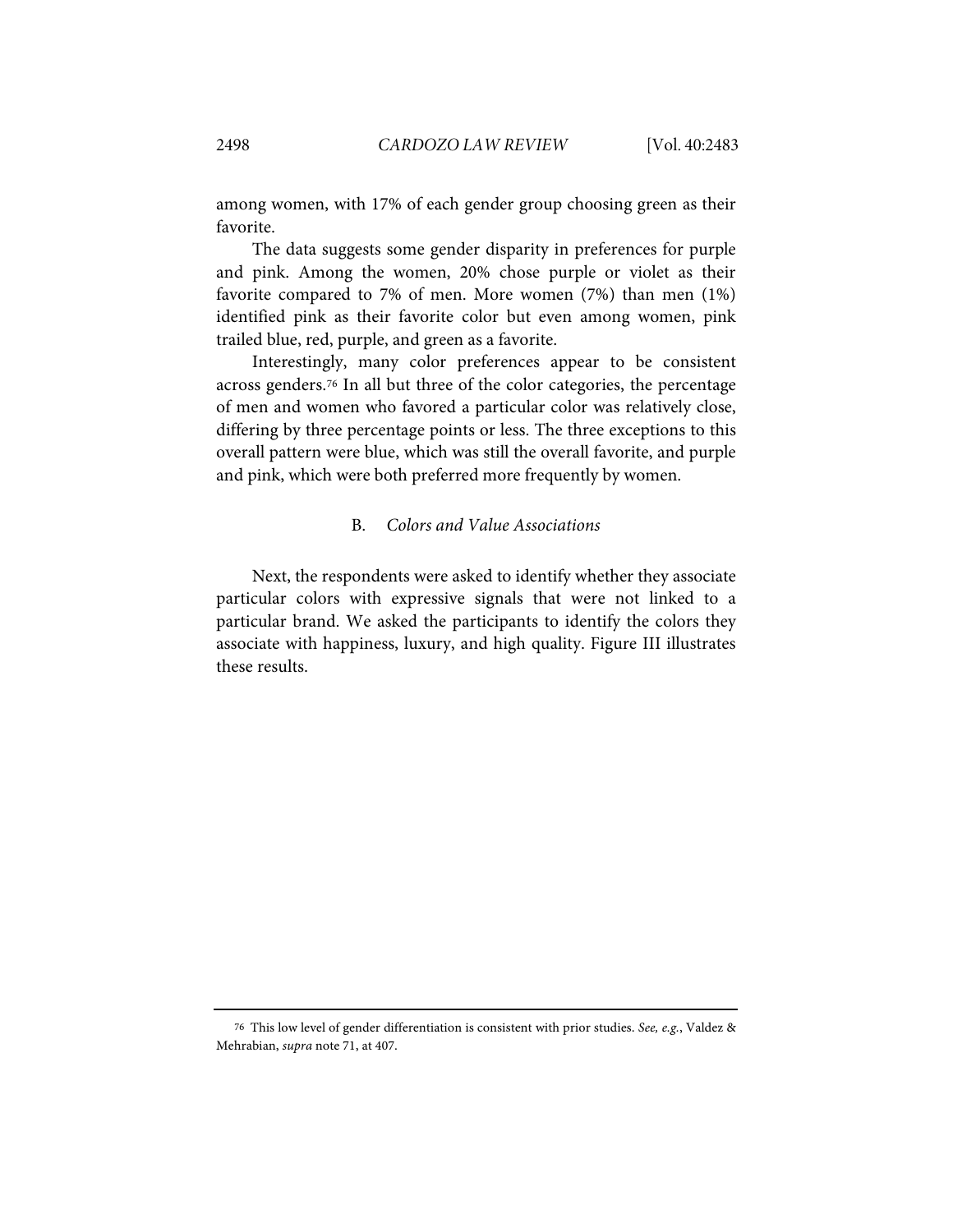#### 2019] *OWNING COLORS* 2499



*Figure III. Values Associated with Colors:*

Figure III affirms what the scholarly literature suggests—that different colors trigger dramatically different referential meanings. The positive values of happiness, quality, and luxury do not cluster around the same color. While 40% of consumers associate yellow with happiness, only 1% associate it with luxury or high quality. While 3% of respondents associated gold with happiness, 13% associated it with high quality, and 31% associated it with luxury.

Another interesting feature of the data is that positive attributes differ from consumer favorites. Despite blue's place of prominence in the favorites category, its selection rate was much lower when consumers were asked which color they associated with happiness (16%), high quality (13%), and luxury (5%). Some colors that scored low on the favorites question, such as yellow and gold, were selected much more frequently in these follow-up questions about value associations. These observations suggest that selecting a less popular color may be desirable, especially if its embodied or referential meaning communicates an expressive message that is consistent with brand values.

The following three charts sort the value data by gender. Figure III.A displays the colors survey respondents associated most with happiness.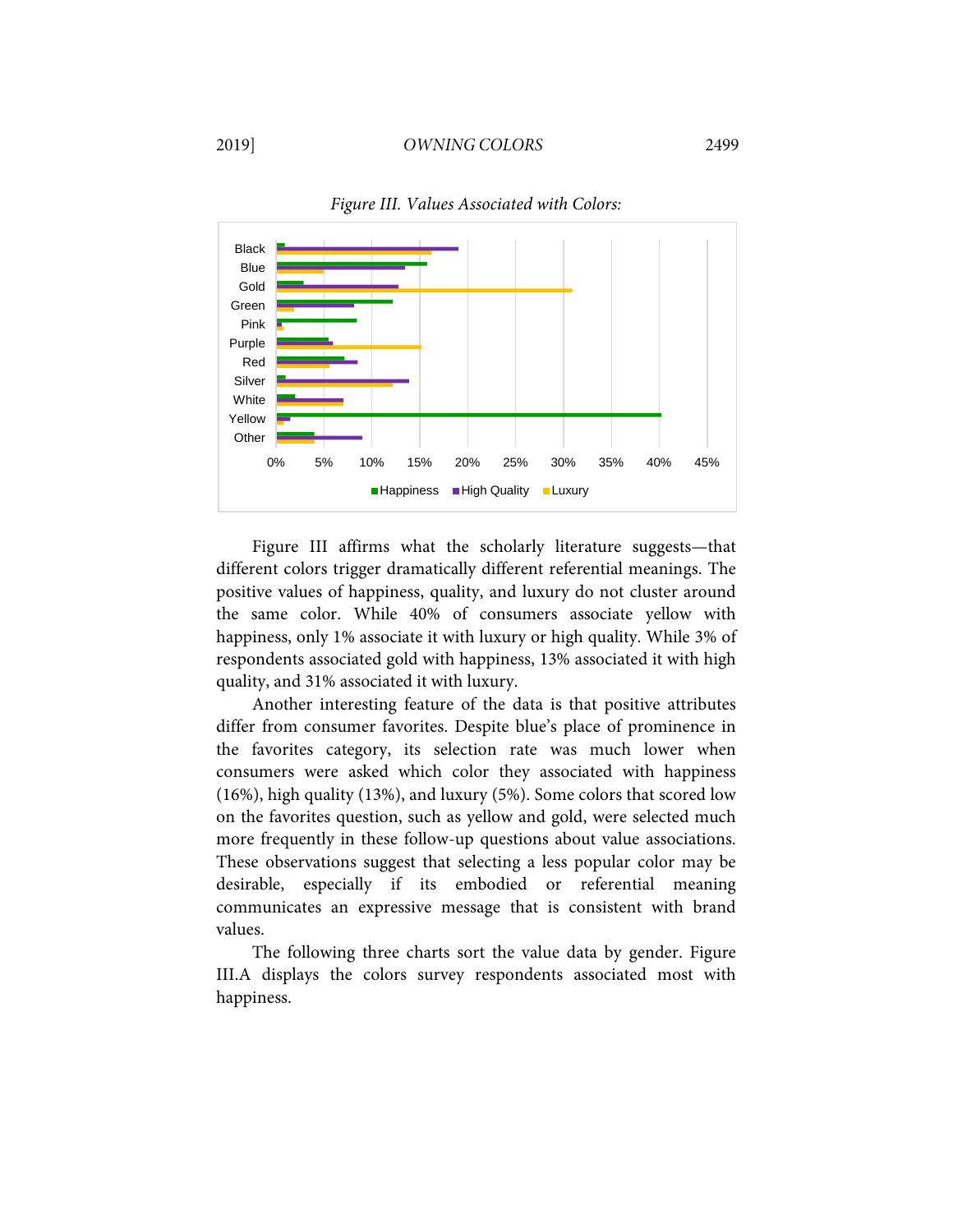

*Figure III.A. Color Associated with Happiness:*

Figure III.B displays, again by percentage, the colors survey respondents associated most with luxury.



*Figure III.B. Color Associated with Luxury:*

Figure III.C reflects the percentages of respondents who selected each color as most associated with high quality. Referential meaning showed different patterns than the preference data. Gold was selected by less than 3% of respondents as a favorite, but was the leading color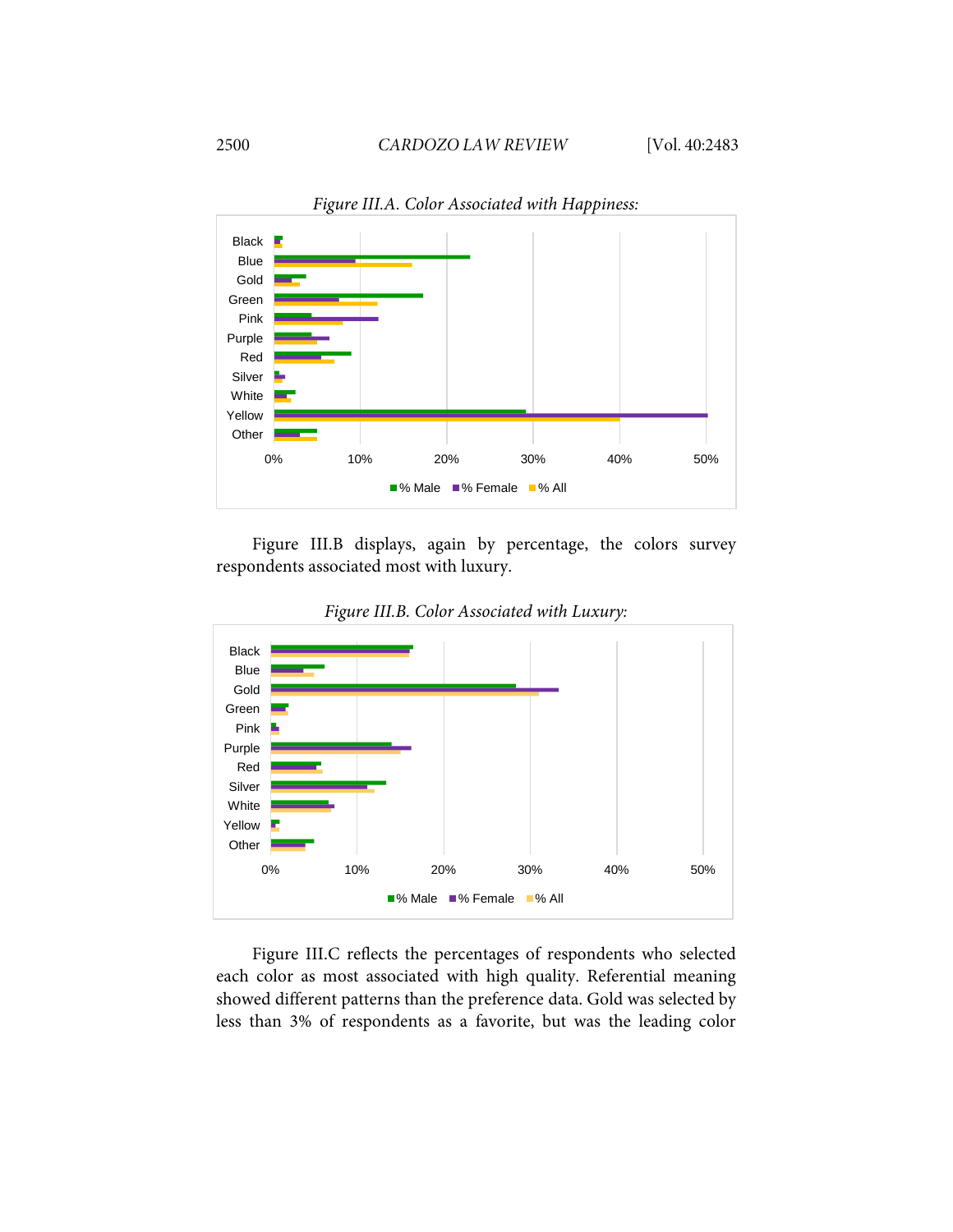selected by both genders (28% of men and 33% of women) as the color of luxury.



*Figure III.C. Color Associated with High Quality:*

Interestingly, there was substantial consistency between genders regarding the colors associated with expressive signals for high quality and luxury. Figures III.B and III.C show that men and women consistently associate the same colors with high quality and luxury. The greatest points of divergence were in the association of black with high quality (22% female versus 16% male). Apart from that 6%-point spread, the difference between men and women for each color differed by 3% points or less.

The referential meanings were more consistent than expressed preferences. While there was a 13%-point disparity between men and women regarding purple as a favorite color (20% for women compared to 7% for men), there was only a 2%-point difference in the luxury ratings. Purple was selected as the color most associated with luxury by 16% of women and 14% of men.

Referential meaning did diverge by gender in the colors associated with happiness. Whereas women overwhelmingly associated yellow with happiness (50%), only 29% of men reported this association. By contrast, a considerably greater percentage of men than women associated the colors blue and green with happiness (23% versus 9% for blue, 17% versus 8% for green).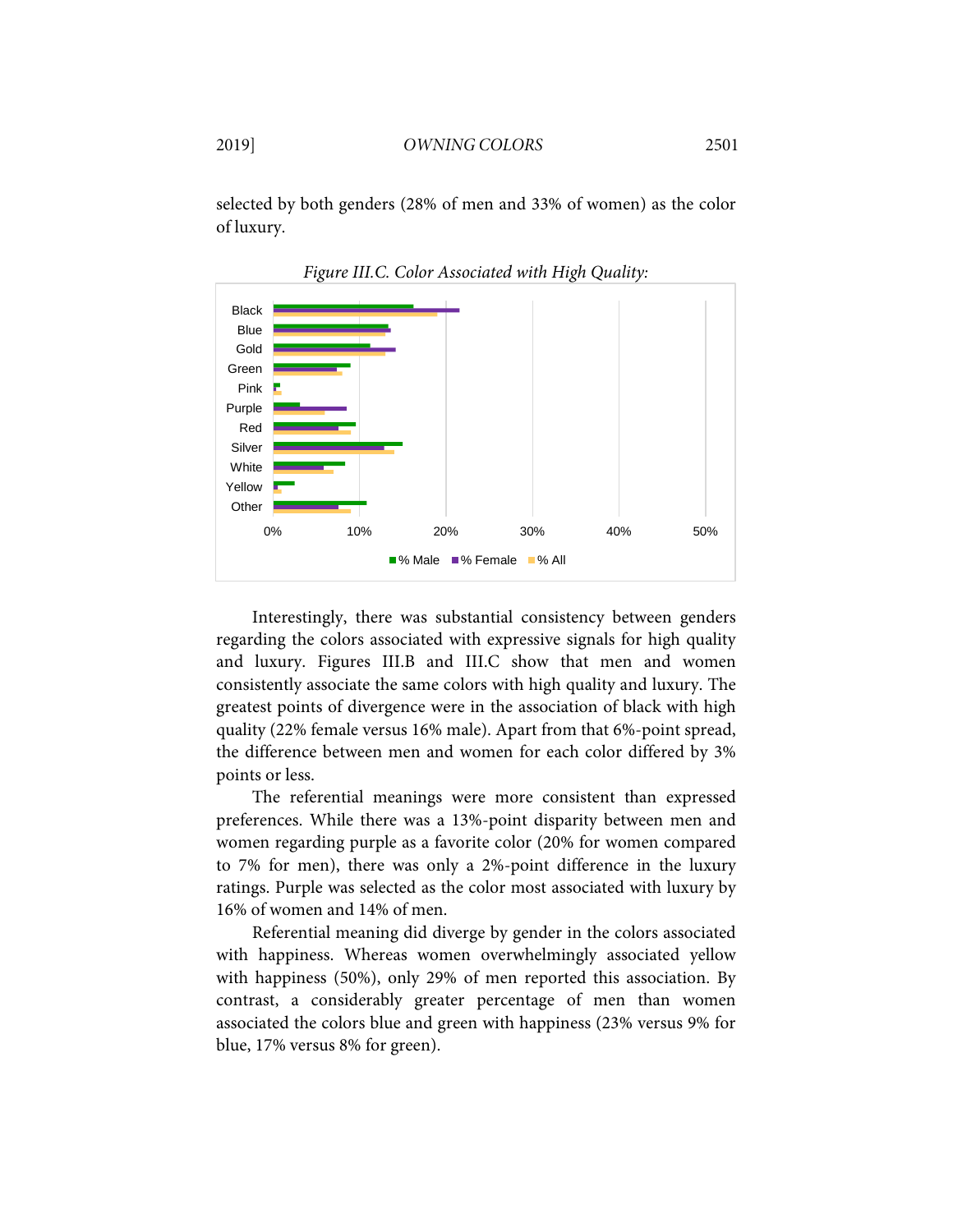### C. *Brand Association with Colors*

After our respondents answered the questions about color preferences and referential meanings that were not directly source related, respondents were asked to identify their favorite brands and state whether they associated their favorite brands with a particular color.[77](#page-20-0) The first question in this series asked, "How helpful is color in finding brands when you shop?" Respondents were asked to select "not helpful," "helpful," or "very helpful." Figure IV sets forth the responses.



*Figure IV. Helpfulness in Finding Brands when Shopping*

In Figures IV, V, and VI, we illustrate the responses in three pairs of bars—for men, women, and all respondents. The entire blue bar on the left depicts the percentage of respondents in that category who found color helpful. The darker blue segment represents those who indicated that color is very helpful, and the lighter blue segment above it illustrates the percentage who reported that color is "helpful" but not "very helpful." The red bar on the right of each pair represents the percentage of our panel who reported that color was not helpful.

Figure IV illustrates that more than two thirds of respondents reported that color is helpful or very helpful in selecting products when

<span id="page-20-0"></span><sup>77</sup> Our survey defined a brand as "*a category of products or services that are all sold by the same company.*"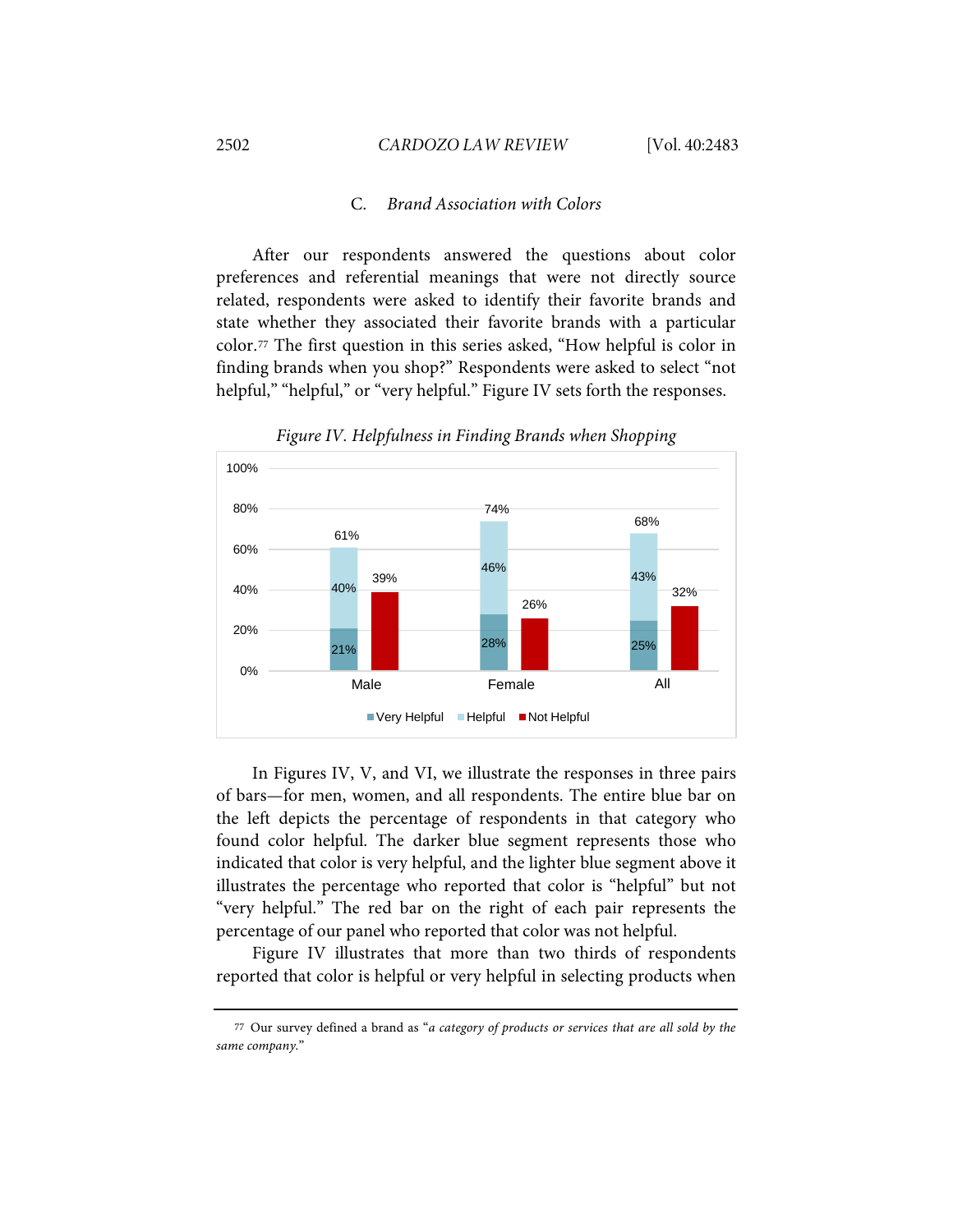they shop. Overall, 68% reported that color is helpful (43%) or very helpful (25%), while 32% indicated color is not helpful. Here, the data also revealed an interesting gender gap. A higher percentage of women (74% compared to 61% of men) reported that color is helpful or very helpful. While 39% of men claim color is not helpful, only 26% of women indicated color is not helpful.

After asking the general question about color helpfulness we limited the context to online shopping. Because internet search queries are often initiated with a textual query, we theorized that color helpfulness would drop significantly in response to the question: "How helpful is color in finding brands when you shop online?" Figure V indicates that reported reliance on color drops in the online setting, but not as dramatically as one might have expected.



*Figure V. Helpfulness when Finding Brands Online:*

More than half of consumers (59%) still reported that color is helpful or very helpful in finding brands when they shop online. Women, again, reported color as more helpful than men did. While 65% of women said color is helpful or very helpful in online shopping, only 52% of men reported that same level of reliance. Even when shopping online, 59% of consumers indicated that color is helpful or very helpful in finding brands.

The final question in this series limited the context to offline shopping. We asked: "How helpful is color when selecting a particular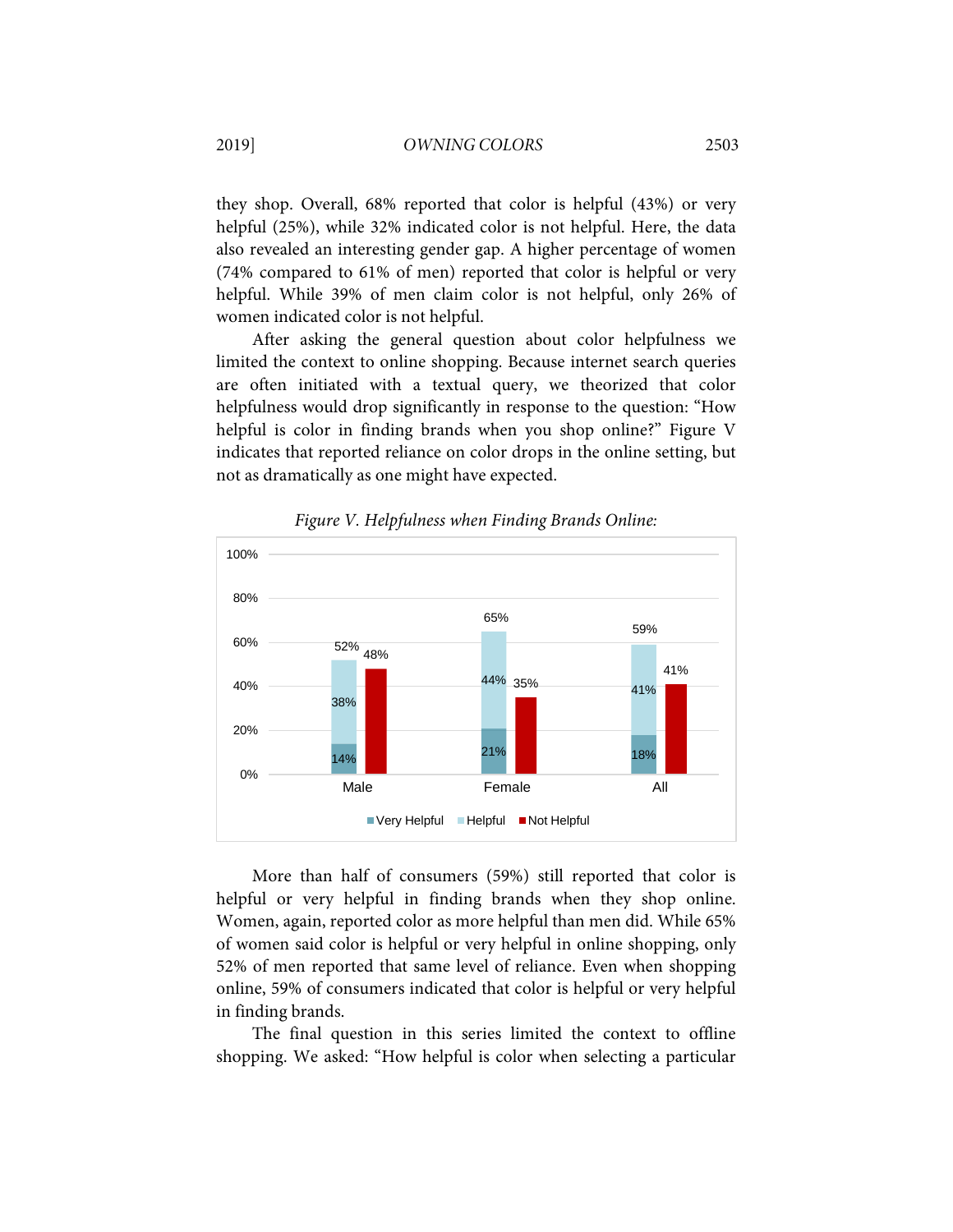brand from a group of comparable products in a store?" Figure VI shows the results.



*Figure VI. Helpfulness when Selecting from*

*Comparable Products in Store:* When asked to think about selecting brands in a store, consumers indicated they were even more inclined to consider color as helpful in their purchasing choice. While 32% of respondents indicated that color is generally not helpful when shopping and 41% said it is not helpful online, only 28% indicated it is not helpful when selecting products in a store. When sorted by gender, women again reported greater reliance on color. While 77% of women indicated color is helpful or very helpful when selecting a product in a store, 65% of men reported a similar reliance.

In sum, consumers reported that although colors signal multiple meanings, many use color as an informational tool when they shop. Women and men have relatively consistent color preferences. Though the majority of all respondents reported that they rely on color to differentiate products when they shop, women report a somewhat greater reliance on color for this purpose. These data affirm the idea that color is capable of having trademark meaning for consumers. The next Part explores whether trademark law's protection of colors is consistent with consumer reliance on color as a helpful signifier in selecting brands when they shop.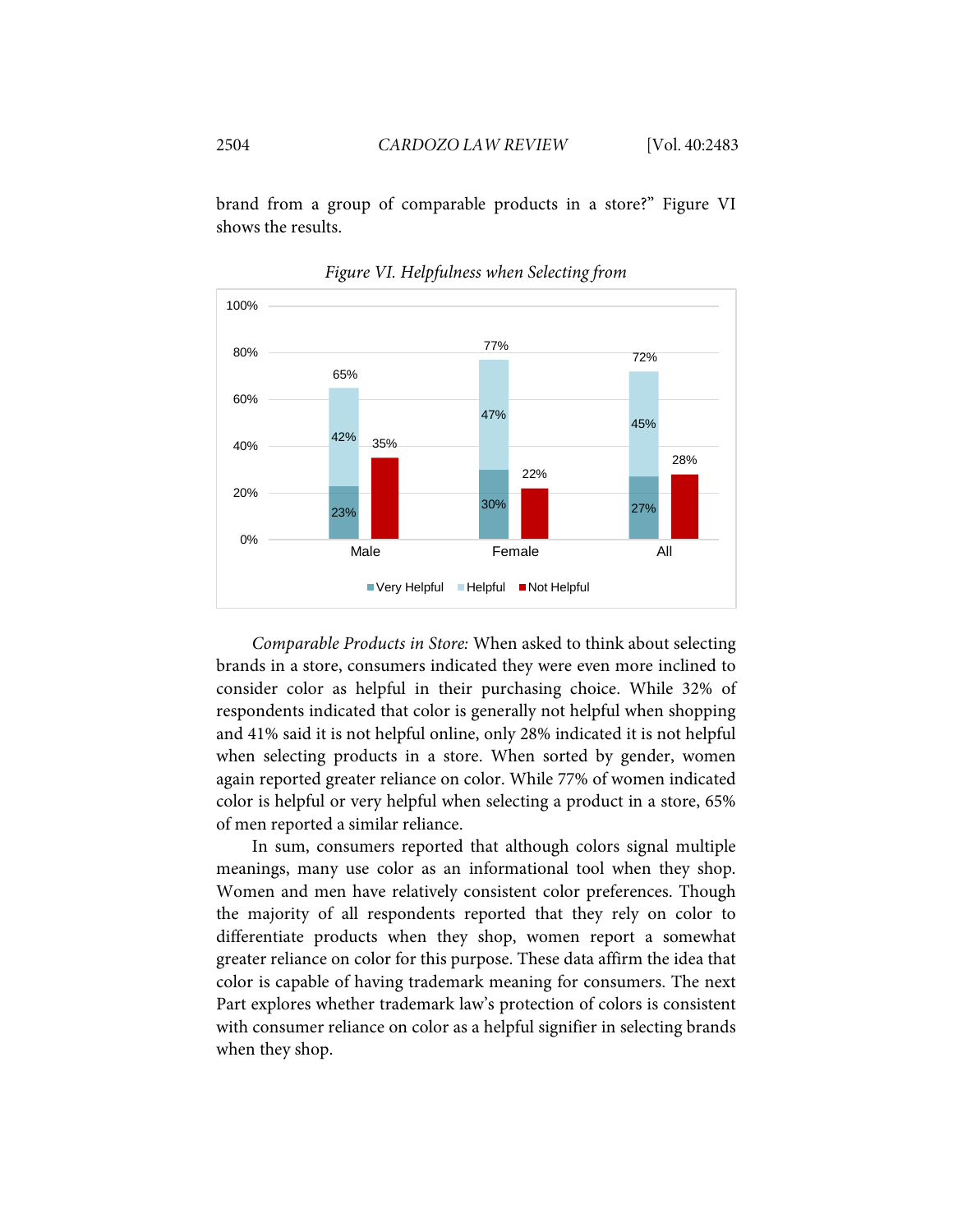#### 2019] *OWNING COLORS* 2505

#### III. PROTECTING COLOR AS A TRADEMARK

Sometimes, a particular color may meaningfully symbolize the story and values of a brand. Tiffany and Company built its reputation around a distinctive shade of "robin's-egg" blue.[78](#page-23-0) Receiving a gift in a Tiffany's box has become an iconic event in itself—no matter what is inside. But, should that mean the company can obtain federal registration for that color—even to wrap baby gifts—given the ubiquitous use of pastel blue and pink for children's goods?[79](#page-23-1) As distinct and specific as the Tiffany's mark is, the Lanham Act does not give the company a monopoly over it. Others are free to use the same color in a way that is not confusing. Given the vast expressive possibilities of color, the Supreme Court and the USPTO were faced with the challenge of articulating when federal trademark law may protect colors when claimed as the sole feature of a mark, without any identifying text or design. The next Section describes the standards created by the Supreme Court and the USPTO to answer such questions.

#### A. *The Supreme Court Sets the Standard*

*Qualitex* was the first Supreme Court decision to confirm that the color of a product—independent from other subject matter—may be protected as a trademark. It was not the Court's first encounter with the issue. Given color's many referential meanings and the evolving trademark doctrine of aesthetic functionality, it took some time for the courts to affirm that colors may be owned as trademarks.

<span id="page-23-0"></span><sup>78</sup> *See* Registration No. 2,416,794 ("The mark consists of a shade of blue often referred to as robin's-egg blue which is used on catalog covers. The matter shown in broken lines represents covers of various sizes and serves to show positioning of the mark. No claim is made to shape of the catalogs."); Registration No. 2,416,795 ("The mark consists of a shade of blue often referred to as robin's-egg blue which is used on bags. The matter shown in broken lines represents bags of various sizes and serves to show positioning of the mark. No claim is made to shape of the bags."); Registration No. 2,359,351 ("The mark consists of a shade of blue often referred to as robin's-egg blue which is used on boxes. The matter shown in broken lines represents boxes of various sizes and serves to show positioning of the mark. No claim is made to shape of the boxes.").

<span id="page-23-1"></span><sup>79</sup> PAOLETTI, *supra* not[e 57,](#page-11-9) at 85–94.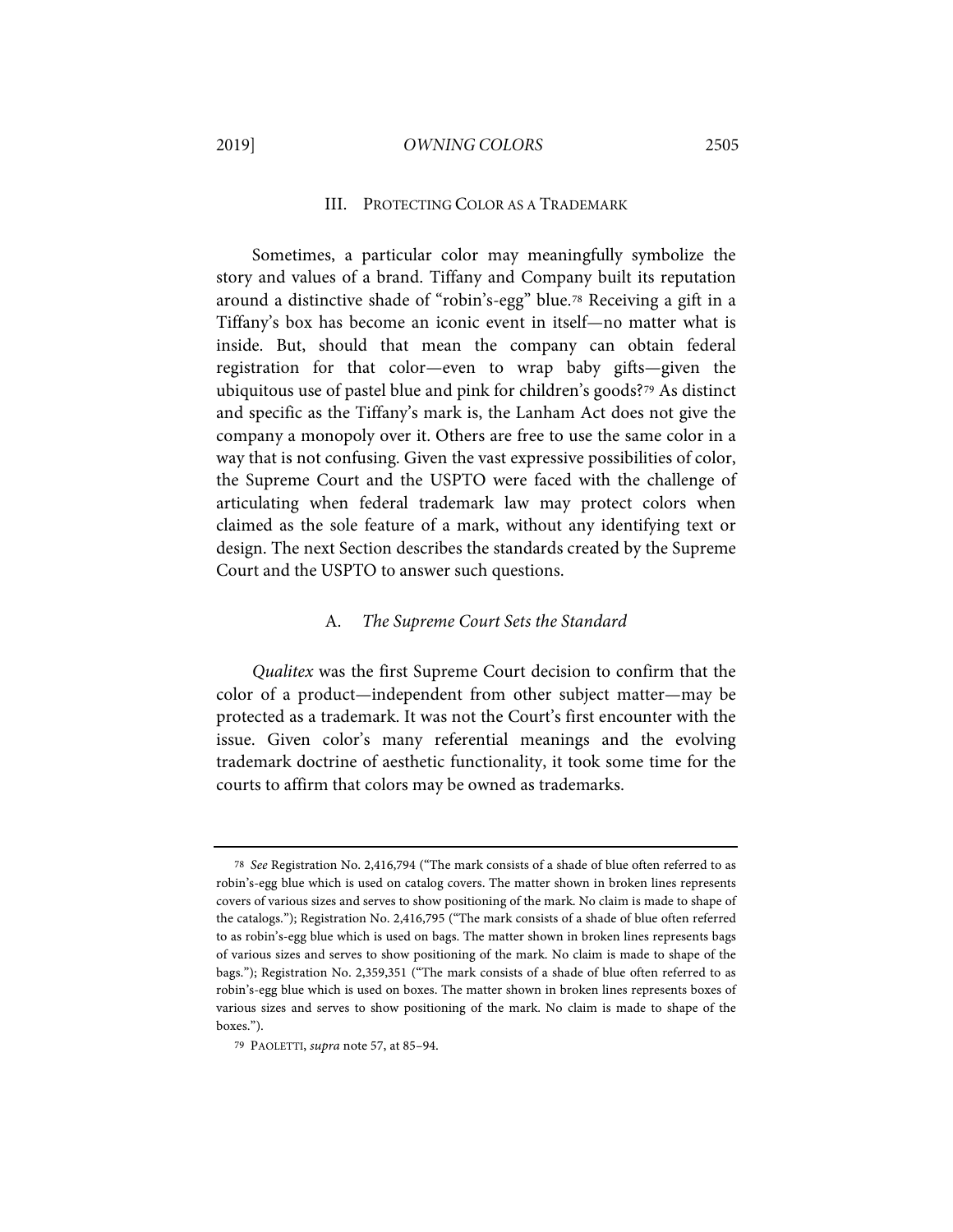In 1906, the Supreme Court raised the question without answering it, cautiously suggesting—albeit with express doubt—that color alone may be protected as a trademark[.80](#page-24-0) In 1946, the Lanham Act broadened trademark protection to any subject matter that could be distinctive of goods or services.[81](#page-24-1) This revised definition of marks that could be registered provided no federal statutory impediment to protecting colors as trademarks. However, in 1982, when the Supreme Court first confronted the question head on, it said "no."

In *Inwood Laboratories v. Ives Laboratories*,<sup>[82](#page-24-2)</sup> the Court concluded that the colors of a medicinal capsule could not be protected as a mark. The drug at issue was a patented vasodilator used to treat vascular disease in elderly patients.<sup>[83](#page-24-3)</sup> The medicine itself was a white powder.<sup>[84](#page-24-4)</sup> Ives sold two dosages: a 200 mg capsule colored light blue and a 400 mg capsule which was red and blue.[85](#page-24-5) Once the Ives patent expired, Inwood entered the market and, at first, tried to sell the drug in a green capsule. When the new color created marketing challenges, Inwood copied the Ives colors and fared much better. Convinced that the color change amounted to unfair competition in violation of the Lanham Act, Ives brought a trademark claim.[86](#page-24-6)

Relying on a now defunct standard from *Pagliero v. Wallace China Co.*,[87](#page-24-7) Inwood convinced the District Court that the capsule color was functional and could not be protected because it was an "important ingredient in the commercial success of the product."[88](#page-24-8) Since then, the

<span id="page-24-8"></span><span id="page-24-7"></span><span id="page-24-6"></span><span id="page-24-5"></span><span id="page-24-4"></span>88 Ives Labs., Inc. v. Darby Drug Co., Inc., 488 F. Supp. 394, 398 (E.D.N.Y. 1980). Inwood offered evidence that elderly patients associated the color with the medicine's therapeutic effect, that patients would refuse to take the drug in another color, and that switching colors—even with physician assurance—"caused considerable anxiety and confusion." *Id.* at 399. The trial judge found that Ives had not proven that the color had secondary meaning, and that the colors in this context served other purposes. The court also found that consistent color would help

<span id="page-24-3"></span><span id="page-24-2"></span><span id="page-24-1"></span><span id="page-24-0"></span><sup>80</sup> A. Leschen & Sons Rope Co. v. Broderick & Bascom Rope Co., 201 U.S. 166, 171 (1906) ("Whether mere color can constitute a valid trademark may admit of doubt."), *abrogated by* Hurn v. Oursler, 289 U.S. 238 (1933).

<sup>81</sup> *See* 15 U.S.C. § 1127 (2018).

<sup>82</sup> 456 U.S. 844 (1982).

<sup>83</sup> *Id.* at 846.

<sup>84</sup> *Id.*

<sup>85</sup> *Id.* at 846–47.

<sup>86</sup> *Id.* at 844.

<sup>87</sup> 198 F.2d 339, 343 (9th Cir. 1952).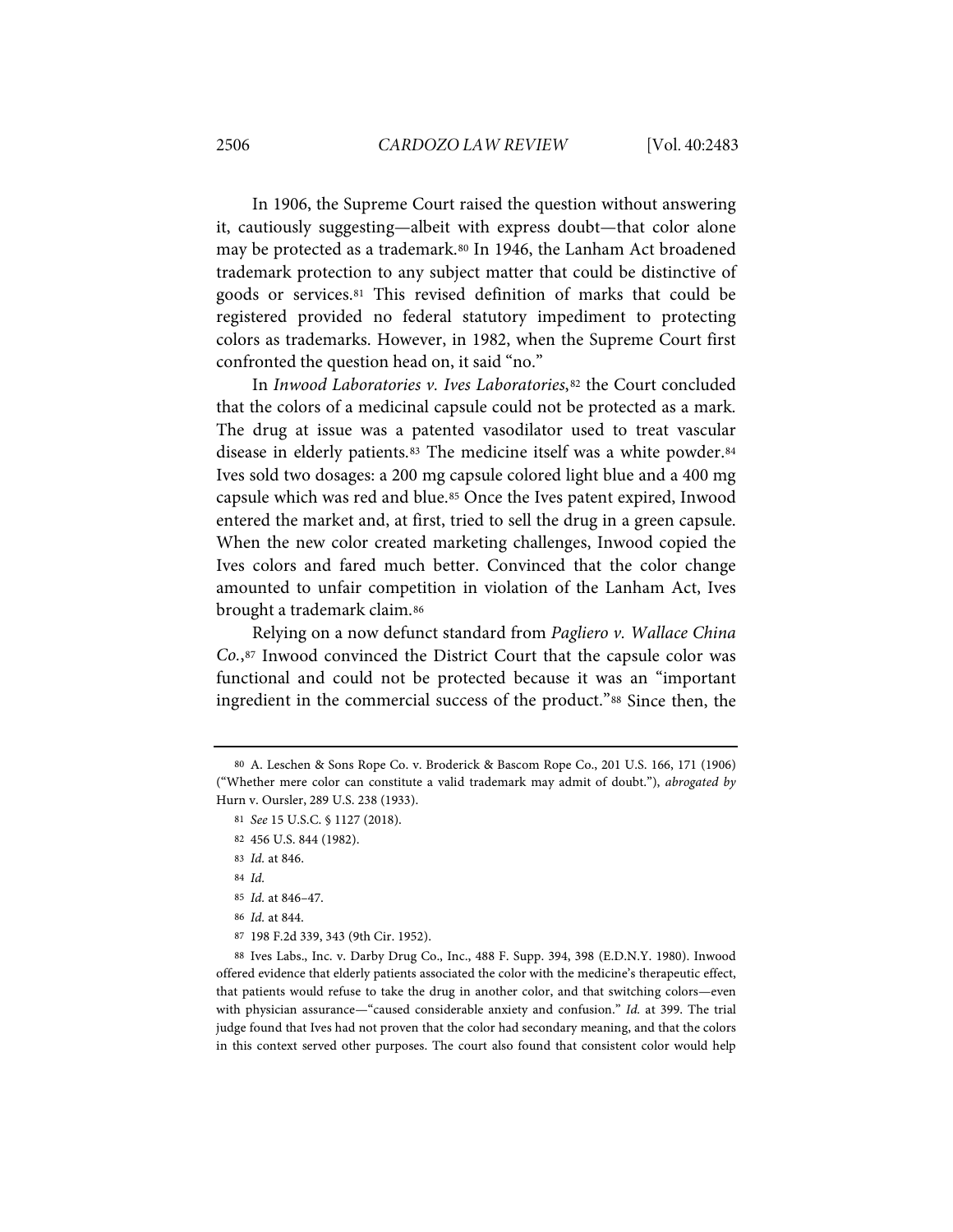*Pagliero* standard has been denounced by scholars and rejected by courts.[89](#page-25-0) According to the "important ingredient" logic of *Pagliero*,[90](#page-25-1) the iconic shape of the Coca-Cola bottle and the red and silver designs on its cans would also be functional because they are "important ingredients" in the soda company's success, notwithstanding that both have acquired massive distinctiveness as trademarks.

The Second Circuit Court of Appeals reversed the finding of the district court. The Second Circuit's analysis of the evidence indicated that color was sending a signal about source and that the defendants and pharmacists were using like color copies to increase the likelihood consumers would not know that a generic substitute had been given to them in place of the branded medicine.[91](#page-25-2) The Second Circuit noted that Ives demonstrated that generic drugs were generally not sold in a "look-

90 *See generally Pagliero*, 198 F.2d at 343.

doctors communicate with patients and help patients differentiate this drug from other medicines. There was also testimony that "the color of a capsule provides one clue in an often difficult and hurried effort to determine what a patient has ingested." *Id.* Finally, Inwood argued it first tried to sell the capsule in green, but when it encountered questions from hospital buyers, it switched to the colors used by Ives. Ives called a hospital official who said he would not buy the drug in green. Based on this evidence, the court concluded that "the different color was not accepted by hospitals, pharmacies and wholesalers in the light of the potential for confusion." *Id.*

<span id="page-25-0"></span><sup>89</sup> *See, e.g.*, Christian Louboutin S.A. v. Yves Saint Laurent Am. Holding, Inc., 696 F.3d 206, 221 (2d Cir. 2012) (rejecting "the circular 'important ingredient' test formulated by the *Pagliero*  court, which inevitably penalized markholders for their success in promoting their product"); Mark P. McKenna, *(Dys)functionality*, 48 HOUS. L. REV. 823, 851 (2011) ("Courts that apply the aesthetic functionality doctrine today overwhelmingly rely on the test the Supreme Court endorsed in *TrafFix* [rather than the *Pagliero* test], . . . asking whether exclusive use of the claimed feature put competitors at a significant non-reputation-related disadvantage.").

<span id="page-25-2"></span><span id="page-25-1"></span><sup>91</sup> *See* Ives Labs., Inc. v. Darby Drug Co., 638 F.2d 538, 543–44 (2d Cir. 1981), *rev'd sub nom.* Inwood Labs., Inc. v. Ives Labs., 456 U.S. 844 (1982) ("The additional evidence introduced by Ives at trial was clearly sufficient to establish a § 32 violation. By using capsules of identical color, size and shape, together with a catalog describing their appearance and listing comparative prices of CYCLOSPASMOL and generic cyclandelate, appellees could reasonably anticipate that their generic drug product would by a substantial number of druggists be substituted illegally for Ives' trademarked CYCLOSPASMOL or that bottles of their lowerpriced product might be mislabeled as CYCLOSPASMOL, all to the druggists' economic advantage. This amounted to a suggestion, at least by implication, that the druggists take advantage of the opportunity to engage in such misconduct. By using look-alike capsules, appellees also reduced the likelihood that patients who were given a generic substitute would bring that fact to their doctor's (or their druggist's) attention. Similar activity has been enjoined as enabling druggists to defraud by palming off.") (internal citations omitted).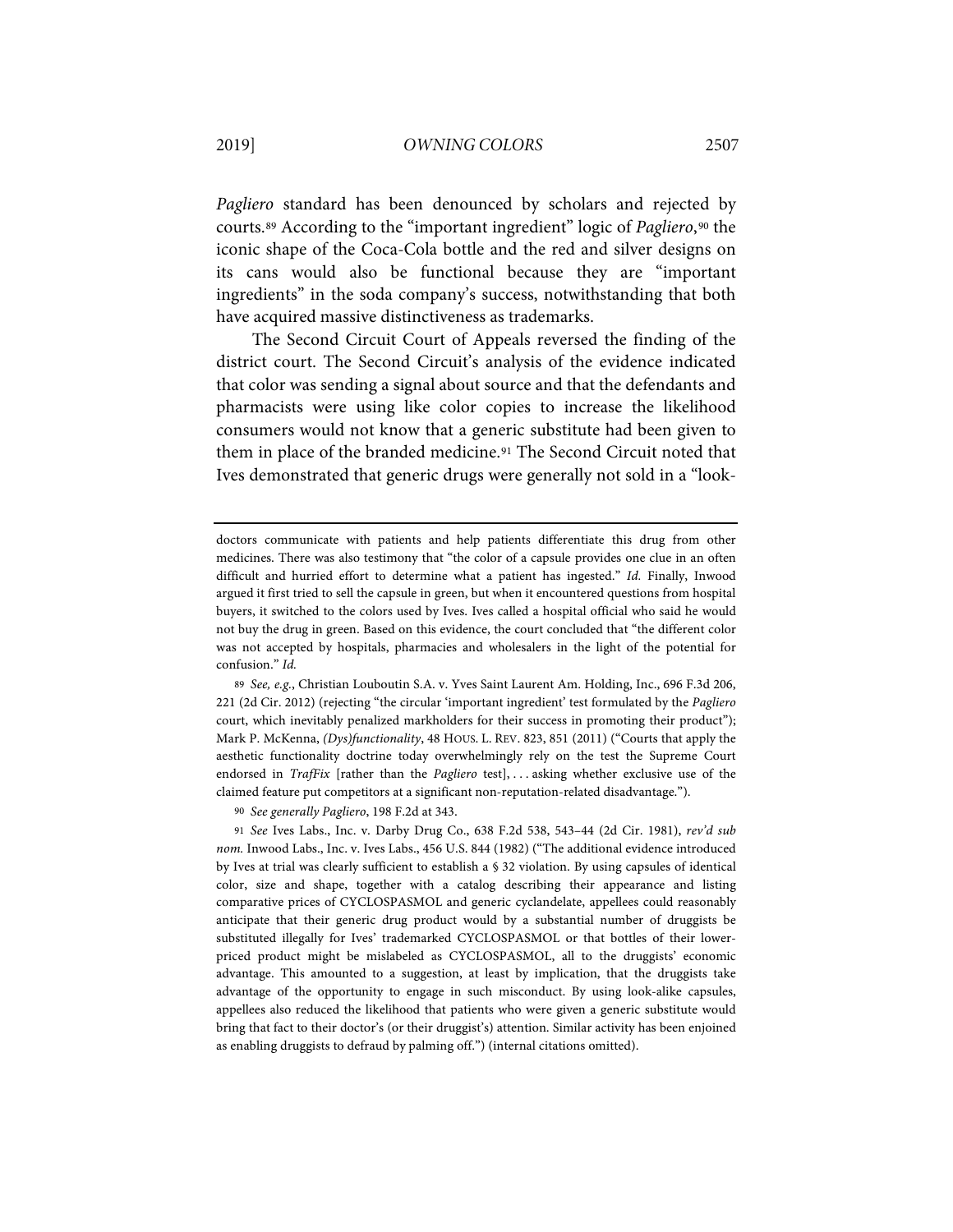alike" color, shape, and size, that no patients testified about confusion or anxiety, and that when instructed that the drugs are chemically identical, patients would agree to take the generic drug in a different colored capsule[.92](#page-26-1)

<span id="page-26-0"></span>Without expressly overruling *Pagliero*, the Supreme Court affirmed the district court's conclusion, but it articulated a different functionality standard that would pave the way for color to be treated as a mark in later decisions. The *Inwood* majority held that a product feature will be deemed functional "if it is essential to the use or purpose of the article or if it affects the cost or quality of the article."[93](#page-26-2) Based on this standard, the Supreme Court found the capsule colors functional.[94](#page-26-3) The *Inwood* decision established two evidentiary hurdles that must be overcome before color alone could be protected as a mark. First, the color must not be functional, and second, the color must have acquired distinctiveness as a source identifier.[95](#page-26-4) Going forward, trademark protection for color alone would be theoretically attainable, but not easy to prove.

Because of color's innate ability to communicate embodied and referential meaning in addition to trademark meaning, color might always affect an object's quality. Therefore, the *Inwood* standard looked hard to meet, especially with a color like blue that is a cross-cultural favorite and known to inspire feelings of trust.[96](#page-26-5) Perhaps it was no accident that the first color to be upheld by the Supreme Court as a mark was not a popular favorite or one with a positive referential meaning.

Since 1957, Qualitex Company has sold green-gold press pads to commercial dry cleaners.[97](#page-26-6) This shade of green has been associated with

<sup>92</sup> *Id.* at 544–45.

<sup>93</sup> Inwood Labs., Inc. v. Ives Labs., 456 U.S. 844, 850 n.10 (1982).

<span id="page-26-3"></span><span id="page-26-2"></span><span id="page-26-1"></span><sup>94</sup> *Accord Id.* at 862 (White, J., concurring) (finding the colors functional because "patient anxiety and *confusion* were likely if accustomed medicine were dispensed in a different color; capsule colors assist patients in identifying the correct pill to take; standard colors help physicians identify the drug involved in case of overdose.") (emphasis added).

<sup>95</sup> *Id.*

<sup>96</sup> *See supra* note [93](#page-26-0) and accompanying text.

<span id="page-26-6"></span><span id="page-26-5"></span><span id="page-26-4"></span><sup>97</sup> Registration No. 1,633,711 ("The mark consists of a particular shade of green-gold applied to the top and side surfaces of the goods.").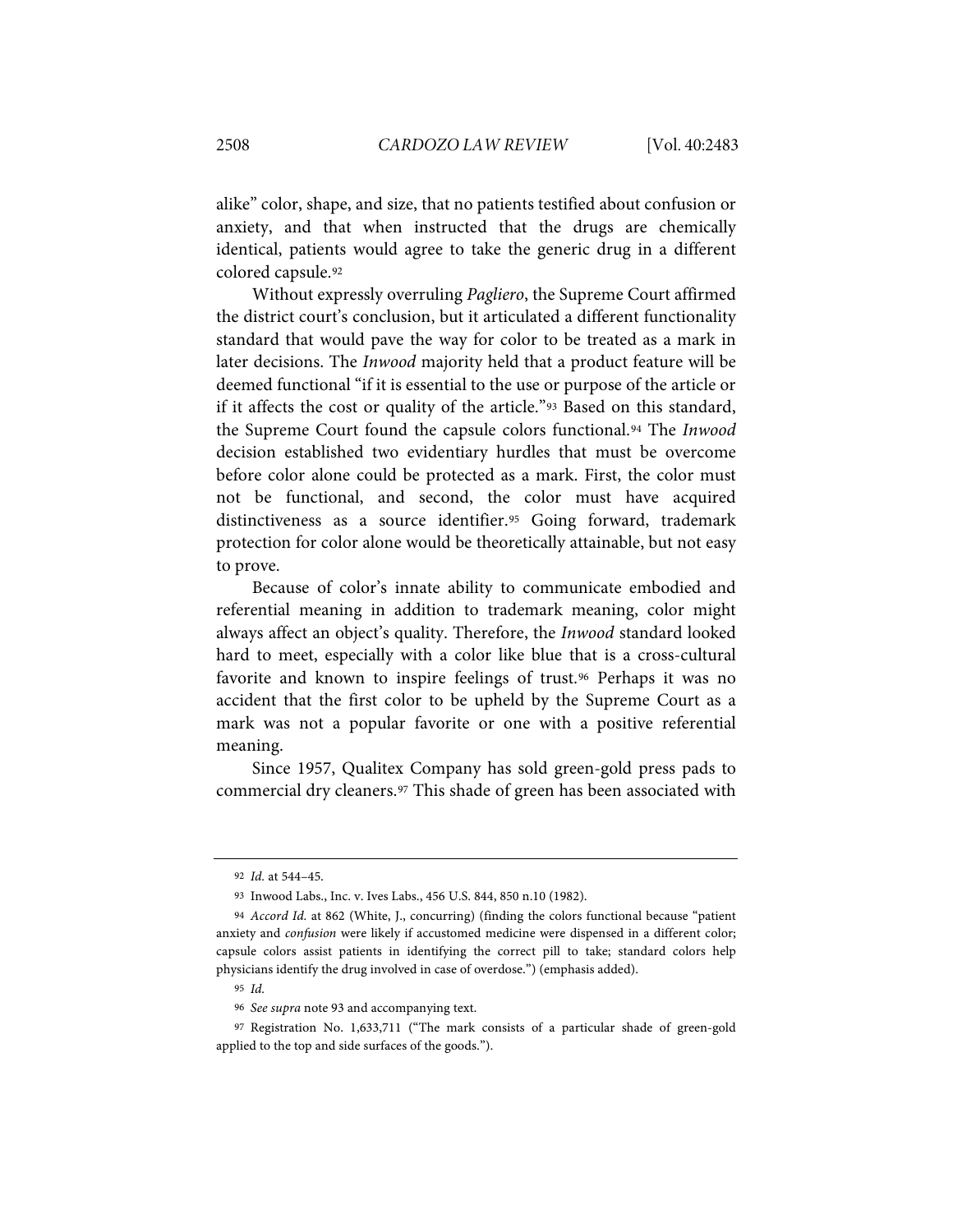sickness<sup>[98](#page-27-0)</sup> and in one psychological study was found to be among the least pleasant colors.<sup>[99](#page-27-1)</sup> Some color was necessary to mask staining on its ironing pads, and over time this particular hue became distinctive of the company's products. Decades later, it is still proudly displayed on their ironing press pads and their website.<sup>[100](#page-27-2)</sup>

In 1989, riffing on the same look-alike theme that worked so well for Ives, Jacobson Products began selling press pads dyed to look just like the green-gold Qualitex pads.[101](#page-27-3) Qualitex sued Jacobson for unfair competition, registered its color as a trademark with the USPTO, and then added a trademark infringement claim to its complaint. Qualitex won at trial, but the United States Court of Appeals for the Ninth Circuit reversed the decision, holding that color alone could not serve as a mark.[102](#page-27-4)

The issue on appeal to the Supreme Court was whether color could serve as a trademark when claimed independent of any design or text element, or if, due to its aesthetic nature, it was incapable of doing so.[103](#page-27-5) The USPTO had already registered color marks, in combination with simple designs, such the brown and orange Tootsie Roll wrapper.[104](#page-27-6) The Federal Circuit and Eighth Circuit had concluded that color alone could

- 102 Qualitex Co. v. Jacobson Prods. Co., 13 F.3d 1297, 1300 (9th Cir. 1994).
- 103 *Qualitex*, 514 U.S. at 160–61.

<span id="page-27-6"></span><span id="page-27-5"></span><span id="page-27-4"></span>104 Registration No. 1,527,209 ("The design is characterized by cylindrical package wrap with tucked ends and brown center panel bordered on each end by orange/red stripes."); Registration No. 1,532,232 ("The mark consists of a by cylindrical paackage [sic] wrap with tucked ends and brown center panel on each end by white and orange/red stripes."); *see also* Registration No. 1,489,883 ("The trademark consists of a plurality of relatively spaced apart, parallel, blue colored stripes disposed in a helical pattern upon the outer surface of a tubular, cylindrical ball bearing retainer); Registration No. 1,498,327 (mark consisting of "red and white stripe applied to the end of the handle of a tool" registered in 1988); Registration No. 0,342,467 ("Trade-mark consists of a circumferential band of black color displayed on the tip or end of a lead pencil or penholder, or on the ferrule, mouthpiece, point protector, or any other attachment to a lead pencil.")

<span id="page-27-0"></span><sup>98</sup> Karen B. Schloss & Stephen E. Palmer, *Aesthetic Response to Color Combinations: Preference, Harmony, and Similarity*, 73 ATTENTION, PERCEPTION, & PSYCHOPHYSICS 551, 568 (2010) (showing that people dislike colors associated with unpleasant objects such as "dark yellows (olive-colors) because the dislike feces, rotting food, vomit, and many other . . . objects they associate with these colors.").

<sup>99</sup> Valdez & Mehrabian, *supra* not[e 71,](#page-14-3) at 406.

<span id="page-27-3"></span><span id="page-27-2"></span><span id="page-27-1"></span><sup>100</sup> *See Sun Glow Press Pads*, QUALITEX, http://www.qualitexco.com/http/pads.html [https:// perma.cc/S278-FE5S] (last visited Apr. 4, 2019).

<sup>101</sup> Qualitex Co. v. Jacobson Prods. Co., 514 U.S. 159, 161 (1995).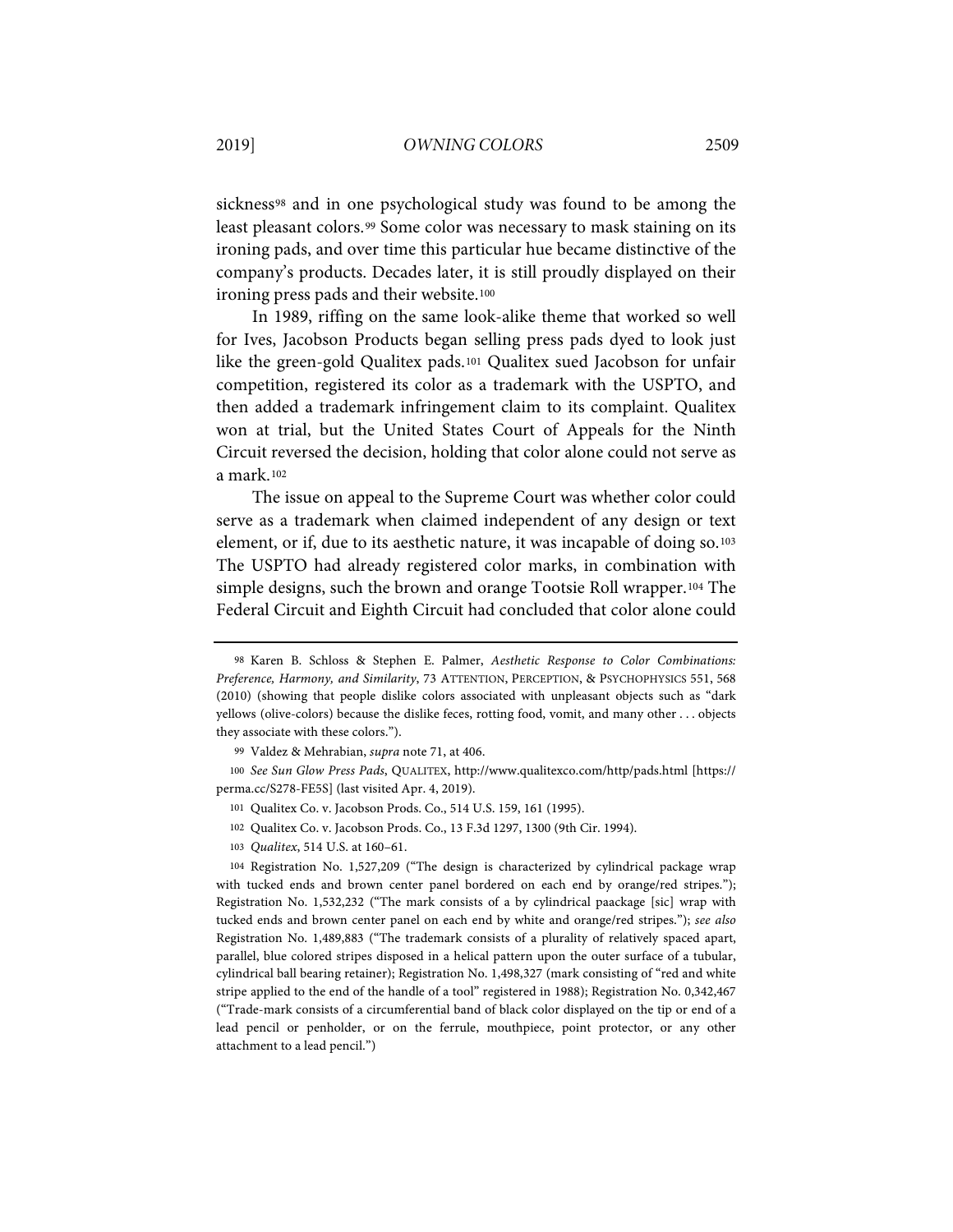be entitled to federal trademark registration.<sup>[105](#page-28-0)</sup> The Ninth and Seventh Circuits had held that the Lanham Act did not permit "color alone" to be recognized as a mark. [106](#page-28-1) The Supreme Court's acceptance of certiorari led to resolution of this circuit split.

In an attempt to block the registration of color marks, Jacobson made four arguments: one about precedent and three related to color as a signifier.[107](#page-28-2) On the subject of precedent, Jacobson claimed that color alone was not capable of serving as a mark before passage of the Lanham Act in 1946 and, therefore, it could not do so under the current law.[108](#page-28-3) The Court rejected this argument because the federal trademark statute that preceded the Lanham Act incorporated a relatively narrow conception of protectable subject matter.[109](#page-28-4) Because the Court did not reject the historical premise of the argument, one might expect color marks to emerge soon after the Lanham Act was passed in 1946. Interestingly, the first color mark we found in the USPTO data is for a gold band around the eraser end of a pencil first registered in 1904,[110](#page-28-5) and it remained registered until March 2015.[111](#page-28-6) The Court did not cite this registration or others registered under the federal trademark provisions preceding the Lanham Act, even though these federal registrations may have been used as non-judicial precedent to establish that the USPTO's Principal Register included marks claiming a single color on part of a product's surface that had been registered decades before Qualitex litigated its claim to the green-gold hue of its press pads. Some of these older marks, such as the gold bands claimed on the end of a pencil, were for designs appearing in a particular color, not the color *per se*. After passage of the Lanham Act in 1946, the USPTO issued

<span id="page-28-0"></span><sup>105</sup> *See In re* Owens-Corning Fiberglas Corp., 774 F.2d 1116, 1127–28 (Fed. Cir. 1985) (upholding trademark registration for the color pink on insulation); Master Distribs., Inc. v. Pako Corp., 986 F.2d 219, 224 (8th Cir. 1993) (declining to recognize *per se* prohibition of color alone as a trademark).

<span id="page-28-2"></span><span id="page-28-1"></span><sup>106</sup> *See Qualitex*, 13 F.3d at 1302; NutraSweet Co. v. Stadt Corp., 917 F.2d 1024, 1028 (7th Cir. 1990) (recognizing absolute prohibition against protection of color alone as a trademark).

<sup>107</sup> *Qualitex*, 514 U.S. at 166–74.

<sup>108</sup> *Id.* at 170–71.

<sup>109</sup> *Id.* at 171–73.

<span id="page-28-6"></span><span id="page-28-5"></span><span id="page-28-4"></span><span id="page-28-3"></span><sup>110</sup> Registration No. 0,043,074 ("The trade-mark consists of a circular gold colored band on the ferrule of a leadpencil.").

<sup>111</sup> *Id.*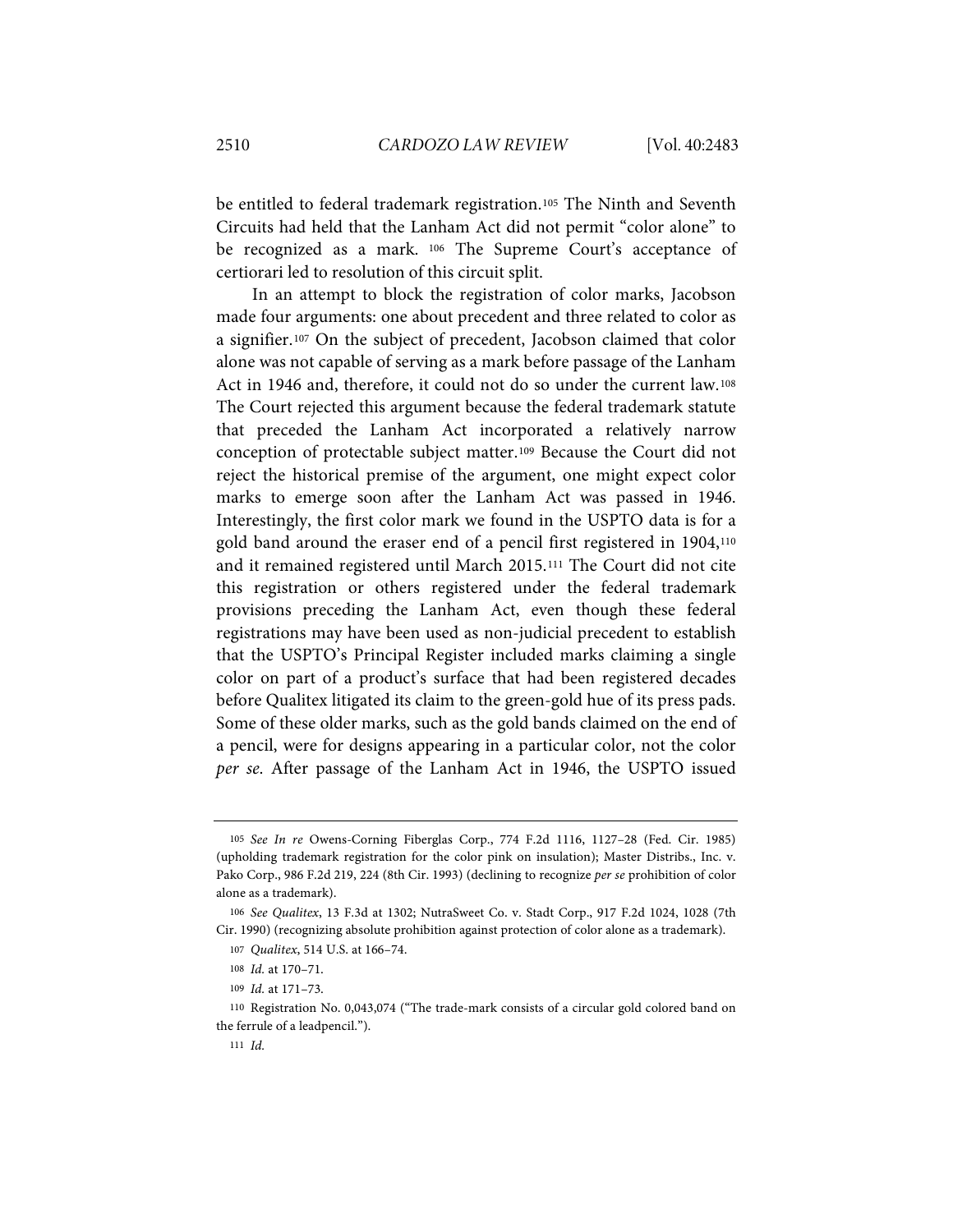additional registrations claiming color for a product segment or its entire surface. For example, since 1986, Owens-Corning has held a federal registration on the color pink for residential insulation.[112](#page-29-0) Consistent with USPTO's practices, Jacobson's argument about precedent was quickly brushed aside.[113](#page-29-1)

Jacobson's three arguments relating to color were also rejected. First, Jacobson argued that color perceptions are too unstable to enable the underlying colored subject to work as a mark.[114](#page-29-2) They asserted that colors appear dramatically different as lighting, time of day, or an individual's eyesight alter perceptions of it. Jacobson argued that such variability could create "shade confusion" leading to uncertainty about alternative colors available to competitors and difficult decisions for courts. Jacobson had a point here. Different lighting situations do change our perception of colors. But this argument is not unique to color. Words and designs also cannot be seen in the dark. The Court rejected the shade confusion argument, finding that courts are up to the task of line-drawing in trademark decisions involving similar words, and they could make such decisions for color marks as well.[115](#page-29-3) It cited a string of decisions where lower courts had already done so.<sup>[116](#page-29-4)</sup>

Second, Jacobson argued that desirable colors are in limited supply. This argument may seem odd given that scientists have estimated that people with normal color vision can discern millions of color variations.[117](#page-29-5) However, in hindsight, the argument looks prophetic. Barton Beebe and Jeanne Fromer have done an empirical study indicating that trademark depletion and congestion are becoming increasingly serious problems.[118](#page-29-6) Rebecca Tushnet has identified

<span id="page-29-7"></span><sup>112</sup> Registration No. 1,439,132 ("The drawing is lined to indicate the color pink.").

<span id="page-29-1"></span><span id="page-29-0"></span><sup>113</sup> *Qualitex*, 514 U.S. at 171–73.

<sup>114</sup> *Id.* at 167.

<sup>115</sup> *Id.* at 167–68.

<sup>116</sup> *Id.* at 168.

<span id="page-29-5"></span><span id="page-29-4"></span><span id="page-29-3"></span><span id="page-29-2"></span><sup>117</sup> *See* ENRIQUE RUIZ, DISCRIMINATE OR DIVERSIFY 174 (2d ed. 2010) (citing studies by Gunter Wyszecki and David Myers); Elliott & Maier, *supra* note [2,](#page-2-4) at 96 (stating that humans with normal vision can see approximately "2.3 million discernible colors" and "an almost infinite number of possible [color] combinations") (internal quotation marks and citations omitted).

<span id="page-29-6"></span><sup>118</sup> *See* Barton Beebe & Jeanne C. Fromer, *Are We Running Out of Trademarks? An Empirical Study of Trademark Depletion and Congestion*, 131 HARV. L. REV. 945 (2018).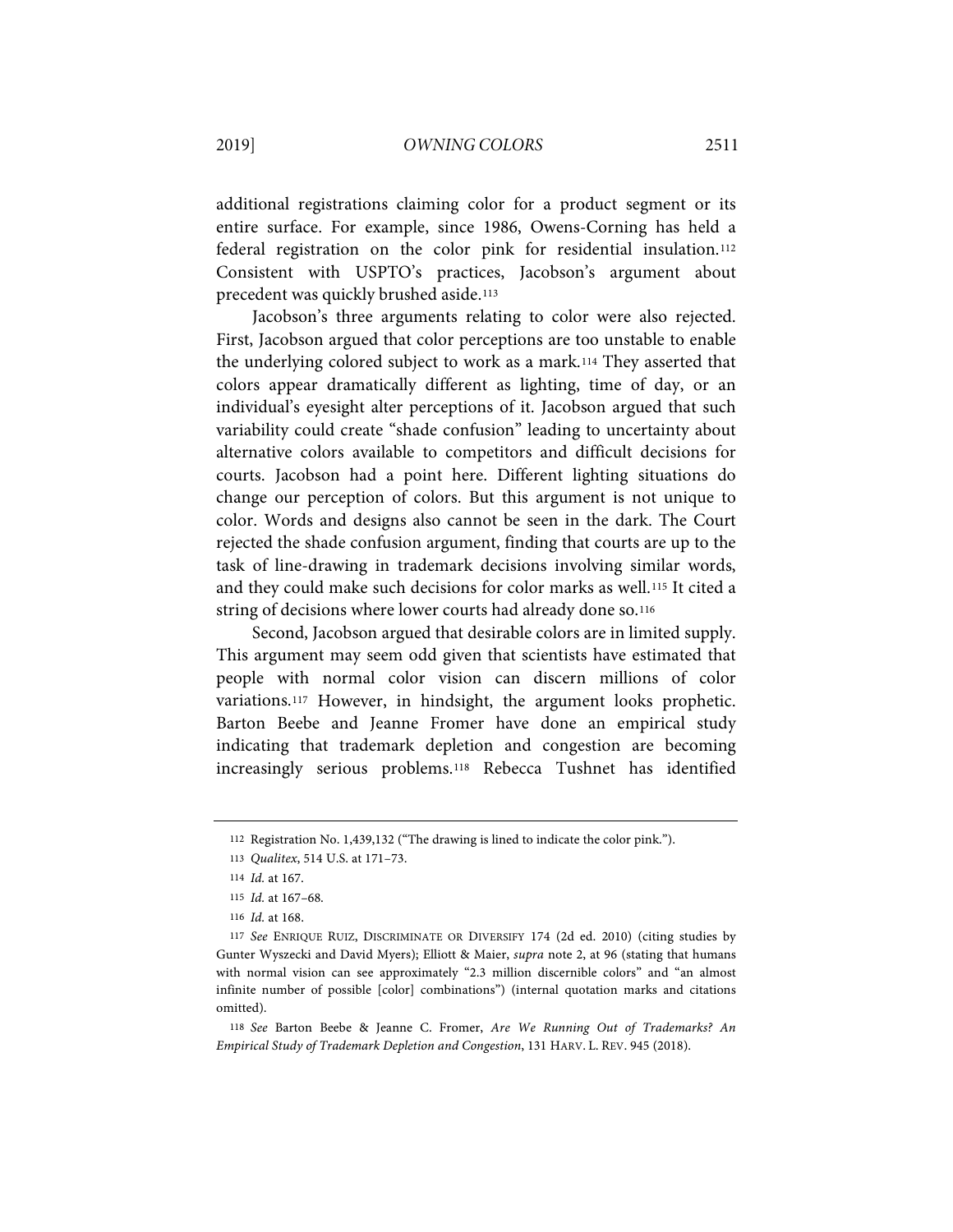situations in which this problem may be affecting design marks as well<sub>.[119](#page-30-0)</sub>

When *Qualitex* was decided, so few color marks had been registered that the idea of running out of color marks seemed abstract and theoretical[.120](#page-30-1) If Qualitex had selected a primary color (and perhaps if its business was in a more visible consumer products industry), this argument might have been persuasive. In 1949, it had been successfully used to stop the Campbell Soup Company from monopolizing the colors red and white on food product labels.[121](#page-30-2) Ultimately, the Court was not concerned that suppliers to the commercial dry-cleaning industry would run out of colors. The Court dismissed the argument, stating that "it relies on an occasional problem to justify a blanket prohibition" and when the problem arises, the functionality doctrine would take care of it[.122](#page-30-3)

Finally, Jacobson argued that protecting color alone was unnecessary because mark owners could protect it in connection with other elements like words or designs and could protect color as unregistered trade dress.[123](#page-30-4) The Supreme Court dismissed this assertion as begging the question. The Lanham Act's broad definition of a mark as "any symbol" created a clear statutory basis for protecting color as a mark when it does not serve a functional purpose.[124](#page-30-5) However, the Court emphasized that color would not be eligible for automatic protection like other symbols that, in the court's judgment, automatically signaled brand meaning.[125](#page-30-6) The court noted that colors often signal expressive messages other than source.[126](#page-30-7) It listed decisions in which lower courts had applied the functionality doctrine to prohibit

<span id="page-30-0"></span><sup>119</sup> *See* Rebecca Tushnet, *Registering Disagreement: Registration in Modern American Trademark Law*, 130 HARV. L. REV. 867, 927–29 (2017).

<sup>120</sup> *See infra* Figure XIII (part of Section IV.B).

<span id="page-30-2"></span><span id="page-30-1"></span><sup>121</sup> *See* Campbell Soup Co. v. Armour & Co., 175 F.2d 795, 798 (3d Cir. 1949), *abrogated by* Qualitex Co. v. Jacobson Prods. Co., 514 U.S. 159 (1995) ("The primary colors are few, and as the evidence shows those suitable for light products, such as milk, are even more limited. To allow them to be appropriated as distinguishing marks would foster monopoly by foreclosing the use by others of any tasty dress.").

<span id="page-30-3"></span><sup>122</sup> *See* Qualitex Co. v. Jacobson Prods. Co., 514 U.S. 159, 168–70 (1995).

<span id="page-30-4"></span><sup>123</sup> *Id.* at 173.

<span id="page-30-5"></span><sup>124</sup> *Id.* at 164–65.

<span id="page-30-6"></span><sup>125</sup> *Id.* at 171.

<span id="page-30-7"></span><sup>126</sup> *Id.* at 169–70.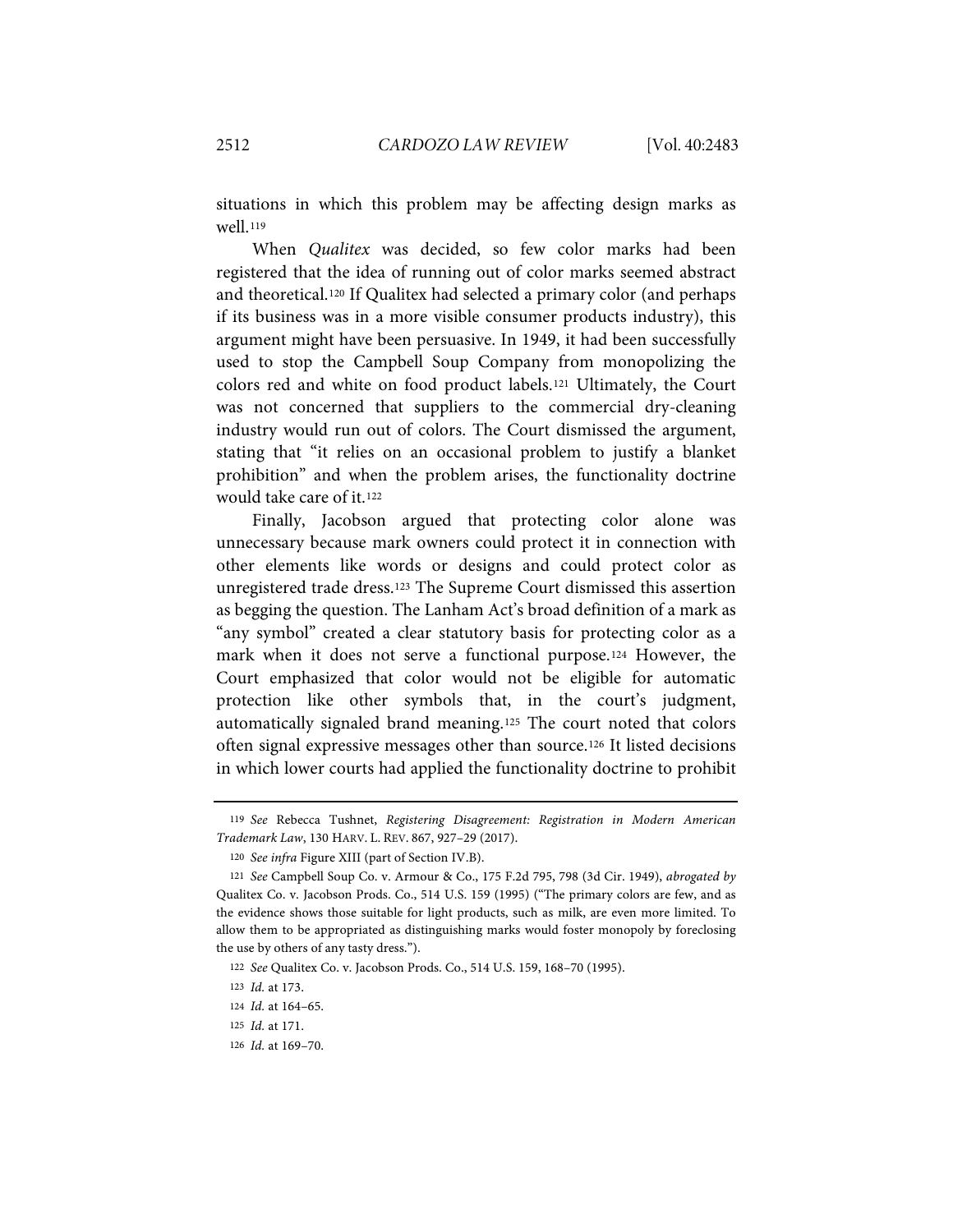one entity from having a commercial advantage by monopolizing a color that communicated "non-reputation related product features."[127](#page-31-0) The Court listed examples of functionality bars: when color signals ingredients (blue for nitrogen in fertilizer), affects perception of product size or neutrality with other colors (black for outboard motors), reduces manufacturing costs (clear tip of fishing rod), or is expected in an industry (green for farm equipment).[128](#page-31-1) The Owens-Corning registration of pink for insulation was provided as the counter-example for when color served only a reputation-related trademark purpose.[129](#page-31-2) The Court indicated that the primary device to protect against color monopoly decisions would be the functionality doctrine.[130](#page-31-3)

The Supreme Court reaffirmed the functionality standard articulated in *Inwood* and then added a phrase that became the basis for the aesthetic functionality doctrine. The *Inwood* decision provided that "a product feature is functional," and cannot serve as a trademark, "if it is essential to the use or purpose of the article or if it affects the cost or quality of the article."[131](#page-31-4) The *Qualitex* decision added that a product feature would also be deemed functional "if exclusive use of the feature would put competitors at a significant non-reputation-related disadvantage."[132](#page-31-5) On this basis, the Supreme Court reversed the Ninth Circuit[133](#page-31-6) and set the stage for color alone to be registered as a mark with the USPTO. After *Qualitex*, in order to obtain federal registration for a color apart from a design, an applicant has the burden of proving that its mark is not functional and has acquired distinctiveness.[134](#page-31-7) Trademark registrations would not result in outright ownership of a color. But a registration does create a presumption of validity that may be enforced in litigation or used by the USPTO to block other

<span id="page-31-1"></span>128 *Id.*

<span id="page-31-5"></span>132 *Id.*

<span id="page-31-0"></span><sup>127</sup> *See id.* at 169–70.

<span id="page-31-2"></span><sup>129</sup> *See id.* at 168–69.

<span id="page-31-3"></span><sup>130</sup> *See id.* at 169–70.

<span id="page-31-4"></span><sup>131</sup> *Id.* at 165 (quoting Inwood Labs., Inc. v. Ives Labs., Inc., 456 U.S. 844, 850 n.10 (1982)).

<span id="page-31-6"></span><sup>133</sup> *Id.* at 174.

<span id="page-31-7"></span><sup>134</sup> *Id.* at 166.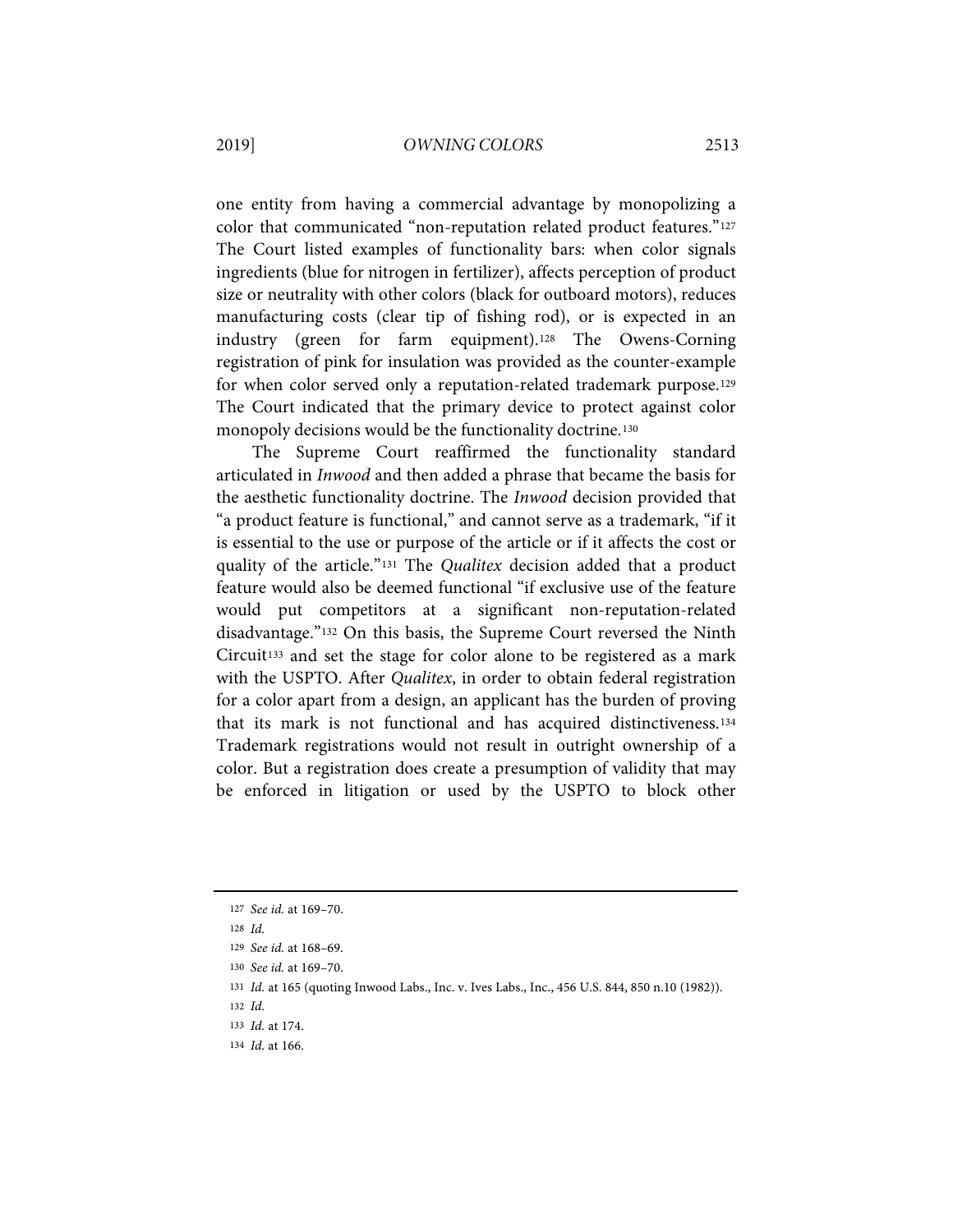trademark applications claiming the same color for similar goods or services.[135](#page-32-1)

# B. *How The USPTO Applies* Qualitex *to Select Which Color Marks Merit Federal Registration*

<span id="page-32-0"></span>After *Qualitex* cleared a path to granting trademark protection for colors, it was up to the USPTO to determine how to implement the decision through the federal registration process. Scholars generally viewed *Qualitex* as a decision that expanded trademark rights and some criticized it for opening trademark protection to nontraditional subject matter, warning that color registrations would harm competition and create illegitimate expressive cartels.[136](#page-32-2) Now that the *Qualitex* standard has been in force for more than two decades, our next objective is to empirically examine whether these dire predictions have been realized. In this Section we first explain the benefits of federal registration and then turn to the administrative standards the USPTO has developed to implement *Qualitex*. In Part IV, we empirically analyze USPTO data to determine whether the USPTO's gate-keeping strategies have been

<span id="page-32-1"></span><sup>135</sup> *See* 15 U.S.C. § 1057(b) (2018) ("A certificate of registration of a mark upon the principal register . . . shall be prima facie evidence of the validity of the registered mark and of the registration of the mark, of the owner's ownership of the mark, and of the owner's exclusive right to use the registered mark in commerce on or in connection with the goods or services specified in the certificate, subject to any conditions or limitations stated in the certificate."). The USPTO presumption of validity extends to all goods or services of the type described in the application. TRADEMARK MANUAL OF EXAMINING PROCEDURE § 1207.01(a)(iii) (21st ed. 2017) [hereinafter TMEP]; *see also* Levi Strauss & Co. v. Abercrombie & Fitch Trading Co., 719 F.3d 1367, 1373 (Fed. Cir. 2013).

<span id="page-32-2"></span><sup>136</sup> *See* Ann Bartow, *The True Colors of Trademark Law: Greenlighting a Red Tide of Anti Competition Blues*, 97 KY. L.J. 263, 263–64 (2008) ("The Supreme Court was wrong to facilitate this abuse of trademark powers when it decided in *Qualitex v. Jacobson Products Co.* that colors alone could constitute protectable trademarks. . . . [The *Qualitex* decision] reduced competition and consumer choice by creating illegitimate aesthetic and communicative cartels."); Daniel M. McClure, *Trademarks and Competition: The Recent History*, 59 LAW & CONTEMP. PROBS. 13, 36 (1996) ("The willingness of the Supreme Court to expand trademark protection under the Lanham Act was illustrated most recently by the Court's 1995 opinion in *Qualitex Co. v. Jacobson Products Co.*"); Jerome Gilson & Anne Gilson LaLonde, *Cinnamon Buns, Marching Ducks and Cherry-Scented Racecar Exhaust: Protecting Nontraditional Trademarks*, 95 TRADEMARK REP. 773, 782 (2005) (describing *Qualitex* as a "stunning breakthrough" expanding protection for nontraditional marks including color).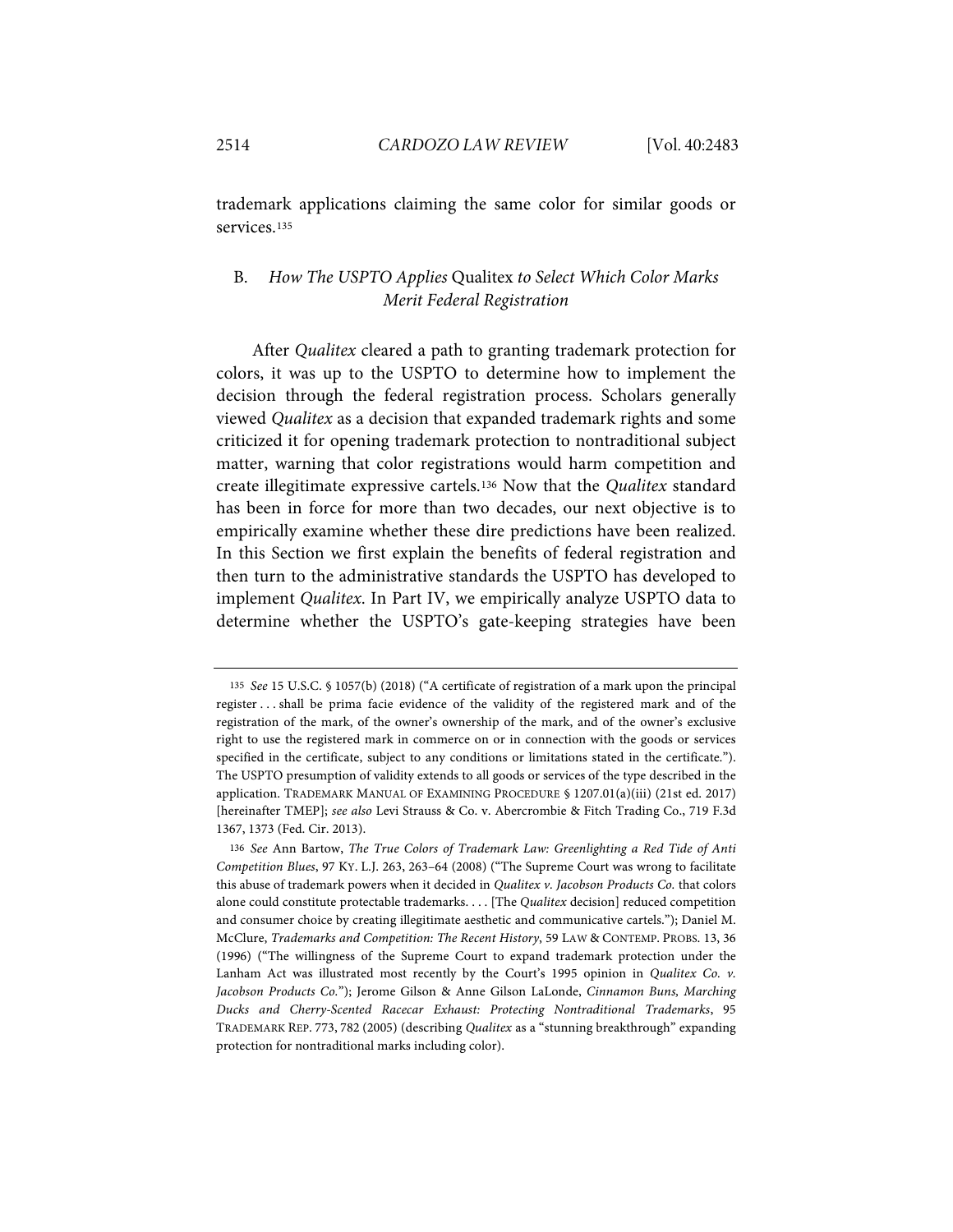effective, and how registration data maps onto the consumer understandings set forth above.

#### 1. Benefits of Federal Registration

Federal trademark registration provides important benefits, but it is not required to protect marks. Unlike patent and copyright law where federal law supersedes state law protection,[137](#page-33-0) trademark law provides multiple mechanisms for protecting marks that are used but not registered. Even if a mark fails to obtain federal registration, the mark may be registered in states where it is used. Marks that are not registered at all may be protected through common law trademark infringement claims and state statutory or unfair competition laws. Section 1125(a) of the Lanham Act provides a federal cause of action for infringement of marks that are not federally registered.[138](#page-33-1) At common law, trademark rights arise from use by a business in its geographic region.[139](#page-33-2) The right is bounded by market sector so that the same symbol can be used in multiple industries if each use is different enough that consumers would not be confused that one was associated with another. In this way, the law recognizes that a color, such as light blue, may be advertised for Tiffany's luxury gifts and the University of North Carolina's educational services without a likelihood of causing source confusion.

Physical turf marks a second boundary. At common law, the exclusive right to a symbol extended to the geographic region in which it was used.[140](#page-33-3) Both Harvard University and the University of Alabama (along with many other colleges and universities) claim trademark

<sup>137</sup> 17 U.S.C. § 301(a) (2018); 28 U.S.C. § 1338(a) (2018).

<span id="page-33-1"></span><span id="page-33-0"></span><sup>138</sup> *See, e.g.*, Bd. of Supervisors for La. State Univ. Agric. & Mech. Coll. v. Smack Apparel Co., 550 F.3d 465, 475 (5th Cir. 2008) (acknowledging that University "color schemes" may be protected under the Lanham Act because trademark rights arise from "use, not by registration") (internal citation and quotation marks omitted).

<span id="page-33-2"></span><sup>139</sup> *See* Hanover Star Milling Co. v. Metcalf, 240 U.S. 403, 412–16 (1916); Borden Ice Cream Co. v. Borden's Condensed Milk Co., 201 F. 510 (7th Cir. 1912).

<span id="page-33-3"></span><sup>140</sup> *See* United Drug Co. v. Theodore Rectanus Co., 248 U.S. 90, 98–101 (1918); Stone Creek, Inc. v. Omnia Italian Design, Inc., 862 F.3d 1131, 1140–41 (9th Cir. 2017), *aff'd in part, rev'd in part*, 875 F.3d 426 (9th Cir. 2017).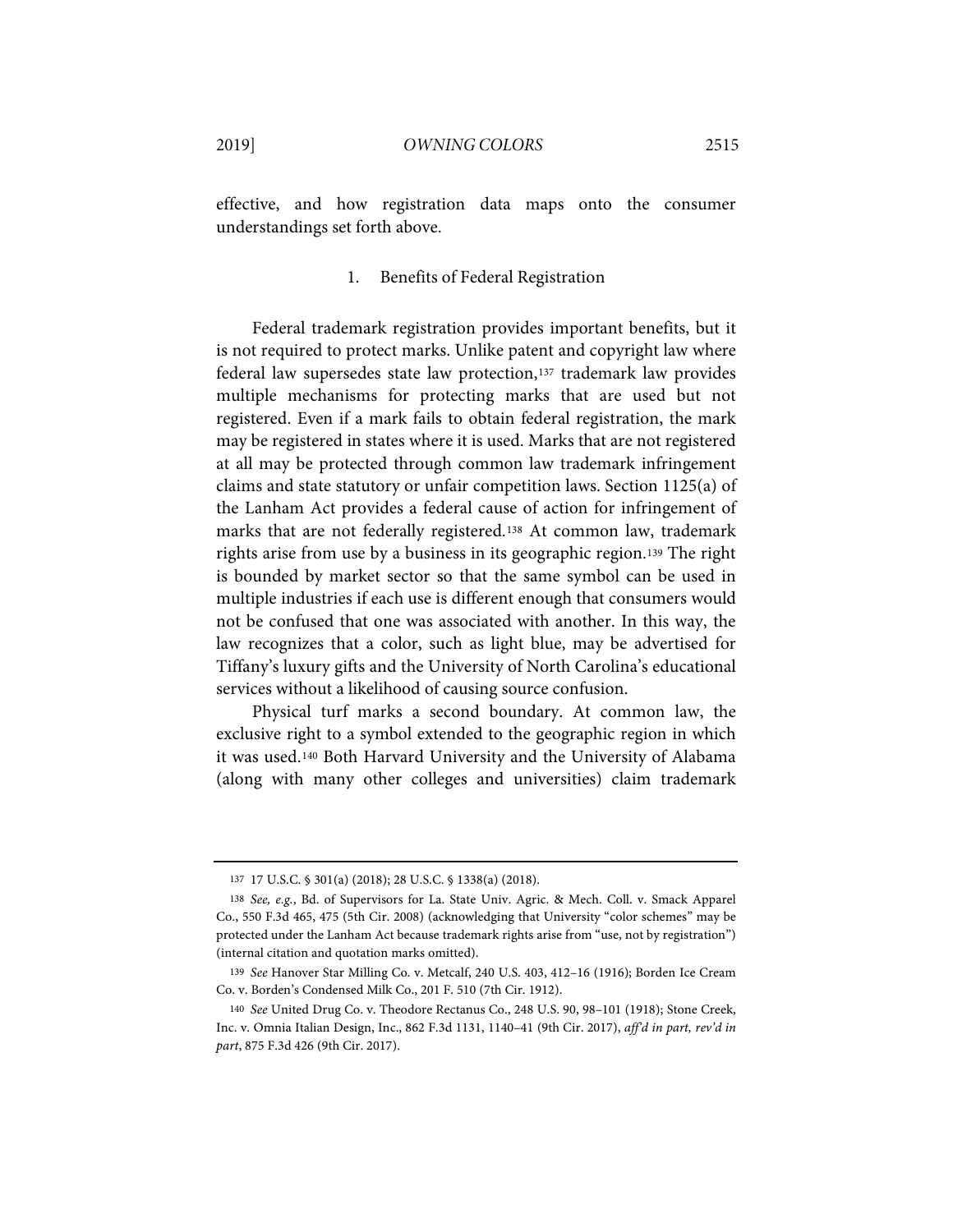rights in the color "crimson."[141](#page-34-0) From a common law perspective, this coexistence makes sense because although they offer services in the same field, they are geographically distant.

Federal registration is advantageous over common law protection because it extends the geographic scope from the area of actual use to the entire United States. Once a mark has federal registration, its owner has nationwide priority in the symbol, even in places it has not yet conducted business.[142](#page-34-1)

Therefore, a primary advantage of federal registration is that it provides a mark owner with the opportunity to secure exclusive rights nationally in a particular market sector.[143](#page-34-2) Even if a brand owner is not using its mark in every state, federal registration creates the opportunity to require later adopters to choose another symbol.[144](#page-34-3) The registration certificate also constitutes prima facie evidence that the mark is valid and owned by the applicant.[145](#page-34-4) Because all marks are published and easily found by an internet search on the USPTO website,[146](#page-34-5) a mark's appearance on the Principal Register provides important deterrent value. A new organization searching for a distinct name may eliminate

<span id="page-34-0"></span><sup>141</sup> *See Color—Identity Guidelines*, HARV. BUS. SCH., http://www.hbs.edu/marketing/ color.html [https://perma.cc/8TZU-8WAT] (identifying PMS 1087 as the Harvard crimson); UNIV. OF ALA., GRAPHIC STANDARDS 18, 40 (2016), https://strategiccommunications.ua.edu/ img/BRANDINGSTANDARDS\_Aug17\_Updated102115.pdf [https://perma.cc/RX27-9TJV] (last visited Apr. 29, 2019) (identifying PMS 201 as the official crimson color for the University of Alabama).

<sup>142</sup> 15 U.S.C. § 1115 (2018).

<span id="page-34-2"></span><span id="page-34-1"></span><sup>143</sup> 15 U.S.C. § 1057(c) (2018) ("[T]he filing of the application to register such mark shall constitute constructive use of the mark, conferring a right of priority, nationwide in effect, on or in connection with the goods or services specified in the registration against any other  $person \ldots$ ").

<sup>144</sup> *See* Dawn Donut Co. v. Hart's Food Stores, Inc., 267 F.2d 358, 362–63 (2d Cir. 1959).

<span id="page-34-4"></span><span id="page-34-3"></span><sup>145</sup> 15 U.S.C. § 1057(b) (2018) ("A certificate of registration of a mark upon the principal register provided by this chapter shall be prima facie evidence of the validity of the registered mark and of the registration of the mark, of the owner's ownership of the mark, and of the owner's exclusive right to use the registered mark in commerce on or in connection with the goods or services specified in the certificate, subject to any conditions or limitations stated in the certificate.").

<span id="page-34-5"></span><sup>146</sup> *See Search Trademark Database*, U.S. PAT. & TRADEMARK OFF., https://www.uspto.gov/ trademarks-application-process/search-trademark-database [https://perma.cc/4JUN-HM8L] (last updated Feb 21, 2019, 3:18 PM).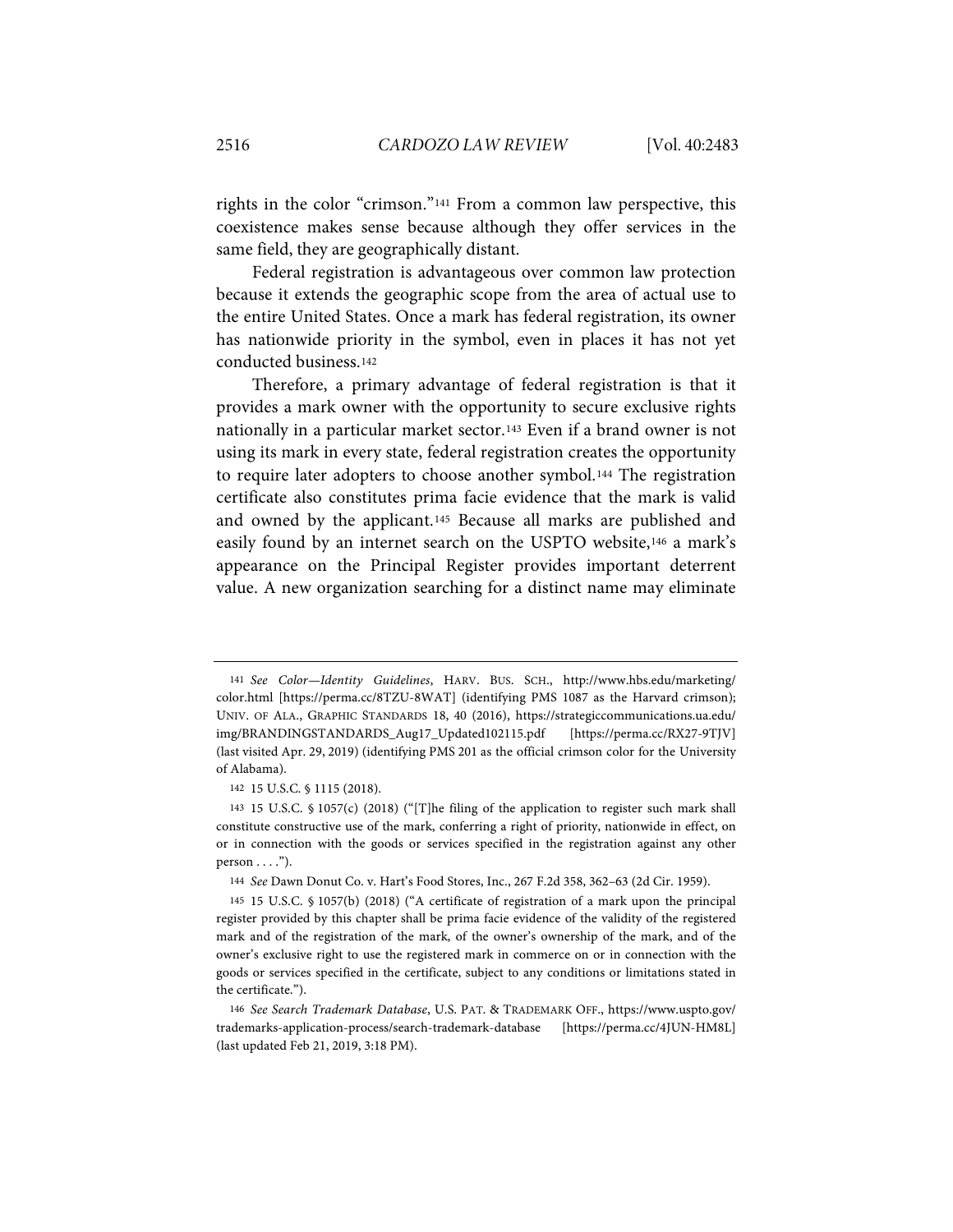from its list of candidates any mark that has already been registered by another similar organization.

The USPTO maintains two trademark registries: the Principal Register and the Supplemental Register. The Principal Register confers many superior statutory benefits, including those identified above[.147](#page-35-0) A mark that fails to qualify for the Principal Register may be placed on the Supplemental Register.[148](#page-35-1) If, for example, an applicant cannot establish that its color mark has acquired "secondary meaning," it may still obtain a place on the Supplemental Register. If the mark ever acquires distinctiveness, the applicant may reapply for acceptance on the Principal Register.[149](#page-35-2) Supplemental registration does confer some benefits. It allows the mark owner to use the symbol "®" to notify the world that it is registered with the USPTO.[150](#page-35-3) This notice and the appearance in the searchable USPTO online database of registered marks provide some deterrent value. When checking on the availability of a mark in the USPTO's Trademark Electric Search System (TESS) database, a new entrant who finds the mark already registered may choose to adopt a different symbol to avoid any hassle in the registration process and the risk of an infringement claim by the senior user. Marks on the Supplemental Register may also be used as a basis to prevent look-alike marks from being registered, especially for marks like color that require proof of exclusivity.

# 2. The USPTO's Application of *Qualitex*

*Qualitex* provides that one may only obtain registration in a color if the applicant can prove that its mark is not functional and has obtained secondary meaning.[151](#page-35-4) While Harvard and Alabama may be able to overcome the functionality hurdle, they will not be able to show acquired distinctiveness sufficient to meet the USPTO's registration standard for marks consisting only of color. Courts and the USPTO have required certain symbols such as descriptive text, colors, and

<span id="page-35-0"></span><sup>147</sup> 15 U.S.C. § 1094 (2018).

<span id="page-35-1"></span><sup>148</sup> 15 U.S.C. § 1091.

<sup>149</sup> 15 U.S.C. § 1095.

<span id="page-35-4"></span><span id="page-35-3"></span><span id="page-35-2"></span><sup>150</sup> 15 U.S.C. § 1111.

<sup>151</sup> Qualitex Co. v. Jacobson Prods. Co., 514 U.S. 159, 163–65 (1995).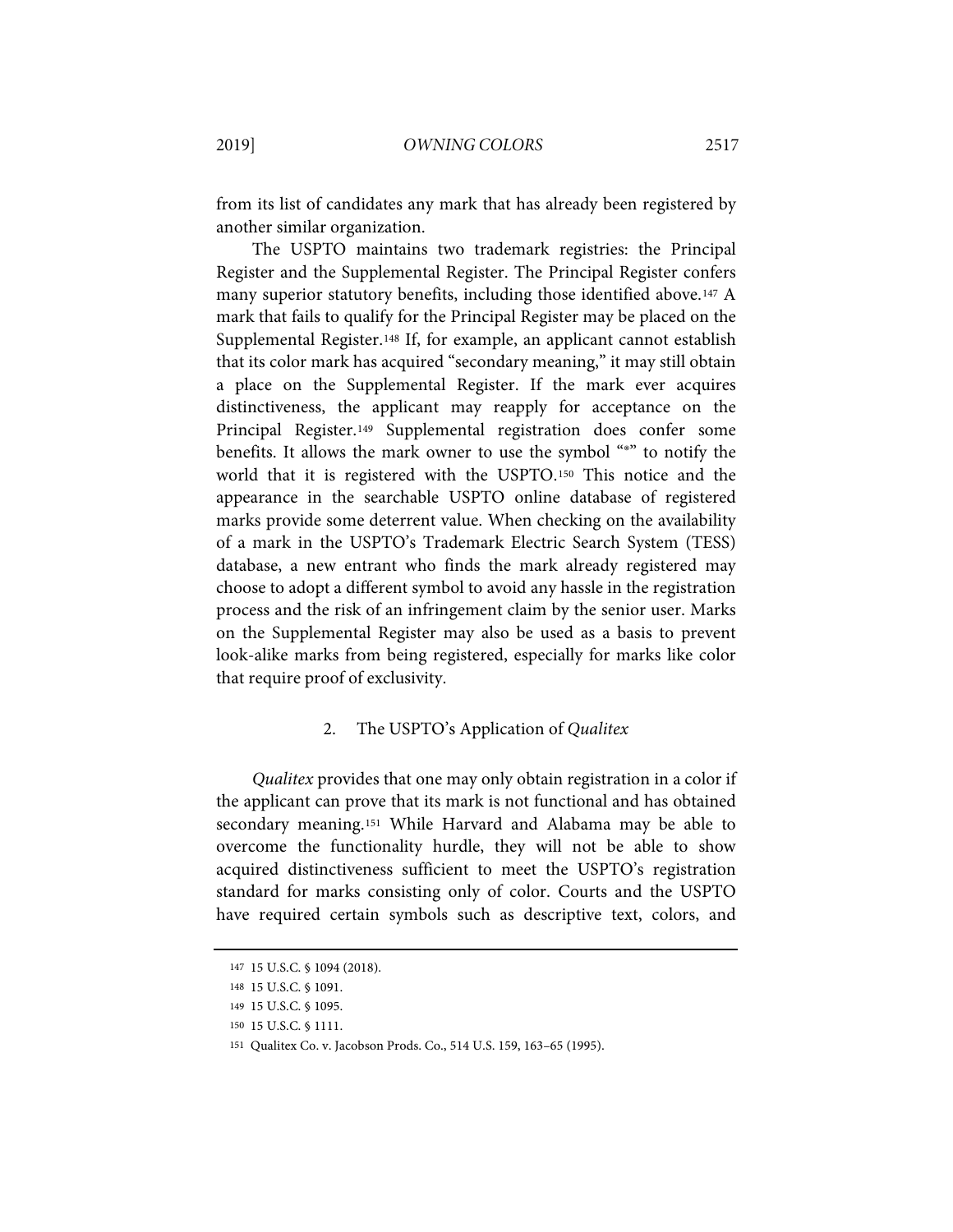product design to have secondary meaning before they will treat them as trademarks. These symbols all may be used for decorative or descriptive purposes, therefore, to protect fair competition, they are not protected as marks unless "consumers understand the design elements to signify the goods' *origin* and not just its attributes."[152](#page-36-0) This understanding of the symbol as signifying a particular source is referred to as "secondary meaning" or "acquired distinctiveness."<sup>[153](#page-36-1)</sup>

The secondary meaning standard differs from the functionality doctrine in an important respect. Functionality does not exist in degrees like secondary meaning; it is an absolute bar. If a trademark is deemed functional it will not be afforded federal or common law protection as a mark.[154](#page-36-2) Secondary meaning is a question of degree. Marks that are not distinctive when they are first adopted may become distinctive over time.[155](#page-36-3) While the *Qualitex* Court provided that functionality or lack of secondary meaning would bar color from trademark protection, it did not answer how much secondary meaning must exist or how this meaning would be proven. The USPTO and the courts were left with this task.

At common law, all that is required is consumer recognition that the color mark is viewed as a signifier of source.[156](#page-36-4) The USPTO, by contrast, applies a high standard in determining whether a color mark has acquired distinctiveness. When seeking to register a mark consisting of color alone, an applicant has the burden of proving *substantially* 

<sup>152</sup> Bretford Mfg., Inc. v. Smith Sys. Mfg. Corp., 419 F.3d 576, 579 (7th Cir. 2005).

<span id="page-36-1"></span><span id="page-36-0"></span><sup>153</sup> Coach Servs., Inc. v. Triumph Learning LLC, 668 F.3d 1356, 1378–79 (Fed. Cir. 2012); *In re* Gen. Mills IP Holdings, II, LLC, 124 U.S.P.Q.2d 1016 (T.T.A.B. 2017).

<span id="page-36-2"></span><sup>154</sup> *See generally* TrafFix Devices, Inc. v. Mktg. Displays, Inc., 532 U.S. 23, 29 (2001) ("'In a civil action for trade dress infringement under this chapter for trade dress not registered on the principal register, the person who asserts trade dress protection has the burden of proving that the matter sought to be protected is not functional.' This burden of proof gives force to the well-established rule that trade dress protection may not be claimed for product features that are functional.") (quoting 15 U.S.C. § 1125(a)(3) (1994)) (citing *Qualitex*, 514 U.S. at 164–65).

<sup>155</sup> *Qualitex*, 514 U.S. at 163.

<span id="page-36-4"></span><span id="page-36-3"></span><sup>156</sup> Bd. of Supervisors of La. State Univ. v. Smack Apparel Co., 438 F. Supp. 2d 653, 658–59 (E.D. La. 2006), *aff'd sub nom.* Bd. of Supervisors for La. State Univ. Agric. & Mech. Coll. v. Smack Apparel Co., 550 F.3d 465 (5th Cir. 2008) (articulating factors the Fifth Circuit uses to assess secondary meaning, which do not include exclusivity).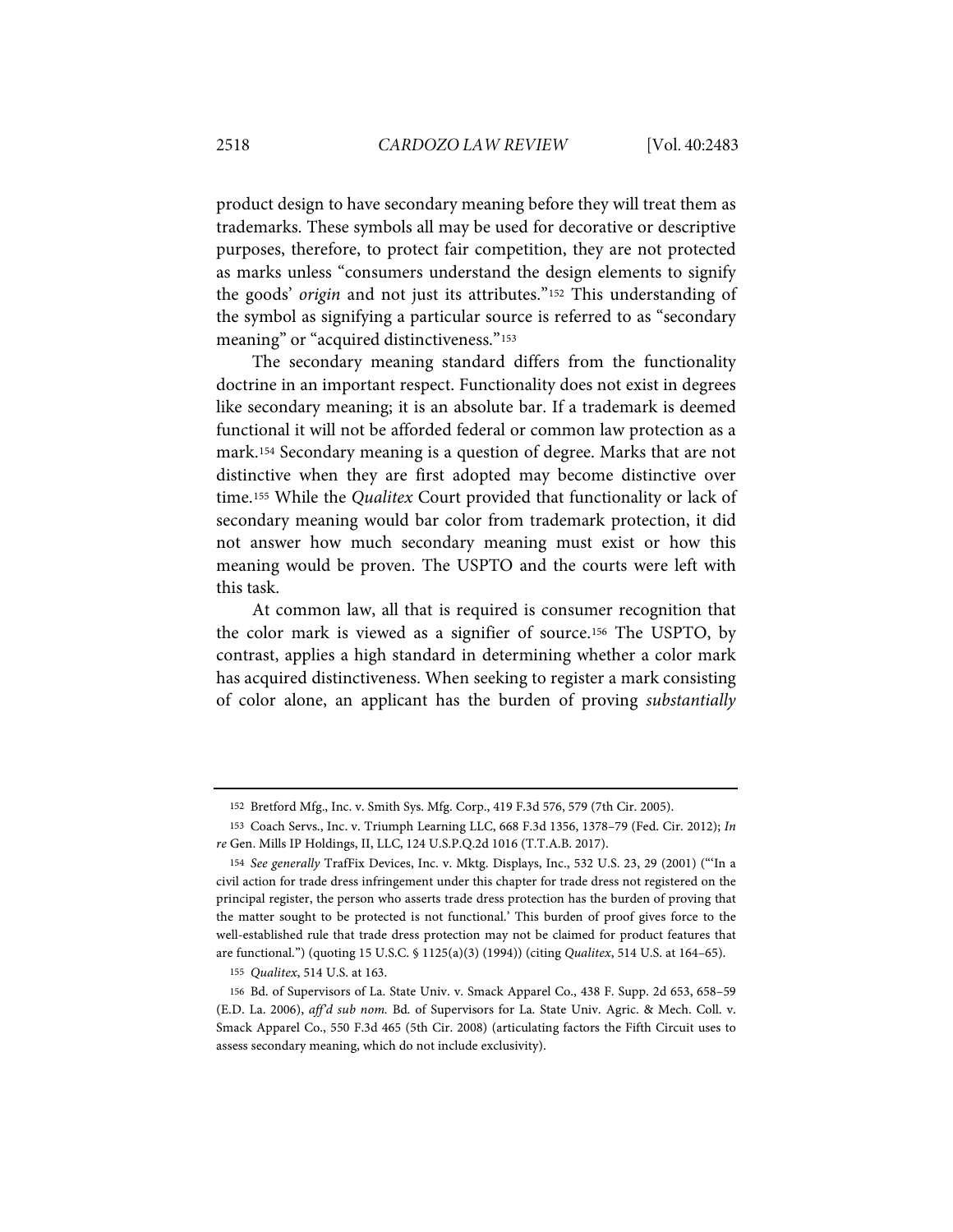*exclusive use* of the color.[157](#page-37-0) This standard requires that the applicant prove not just that the color is recognized as a source identifier, but that its use has sufficient national exclusivity that it would be perceived to be commercially distinctive in its field. That is not an easy bar to clear. For example, General Mills failed to gather sufficient evidence to protect the iconic yellow design of its Cheerios box. While we expect a Cheerios box to be yellow, General Mills was not able to prove its yellow packaging has sufficient secondary meaning to merit federal registration because other cereals are also packaged in yellow boxes.[158](#page-37-1) Therefore, it could not meet the strict standard of proving that it engaged in substantially exclusive use of the color yellow in this context.

In the case of red for institutions of higher education, many have achieved secondary meaning at common law and have succeeded in protecting their common law color combination marks through litigation in federal and state court.[159](#page-37-2) Nonetheless, there are too many prominent competitors using red in combination with another color for any one of them to meet the USPTO's secondary meaning standard and obtain a federal registration for the color.[160](#page-37-3) Notwithstanding the fact

<span id="page-37-0"></span><sup>157</sup> 15 U.S.C. § 1052(f) ("[N]othing herein shall prevent the registration of a mark used by the applicant which has become distinctive of the applicant's goods in commerce. The Director may accept as prima facie evidence that the mark has become distinctive, as used on or in connection with the applicant's goods in commerce, *proof of substantially exclusive and continuous use* thereof as a mark by the applicant in commerce for the five years before the date on which the claim of distinctiveness is made.") (emphasis added). *See* TMEP § 1202.05(a) ("Color marks are never inherently distinctive. . . . Therefore, the examining attorney must refuse to register a color mark on the Principal Register, unless the applicant establishes that the proposed mark has acquired distinctiveness under  $\S$  2(f). The examining attorney must issue this refusal in *all* color mark applications where acquired distinctiveness has not been shown, regardless of the filing basis of the application. The ground for refusal is that the color is not inherently distinctive and, thus, does not function as a trademark under §§ 1, 2, and 45 of the Trademark Act, 15 U.S.C. §§ 1051, 1052, and 1127.") (internal citations omitted).

<sup>158</sup> *In re* Gen. Mills IP Holdings II, LLC, 124 U.S.P.Q.2d 1016 (T.T.A.B. 2017).

<span id="page-37-2"></span><span id="page-37-1"></span><sup>159</sup> Bd. of Supervisors of La. State Univ. v. Smack Apparel Co., 438 F. Supp. 2d 653, 655 (E.D. La. 2006), *aff'd sub nom.* Bd. of Supervisors for La. State Univ. Agric. & Mech. Coll. v. Smack Apparel Co., 550 F.3d 465 (5th Cir. 2008) (finding that the following unregistered color combinations had obtained secondary meaning for the school's colors: "purple and gold for LSU, crimson and creme for OU, scarlet and gray for OSU, and cardinal and gold for USC.")

<span id="page-37-3"></span><sup>160</sup> The University of Alabama has registered the word "crimson" in its "crimson tide" mark (Registration No. 1,338,772) and has registered the word "crimson" in connection with design marks that do not claim color. *See* A CRIMSON TIDE, Registration No. 1,322,955; ALABAMA CRIMSON TIDE, Registration No. 3,730,292; A ALABAMA CRIMSON TIDE, Registration No.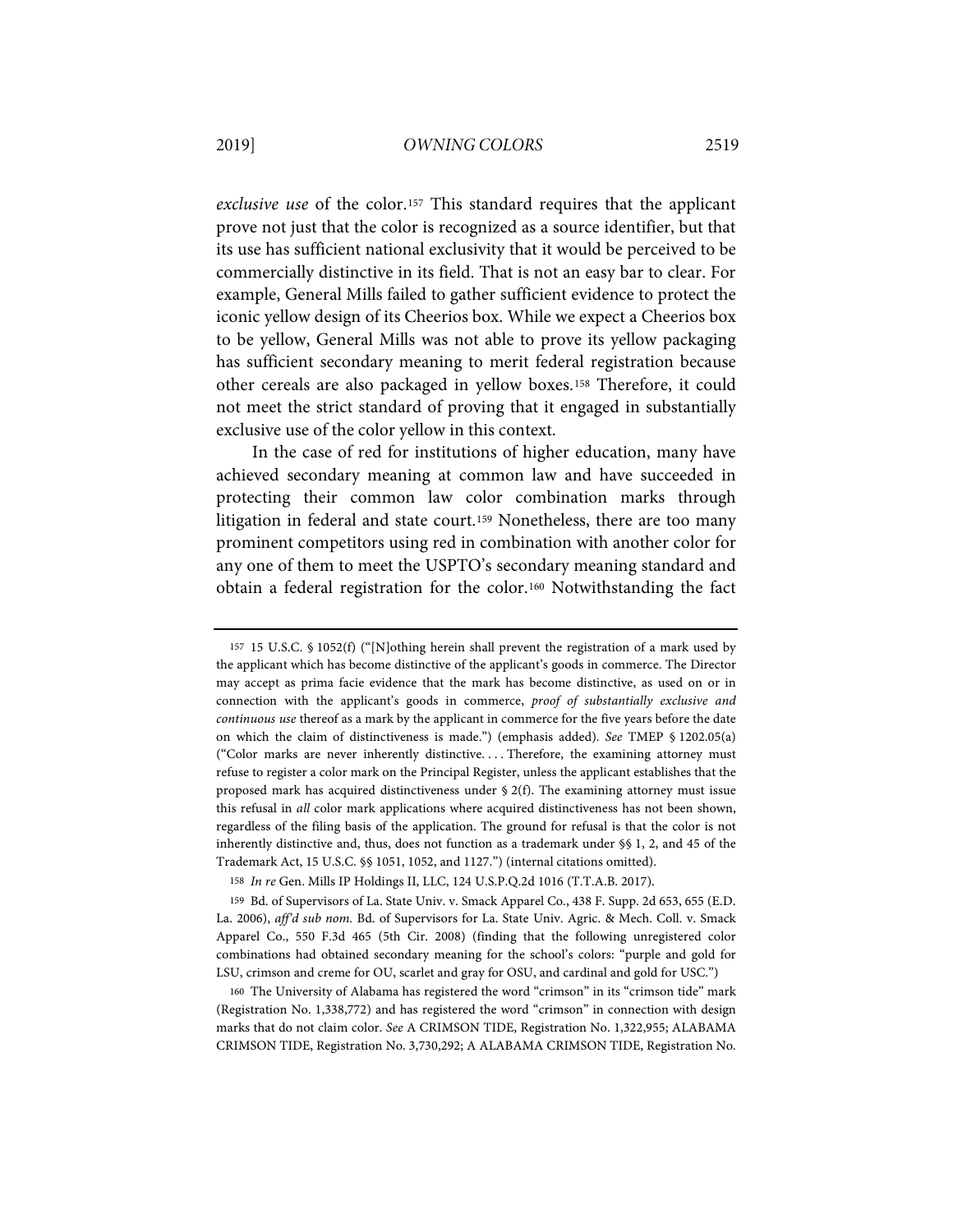that some schools may have acquired trademark meaning in a color or color combination and may register them in connection with distinctive text (such as the school's name) or source identifying designs (such as the drawing of a mascot), none are likely to be able to register color alone because proving substantially exclusive use will be difficult. Unlike functionality, which would eliminate both common law and federal protection, it is possible for a mark to have sufficient secondary meaning to be recognized at common law but not enough for registration on the USPTO's Principal Register.[161](#page-38-0) Nonetheless, the USPTO's higher secondary meaning standard is an important barrier to maximizing intellectual property protection because federal trademark registration provides important advantages. The next Part provides our empirical analysis demonstrating the extent to which color trademark applications have succeeded in overcoming the *Qualitex* hurdles as implemented by the USPTO.

#### IV. EMPIRICAL ANALYSIS OF USPTO TRADEMARK DATA

Federal trademark registration data provides an illuminating window into how exclusive intellectual property color claims are asserted and affirmed. Concerns about clutter on the USPTO Principal Register raise questions about whether the USPTO has been too permissive as a general matter in granting federal trademark registrations, thereby contributing to anticompetitive effects.[162](#page-38-1) Given color's expressive potential, decorative appeal, and usefulness to consumers, the USPTO trademark registration data provide an ideal opportunity to enrich our understanding of how the USPTO sorts signals into those that may and may not receive exclusive nationwide

<sup>4,298,328;</sup> A ALABAMA CRIMSON TIDE, Registration No. 4,156,102. The President and Fellows of Harvard University have the word "crimson" registered in connection with the standard character mark GOCRIMSON.COM, Registration No. 4,229,166, and a design mark for "HarvardX," where in addition to the text, the color crimson is claimed for a portion of the letter "x." Registration No. 4,551,935.

<span id="page-38-1"></span><span id="page-38-0"></span><sup>161</sup> *See, e.g.*, *In re* Gen. Mills IP Holdings II, LLC, 124 U.S.P.Q.2d 1016 (T.T.A.B. 2017) (finding applicant yellow unregistrable for the Cheerios cereal box due to an inability to prove substantially exclusive use, even though out of 419 survey respondents, "221 (52.7%) identified the brand as CHEERIOS").

<sup>162</sup> *See, e.g.*, Beebe & Fromer, *supra* not[e 118.](#page-29-7)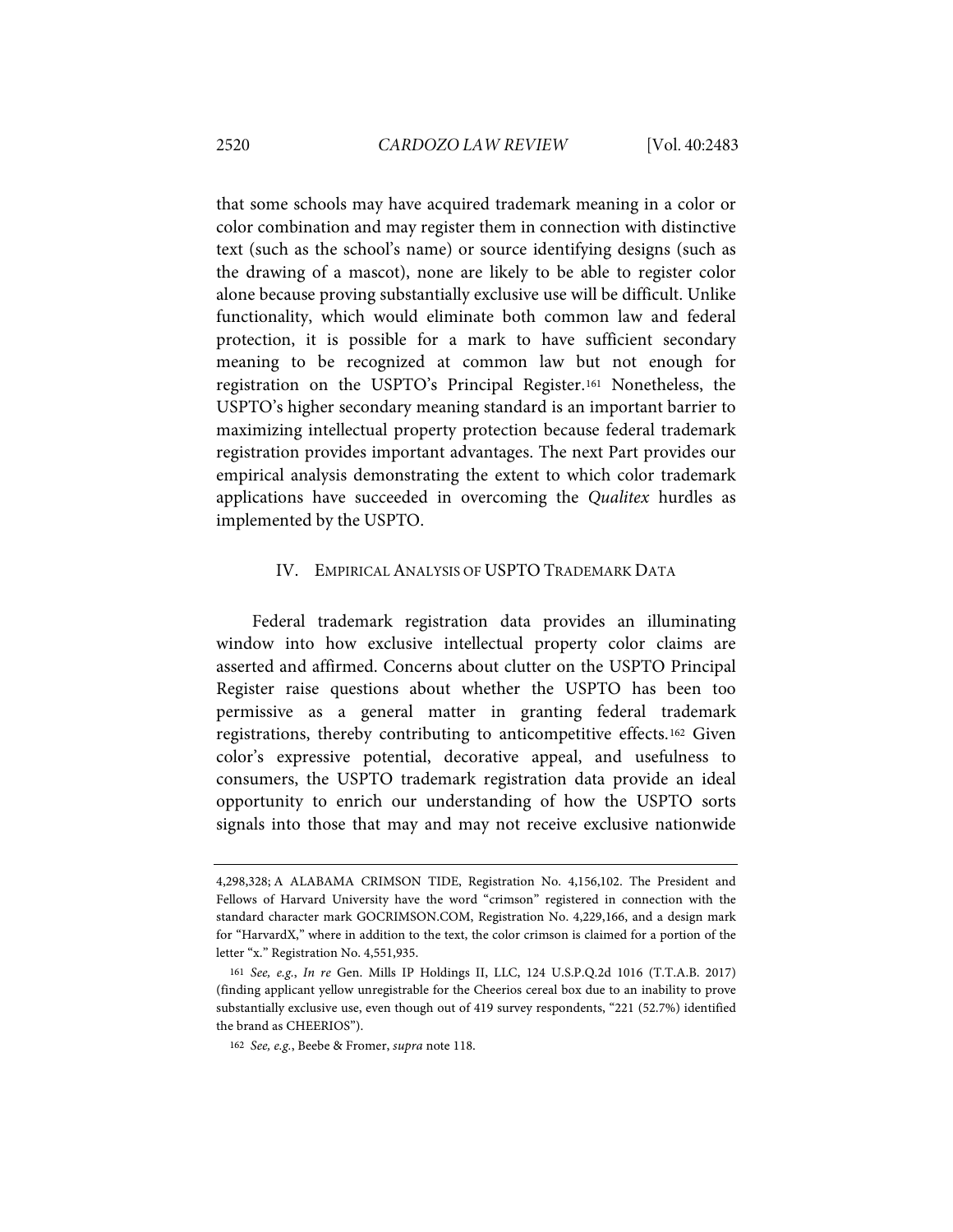protection. The USPTO data do not show how often color is used in branding, but they do indicate how often color is of sufficient strategic value that the mark owner attempted to claim it as an element of its federal registration in order to secure exclusive trademark rights. Below we explain our methodology for analyzing the USPTO data and then illustrate how color claims have fared in the USPTO registration process.

#### A. *Methodology For Analyzing Success Rates Before the USPTO*

Until 2010, little was known about the overall patterns of trademark registration data. The USPTO trademark application data were not available online in an aggregate format.[163](#page-39-0) In June 2010, the USPTO partnered with Google, Inc. to make its data freely available for download.[164](#page-39-1) As a result, basic application information can now be more easily studied empirically. Accessible information includes registration numbers, descriptions of marks (including whether or not they claim colors), and the details of opposition proceedings.[165](#page-39-2)

To better understand trends in trademark applications claiming color, we analyzed trademark applications filed between 1987 and 2017. We used 1987 as a start date because it is the first year with substantially complete information for the variables relevant to our analysis. The availability of nearly eight years of data before *Qualitex* was decided in 1995 makes it possible to examine whether the decision correlates with an increase in applications claiming color. We included the most recent data available for our end dates, given the constraints of the filing process. Because many applications are delayed by office actions, wait

<span id="page-39-0"></span><sup>163</sup> *See* Press Release, U.S. Patent & Trademark Off., USPTO Teams with Google to Provide Bulk Patent and Trademark Data to the Public (June 2, 2010), https://www.uspto.gov/about-us/ news-updates/uspto-teams-google-provide-bulk-patent-and-trademark-data-public [https:// perma.cc/P3BU-K3EM] (describing the origins of the partnership between the USPTO and Google to offer bulk data to the public).

<sup>164</sup> *Id.*

<span id="page-39-2"></span><span id="page-39-1"></span><sup>165</sup> *See USPTO Bulk Downloads: Trademarks*, GOOGLE, http://www.google.com/ googlebooks/uspto-trademarks.html [https://perma.cc/WYB3-HMU5] (last visited May 24, 2019); *Bulk Data Products*, U.S. PAT. & TRADEMARK OFF., https://www.uspto.gov/learning-andresources/bulk-data-products [https://perma.cc/D8VP-7S3X] (last updated Oct. 29, 2018, 7:08 AM).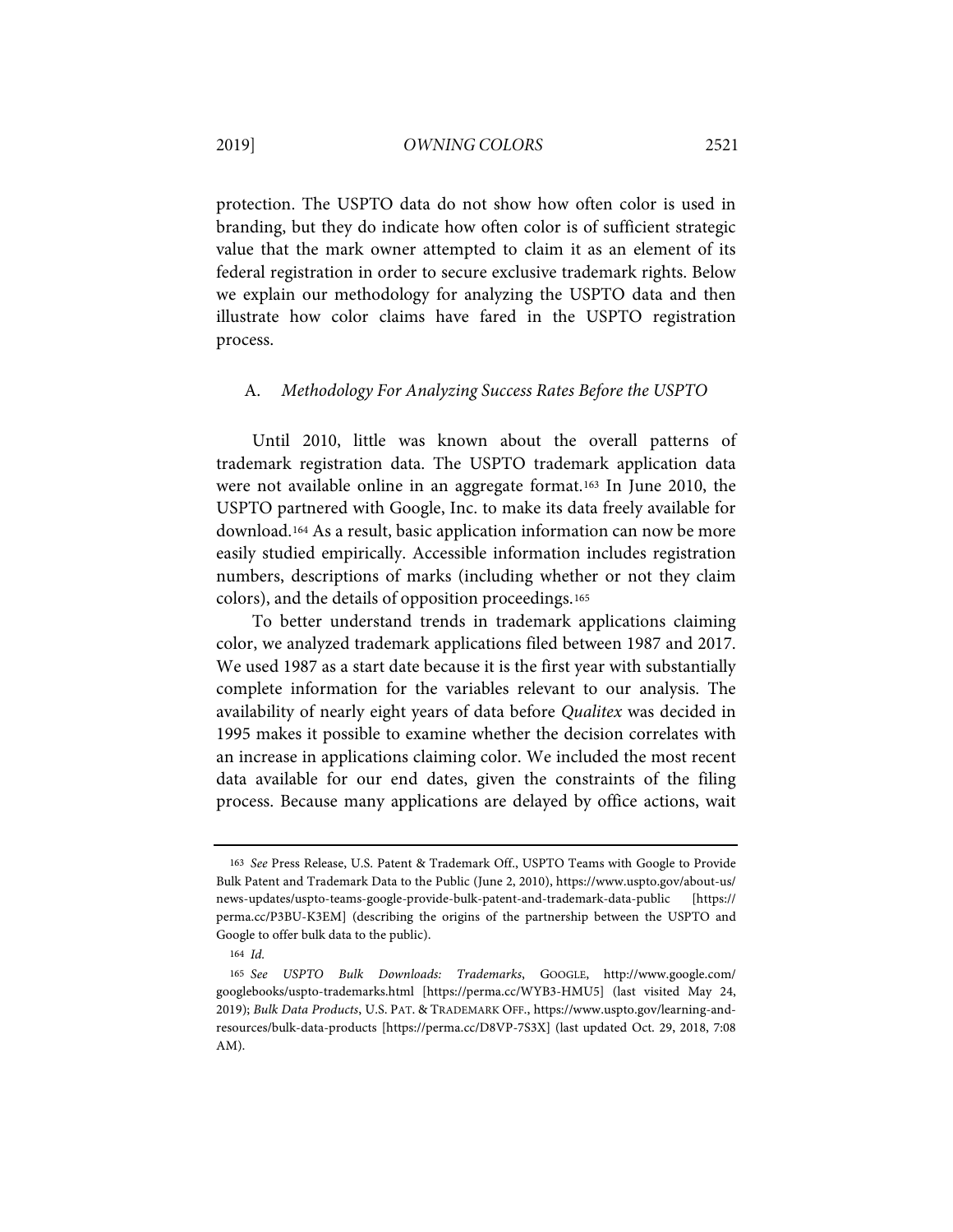times for statements of use to be filed, requests for extensions of time, and opposition proceedings, a substantial number of applications do not register for months or even years after the application is filed.[166](#page-40-0) Therefore, we examined application data between 1987 and 2017, and success rates (based on publication and registration rates) for applications filed between 1987 and 2015. The USPTO trademark data are stored in dozens of multi-gigabit extensible markup language (XML) files, each in a similar format.[167](#page-40-1) The data include over 170 variable categories. Because single variables may capture an array of information throughout the life cycle of an application, the dataset contains approximately 1,500 possible data points.

The USPTO assigns a serial number to each trademark application, which we used as a unique identifier for each application in our dataset. Each application contains fields identifying the owner, the type of mark (e.g. trademark, certification mark, collective mark), the filing basis (e.g., use, intent to use), the date of first use for each category of goods and services, and whether the mark claims color. Every application also identifies if and when the USPTO approved the mark for publication in the *Official Gazette* and the date on which the mark was admitted to the Principal or Supplemental Register. Each application also contains a current status code, indicating whether a trademark is currently registered and, if not, the code provides some insight into whether it was abandoned or failed to register for other reasons.

Unlike other empirical studies of trademarks in which researchers have analyzed a sample of the population,<sup>[168](#page-40-2)</sup> this study includes all

<span id="page-40-0"></span><sup>166</sup> Indeed, the registration rates for 2016 (49%) and 2017 (21%) were much lower than the rates in the immediately preceding years (for example, the 2015 registration rate was 55%).

<span id="page-40-1"></span><sup>167</sup> For more information about the data structure and variables, see generally U.S. PATENT & TRADEMARK OFFICE, TRADEMARKS APPLICATION DAILY XML V2.0 DOCUMENTATION, http:// www.uspto.gov/products/tmdailyapp-documentation.pdf [https://perma.cc/LJR6-TXDK] (last visited Apr. 4, 2019). After compiling the initial database using the available XML files, the USPTO made additional data sets available in CSV format. *See Trademark Case Files Dataset*, U.S. PAT. & TRADEMARK OFF., https://www.uspto.gov/learning-and-resources/electronic-dataproducts/trademark-case-files-dataset-0 [https://perma.cc/5ZDH-FKAW] (last updated Feb. 27, 2019, 8:49 AM). Although these datasets are less complete, the authors have performed the analysis on both the original and compiled data sets whenever possible to affirm their validity.

<span id="page-40-2"></span><sup>168</sup> *See, e.g.*, Paul J. Heald & Robert Brauneis, *The Myth of Buick Aspirin: An Empirical Study of Trademark Dilution by Product and Trade Names*, 32 CARDOZO L. REV. 2533 (2011)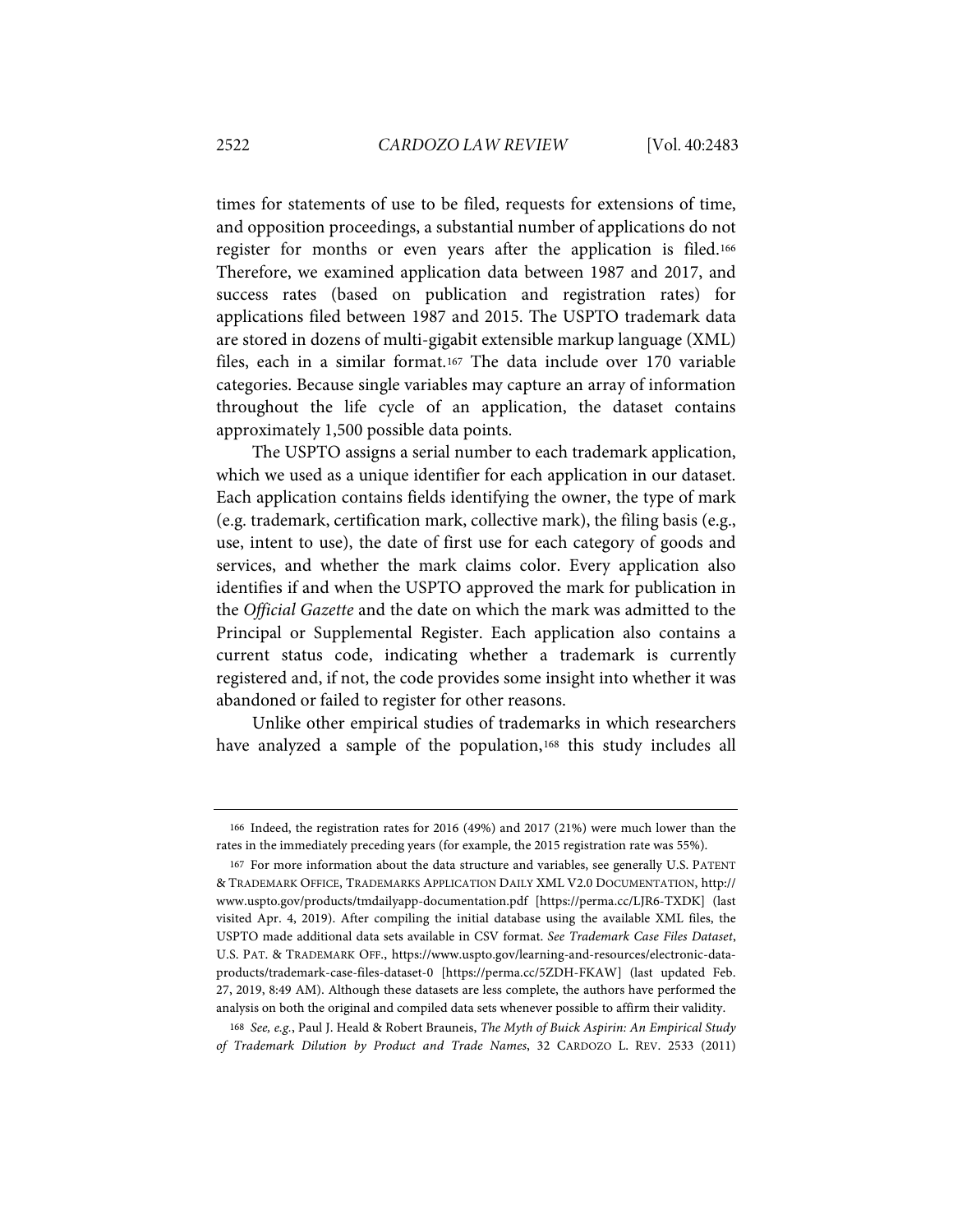substantially complete trademark applications filed during the specified time period.[169](#page-41-0) Before analyzing the data, we excluded applications with incomplete or highly suspect records. For example, we dropped a small number of applications whose final status code was "Misassigned serial number," as those records contained little substantive information and the status code itself suggested that the records had been subject to a coding error.[170](#page-41-1)

After an application is filed, the USPTO assigns a trademark examiner to review it. The Lanham Act and corresponding regulations give the USPTO authority to deny registration for a host of reasons listed in 15 U.S.C. § 1052.[171](#page-41-2) A common basis for a refusal to register is that a proposed mark is likely to be confused with a mark already on the Principal Register.[172](#page-41-3) Consistent with *Qualitex*, an application to register a color mark will also be barred if it is functional or if the applicant cannot establish proof that the mark is distinctive.[173](#page-41-4)

In the federal trademark registration process, an applicant faces two hurdles: (1) review by a USPTO examiner; and (2) an opportunity for third parties to object to the registration. The first of these is the more frequent barrier to registration.[174](#page-41-5) After the application is filed, a trademark examiner will review the file and determine if it poses a problem that must be remedied for the application to proceed. Unless the defect is ministerial and may be fixed over the phone, the examiner will issue a written Office Action identifying the deficiency. After

<sup>(</sup>analyzing a sample of thirty-three famous trademarks to measure the impact of trademark dilution over time).

<span id="page-41-0"></span><sup>169</sup> For this reason, the traditional measures of statistical significance are inapplicable to this Article, as they assess the level of confidence that the differences measured in the sample are present in the population. Furthermore, given the extraordinary number of observations in this dataset (7,220,113), all noted differences in the primary categories would have been statistically significant had such measures been applicable.

<span id="page-41-1"></span><sup>170</sup> Also excluded from consideration were applications that had a current status code of "969," which corresponds to "Non-Registration Data." Records were also excluded in particular aspects of the analysis where appropriate. For example, when analyzing registration rates by filing basis, records without a basis were excluded.

<sup>171</sup> *See* 15 U.S.C. § 1052 (2018).

<sup>172</sup> *See* 15 U.S.C. § 1052(d).

<sup>173</sup> 15 U.S.C. § 1052(e)–(f).

<span id="page-41-5"></span><span id="page-41-4"></span><span id="page-41-3"></span><span id="page-41-2"></span><sup>174</sup> *See* Deborah R. Gerhardt & Jon P. McClanahan, *Do Trademark Lawyers Matter?*, 16 STAN. TECH. L. REV. 583 (2013).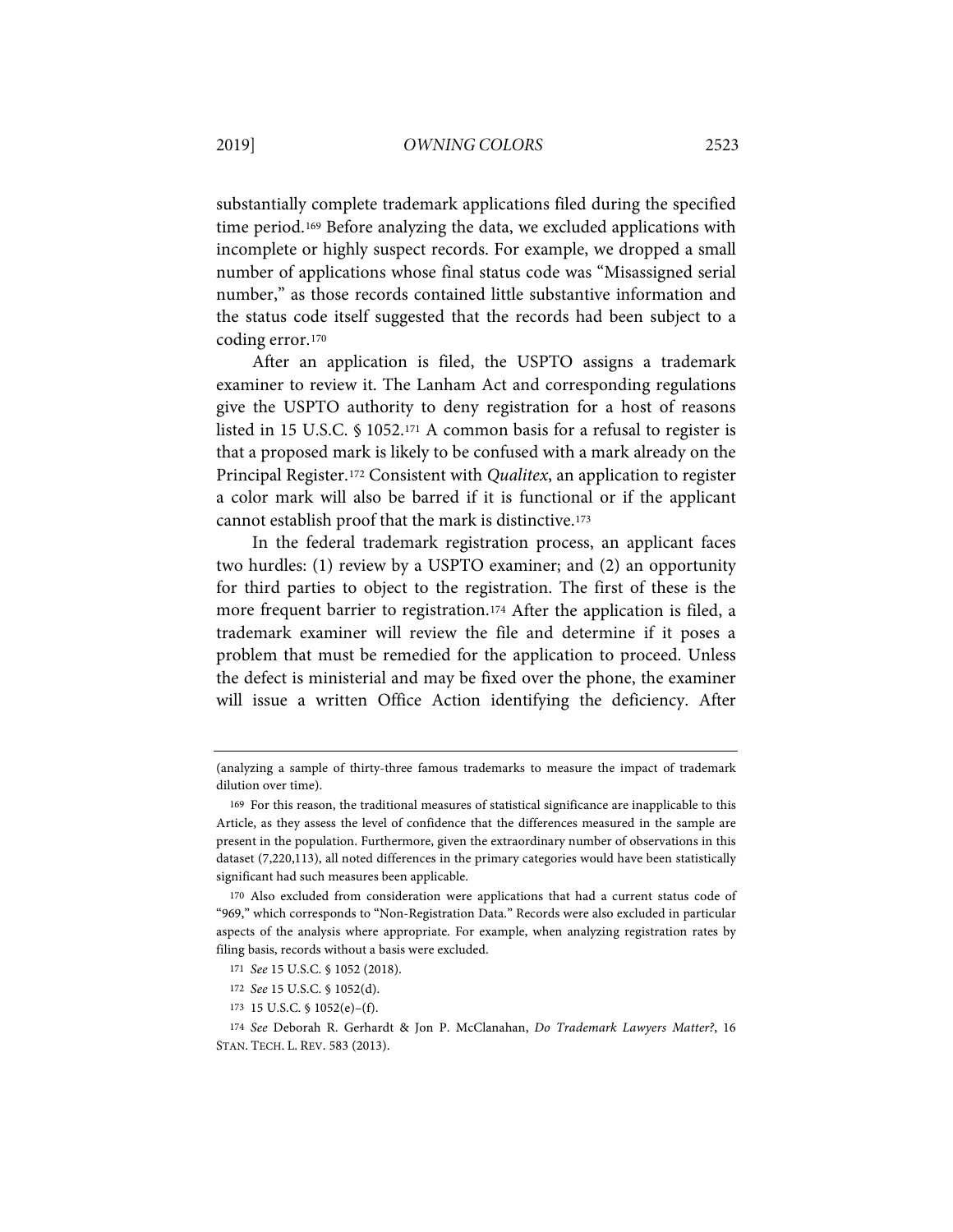receiving the Office Action, the applicant may respond. If the applicant fails to respond or cannot overcome the objection, registration may be denied at that stage. If the defect is resolved and the trademark examiner approves the application, it will proceed to "publication" in the USPTO's *Official Gazette*.[175](#page-42-0)

Publication opens the second window of vulnerability. Once a mark appears in the *Official Gazette*, third parties who believe they may be harmed by its registration (such as another company using a similar color mark) have thirty days to oppose it.[176](#page-42-1) If no opposition is filed (or if the applicant overcomes a third party opposition), the application will proceed to registration.[177](#page-42-2) Marks that constitute color alone must be based on use sufficient to establish secondary meaning, but a mark that constitutes color in addition to a design may be deemed inherently distinctive if the color and design elements create a unique commercial impression[.178](#page-42-3) In such cases, a mark may be filed on the basis of a bona fide intent to use it in commerce.[179](#page-42-4) For applications filed on an intent to use basis, the USPTO will issue a "Notice of Allowance" after the publication period has elapsed, and registration will occur after the applicant demonstrates that it has commenced use of the mark in commerce.[180](#page-42-5)

Because we sought to uncover the prevalence and success rates for trademark applications claiming color as a feature of the mark, we applied the color categories available in the USPTO data, and further refined the data when we sought additional detail. Included within the USPTO dataset is a wealth of information about the designs and colors that are claimed in a trademark application. The categories for design elements include "Animals," "Geometric figures," "Supernatural beings," and "Human beings."<sup>[181](#page-42-6)</sup> Each of the primary categories is

<span id="page-42-0"></span><sup>175</sup> TMEP § 15.02

<span id="page-42-1"></span><sup>176</sup> *Id.*

<span id="page-42-2"></span><sup>177</sup> *Id.*

<sup>178</sup> *See* Seabrook Foods, Inc. v. Bar-Well Foods Ltd., 568 F.2d 1342, 1344 (C.C.P.A. 1977).

<sup>179</sup> *See* 15 U.S.C. § 1051(b) (2018).

<sup>180</sup> *Id.* § 1051(d)(1).

<span id="page-42-6"></span><span id="page-42-5"></span><span id="page-42-4"></span><span id="page-42-3"></span><sup>181</sup> *See USPTO Design Search Code Manual*, U.S. PAT. & TRADEMARK OFF., http:// tess2.uspto.gov/tmdb/dscm/index.htm#toc [https://perma.cc/S37R-8Y2T] (last visited Apr. 4, 2019).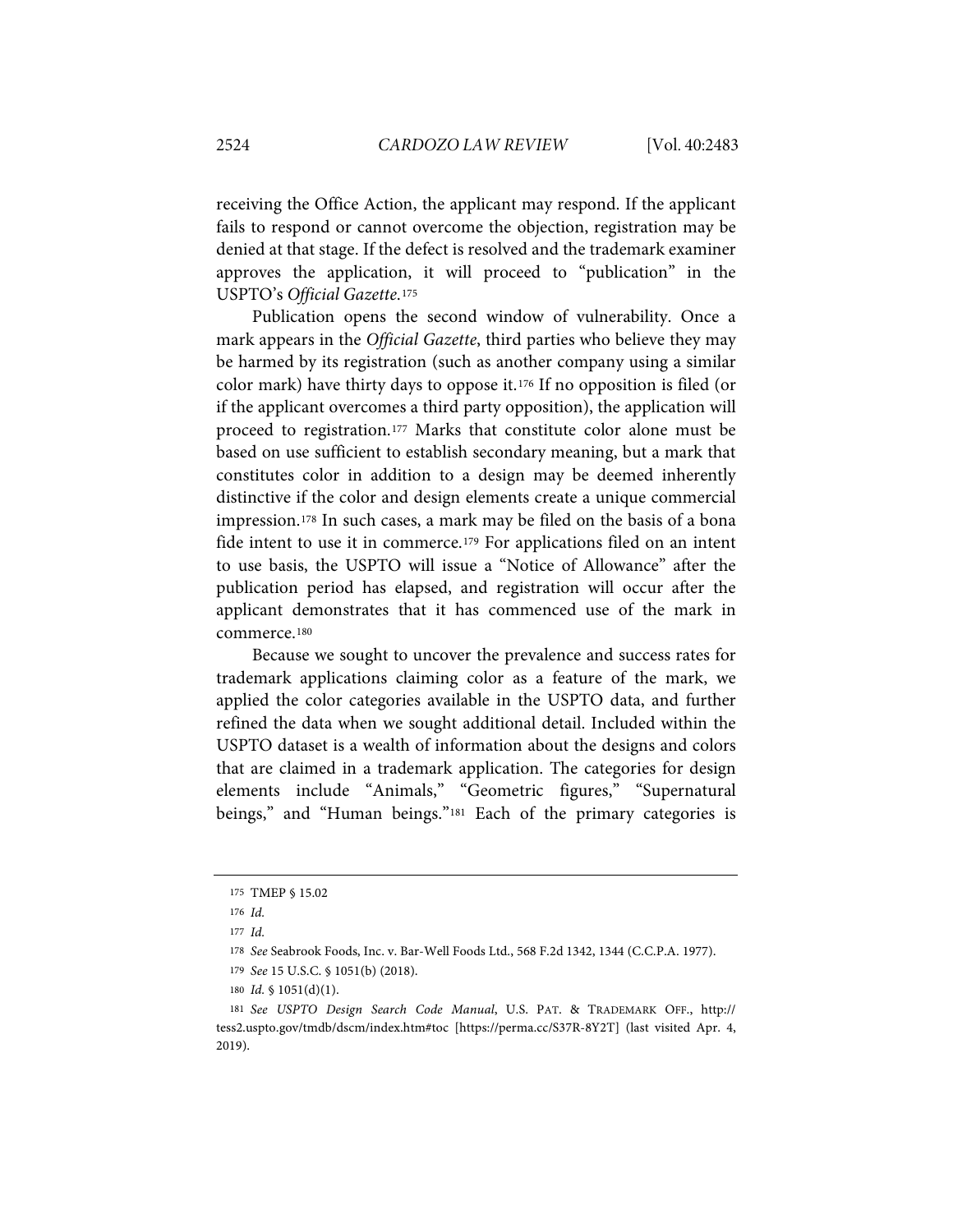further divided into subcategories that more specifically identify the type of design being claimed in the application.[182](#page-43-0)

Perhaps because of the initial uncertainty about whether color could be claimed as a distinct feature of a trademark at the time the categories were created, the colors are contained in the design code categories under the final catch-all category, termed "Miscellaneous." The color designations do not fully capture the spectrum of color shades that may be associated with a mark but are instead categorized into the following relatively crude categories: (1) red or pink; (2) brown; (3) blue; (4) gray or silver; (5) purple or violet; (6) green; (7) orange; (8) yellow or gold; (9) white; (10) clear or translucent; and (11) black.<sup>183</sup>

Often, trademark applications will have considerably more detail about the precise shade being claimed. Some applications specify a specific color using a textual description, such as Tiffany's registrations for "robin's-egg blue."[184](#page-43-2) Others claim colors with reference to a thirdparty classification system. For example, the color mark registered for the WD-40 spray can asserts trademark rights in Pantone "Process Yellow" and "Reflex Blue."[185](#page-43-3) The Munsell numeric identification has also been used to both identify and exclude specific hues.[186](#page-43-4)

The dataset also indicates whether an application claims a single color or multiple colors, and whether the color is being claimed for the entire object or only part of the object. Unfortunately, these data are not

<span id="page-43-0"></span><sup>182</sup> For example, the category of "Celestial Bodies" includes subcategories for stars, comets, clouds, and planets. *See id.*

<span id="page-43-1"></span><sup>183</sup> *Design Search Manual: Category 29: Miscellaneous Designs*, *supra* not[e 67](#page-13-4) (identifying the codes associated with trademark applications that claim color as part of the proposed mark).

<span id="page-43-2"></span><sup>184</sup> *See* Registration No. 2,416,794 ("The mark consists of a shade of blue often referred to as robin's-egg blue which is used on catalog covers."); Registration No. 2,416,795 ("The mark consists of a shade of blue often referred to as robin's-egg blue which is used on bags."); Registration No. 2,359,351 ("The mark consists of a shade of blue often referred to as robin'segg blue which is used on boxes.").

<span id="page-43-3"></span><sup>185</sup> Registration No. 3,416,712 ("The color(s) Pantone (PMS) Process Yellow and Pantone (PMS) Reflex Blue is/are claimed as a feature of the mark.").

<span id="page-43-4"></span><sup>186</sup> *Compare* Registration No. 1,536,106 ("The mark is lined for the particular shade of the color blue, sometimes known as 'Channellock Blue', best identified by No. 10 B 5/12 of Munsell Color."), *with* Registration No. 1,193,557 ("The lining on the drawing represents the color blue, but excludes those colors designated in the Munsell Color Atlas as the following hues; 10BG, 2.5B, 5B, 7.5B, 10B, 2.5PB, 5PB and 7.5PB having a value of 8 or more and a chroma of 4 or less.").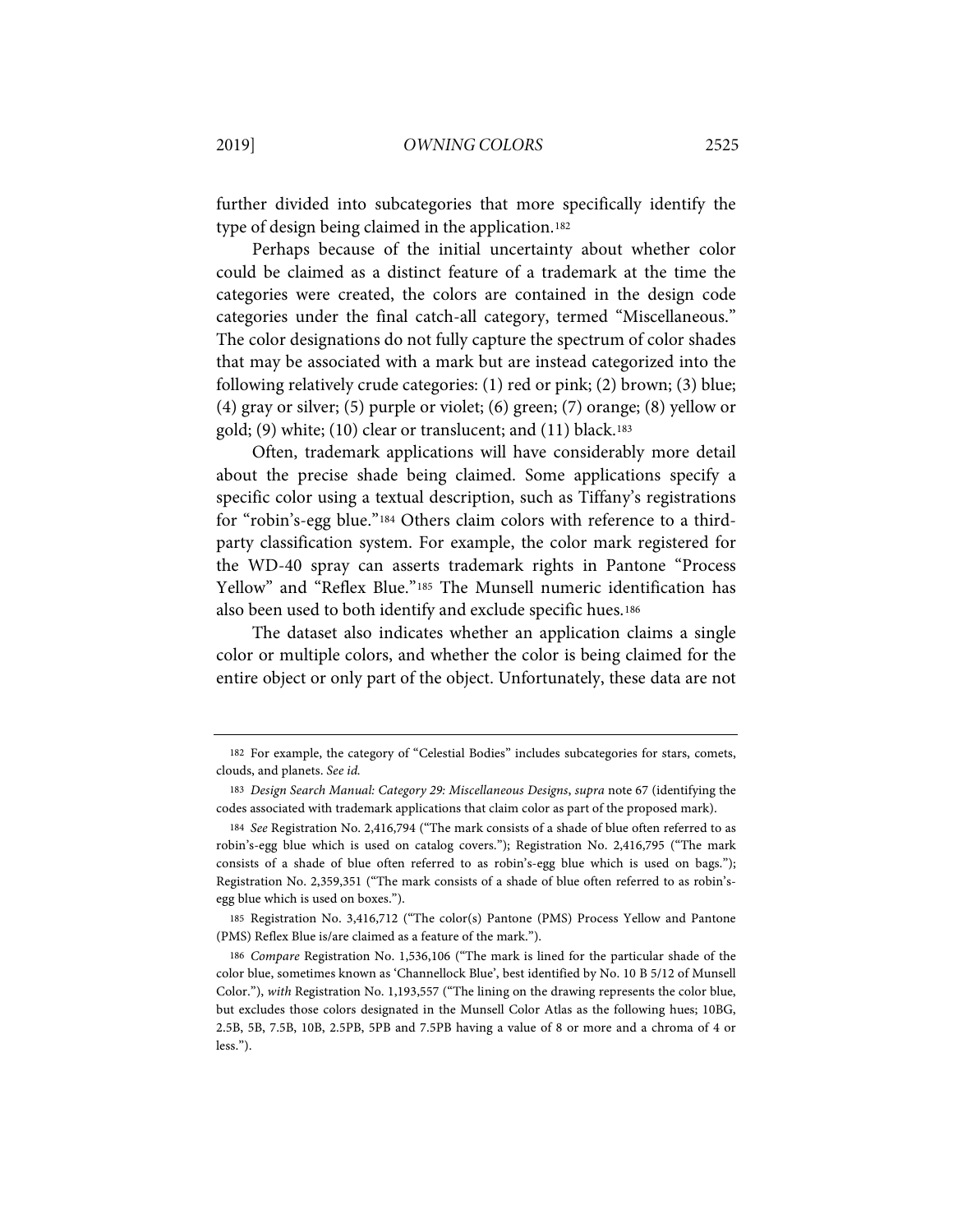stored in a consistent fashion, and therefore they pose challenges to compiling them on an aggregate basis.

We began by using the USPTO codes to divide the application pool into four groups: (1) "Text" consisting of marks containing no visual design element, such as those consisting of text irrespective of the form in which it appears; (2) "Design" marks that do not claim color; (3) "Design and Color" for marks that do claim color as a design element; and (4) "Color" design marks claiming only color. For example, Target's marks claiming the word "Target" are classified in the first category because the applications did not claim any design element, color, or font specification. Target's concentric circle design mark (that does not claim color or the word "Target") falls into our second category.[187](#page-46-0) Target also registered the design mark in red, and this version fits into our third category.[188](#page-44-0) We first looked to determine whether this initial sorting of the applications would identify the marks claiming only color.

We quickly discovered that this initial attempt at categorization based on USPTO codes did not adequately separate out the color claims we sought to study. We noted that some marks in the second and third categories contained text as well as design and color. In these marks, a specific typeface and color palette may be claimed for a particular word.[189](#page-44-1) Accordingly, we further refined our classifications to examine six categories: (1) text only; (2) text and design; (3) text, design, and color; (4) design only; (5) design and color; and (6) color only. These refined categories permitted us to examine the impact of each element

<sup>187</sup> *See* Registration No. 4,029,537 ("The mark consists of concentric circles representing a target or bullseye design.")  $\mathbf{\Theta}$ .

<span id="page-44-0"></span><sup>188</sup> Registration No. 2,473,434 ("The color red is claimed as a principle feature of the mark as shown.")  $\bullet$  Design marks (with or without color) are also claimed for services, such as the United Parcel Service's mark claiming the color brown used on vehicles for its delivery services. *See* Registration No. 2,131,693 ("The mark consists of the color brown applied to the vehicles used in performing the services.").

<span id="page-44-1"></span><sup>189</sup> *See, e.g.*, GOOGLE, Registration No. 3,140,793. The description of the mark provides: "The color(s) blue, red, yellow, and green is/are claimed as a feature of the mark. The mark consists of a stylized version of the word GOOGLE. The first letter 'G' is blue; the second letter 'O' is red; the third letter 'O' is yellow; the fourth letter 'G' is blue; the fifth letter 'L' is green; and the sixth letter 'E' is red." *Id.* This mark was registered years after other registrations on which it was based. For example, in 2001, Google registered the word "Google" in a revised black and white stylized font. *See* GOOGLE, Registration No. 3,990,185. In 2012, Google registered a different stylized font that appeared in the same colors specified above. *See* GOOGLE, Registration No. 4,168,118.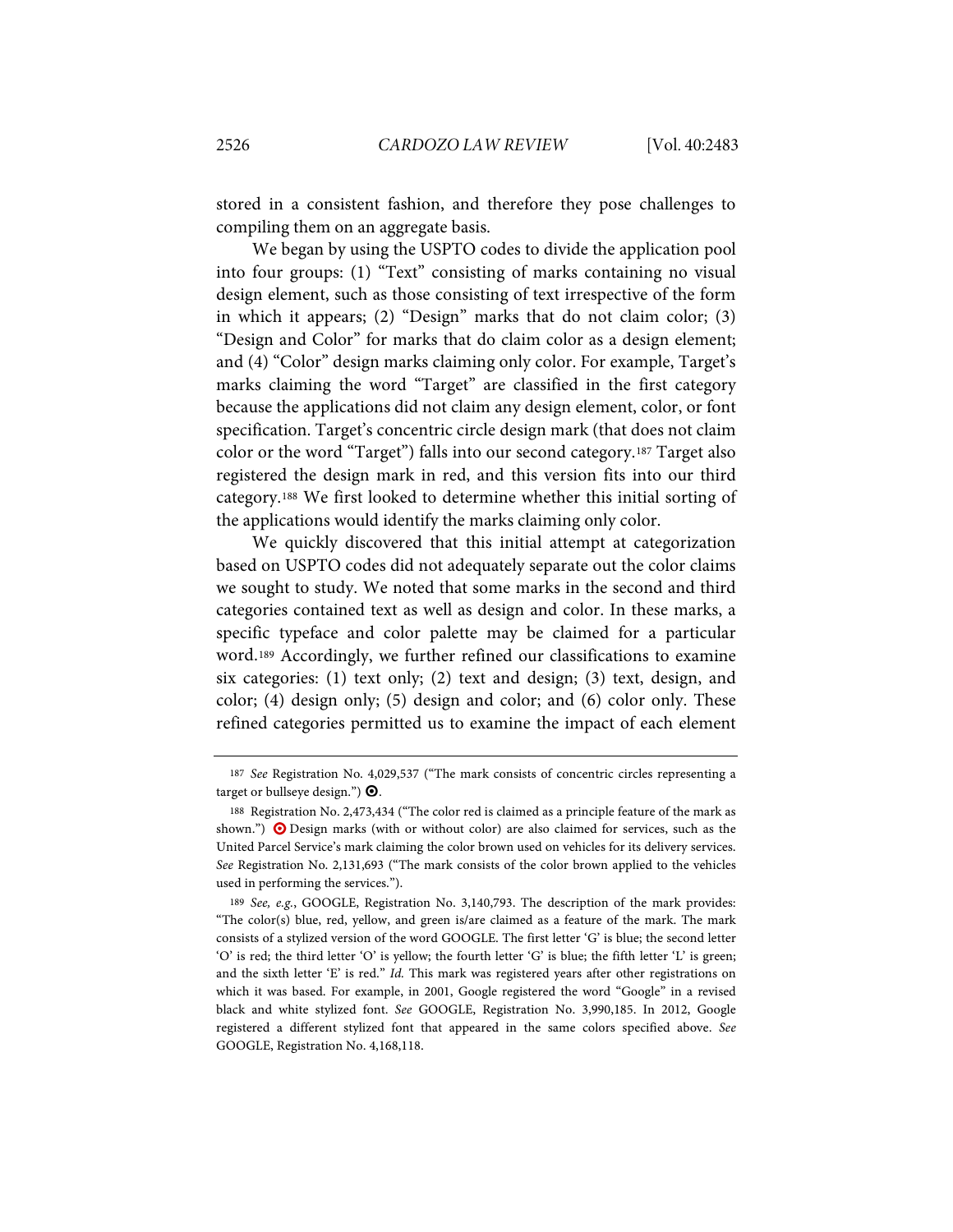on success rates. The exclusion of textual marks from our design categories also permitted us to isolate the variables of color and design from textual elements.

When we used the USPTO data codes to isolate the marks claiming only color and/or design, the color mark category did not emerge accurately. Out of the 6,375,276 viable trademark applications filed between 1987 and 2015, 174 applications claimed color but not a text or design element (color only application) and only 44 (25%) succeeded to registration. Because these numbers were lower than we expected, we took a closer look at the list. Zagat's mark for the crimson color of its restaurant guide books and Ipex's blue drainage pipe were among the small group of registered color marks. We were surprised to see that the list did not include some of the most famous color marks, including Qualitex's registration of green-gold for press pads and Tiffany's registration for robin's-egg blue. We suspected that many of the trademark applications claiming only color were in fact coded in the dataset as an application claiming both design and color. Examination of the applications that fell in the design and color group verified this theory, as we found both the Tiffany and Qualitex brands coded as design and color even though they claimed color for the entire surface in question and expressly disclaimed any other design element.

We expected that applications claiming color on a portion of the goods would be in the design and color category. For example, the application for the famous Louboutin shoe sole claimed both design and color as a feature of the mark: the color red was claimed in connection with the "design" identified as the entire surface of the sole of women's shoes.[190](#page-47-0) What we did not expect was that applications claiming color for an entire surface area of an object would also be coded in this way.

To better understand trademark registration of color-only marks, we designed a classification that more accurately captured these applications. The *Qualitex* Court did not ask or answer exactly what it means for a mark to consist only of color. We rejected the

<sup>190</sup> Registration No. 3,361,597 ("The mark consists of a red lacquered outsole on footwear that contrasts with the color of the adjoining ('upper') portion of the shoe. The dotted lines are not part of the mark but are intended only to show placement of the mark."). The color(s) red is/are claimed as a feature of the mark. *Id.*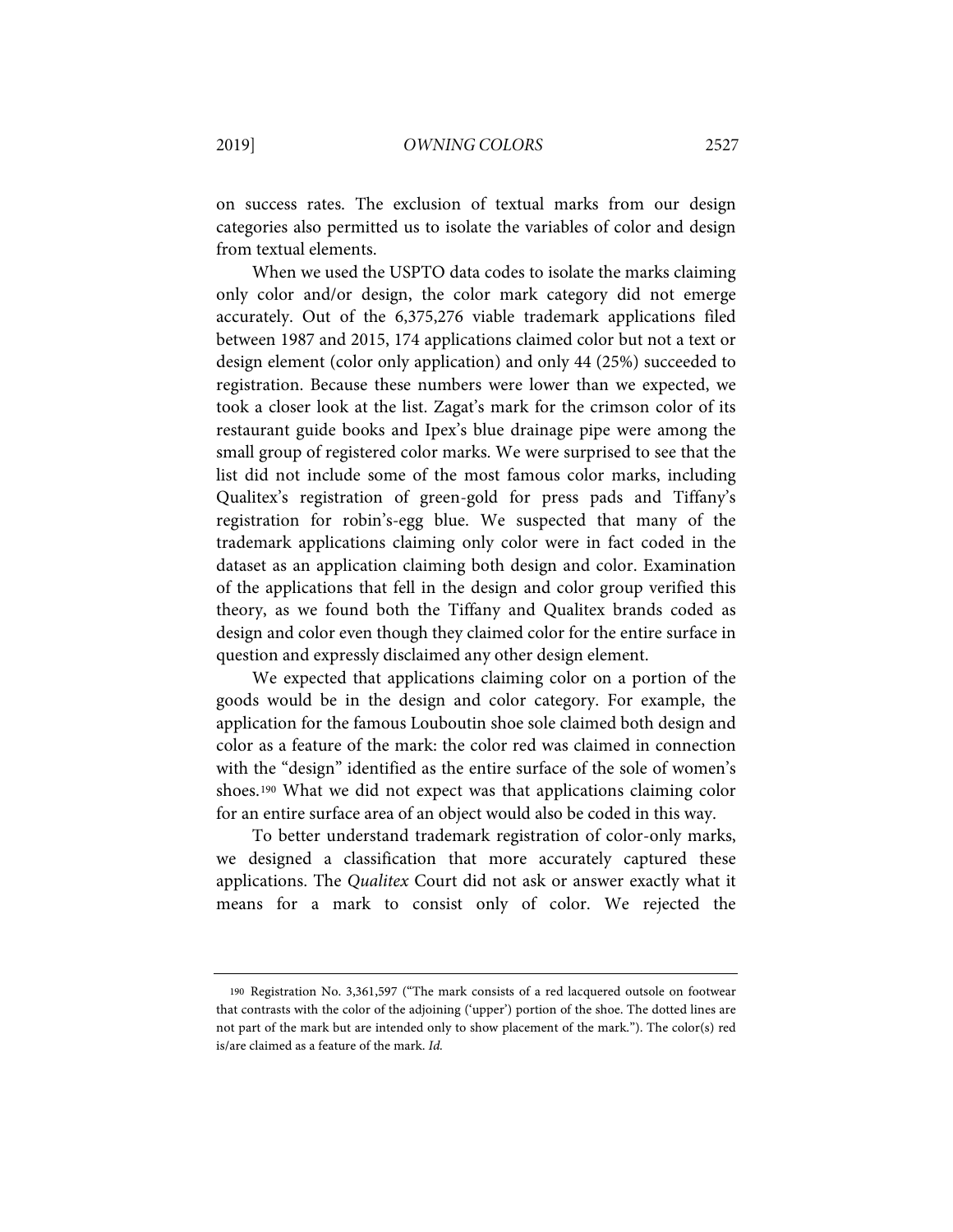categorization of color marks reflected in the USPTO dataset[191](#page-46-1) as too narrow, given that it omitted even the Qualitex mark covering the entire visible surface of the press pad.[192](#page-46-2) In its trademark application, Qualitex indicated that, "[t]he drawing is lined for the color gold. The mark consists of a particular shade of green-gold applied to the top and side surfaces of the goods. The representation of the goods shown in phantom lining [is] not a part of the mark and serves only to indicate position. The drawing is lined for the color gold."[193](#page-46-3) The Supreme Court considers color alone to be a mark when it is the subject of the application and is claimed for an entire surface. However, even on this application, color is not claimed for every surface of the product. If Qualitex had made such a claim, it would have asserted protection for all sides of the object, including the bottom of the pad.

From the USPTO data identifying color only and color plus design marks, we selected the applications in which a single color was claimed as a feature of the mark. Within this group, we designated an application to be a "color only" mark if either no other design feature was claimed or if the color covered the entire surface of an object or the entire surface of a portion of an object. Under our revised definition, both the color marks claimed for the Qualitex press pad and the Louboutin red shoe sole are included in our "color only" category.[194](#page-46-4)

Due to the inconsistent nature of the USPTO color codes, isolating the color only category required examination of each application claiming color and color in connection with design in order to confirm whether the application was in fact claiming only color.[195](#page-46-5) We conducted this analysis and learned that to have an accurate sense of a

<sup>191</sup> *See supra* note [67.](#page-13-4)

<span id="page-46-2"></span><span id="page-46-1"></span><span id="page-46-0"></span><sup>192</sup> Registration No. 1,633,711 ("The mark consists of a particular shade of green-gold applied to the top and side surfaces of the goods. The representation of the goods shown in phantom lining not a part of the mark and serves only to indicate position.").

<sup>193</sup> *Id.*

<span id="page-46-4"></span><span id="page-46-3"></span><sup>194</sup> *See* Registration No. 3,361,597 ("The color(s) red is/are claimed as a feature of the mark."); Registration No. 1,633,711 ("The mark consists of a particular shade of green-gold applied to the top and side surfaces of the goods.").

<span id="page-46-5"></span><sup>195</sup> After November 3, 2003, color claims are easier to discern from the USPTO data because if an applicant is claiming color, it must submit a drawing accurately depicting such use. TMEP § 807.07(a). "If the mark includes color, the drawing must show the mark in color, and the applicant must name the color(s), describe where the color(s) appear on the mark, and submit a claim that the color(s) is a feature of the mark." 37 C.F.R. § 2.52 (2019).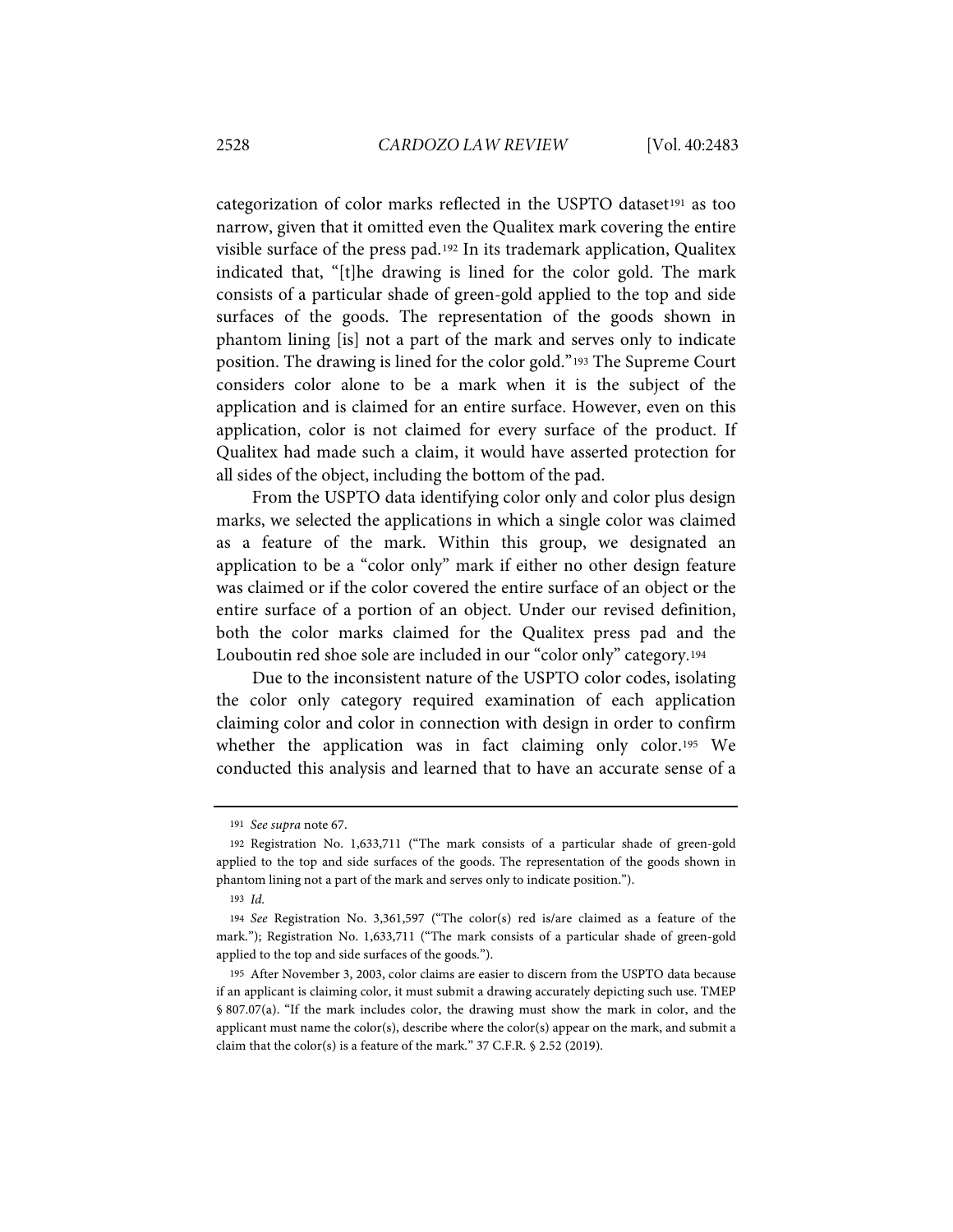particular category of the USPTO data, this scrubbing is essential. We found the USPTO coding to be erroneous in multiple respects. In some instances, reliance on the coding would have led to underinclusion. For example, the applications claiming brown for UPS uniforms, green for Mars "greenies" pet treats, and orange handles for Fiskers scissors all include the standard coded text that "Color is not claimed as a feature of the mark" even though each application contains more specific language indicating that color was the only subject matter claimed.<sup>[196](#page-49-0)</sup> One possible explanation for this error in the USPTO data is that an applicant may erroneously check a box in the TEAS electronic application resulting in the inclusion of canned text not claiming color in addition to language specifically describing the mark as claiming color.

In instances that reflected such a conflict in the language of the application, we coded the application in a manner consistent with the specific language drafted by the applicant. This decision may be validated in some instances, such as UPS brown, for which other applications contain similarly specific descriptive language but not the contradictory assertion that color is not claimed.[197](#page-47-1) In other instances, the USPTO coding could have led to overinclusion, especially with respect to the color black. Sometimes the design code specified a "single color used for the entire goods/services," but actually did not claim

<sup>196</sup> *See* Registration No. 3,197,824 ("The mark consists of the color orange as applied to the handle portion of the goods. The broken line outline is intended only to show the position of the mark and is not a part of the mark."); Registration No. 3,066,873 ("The mark consists of the color green as applied to the entirety of the goods. The dotted outline of the goods is intended to show the position of the mark and is not a part of the mark. The drawing is lined for the color green."); Registration No. 2,901,090 ("The mark consists of the color chocolate brown, which is the approximate equivalent of Pantone Matching System 462C, as applied to the entire surface of vehicles and uniforms. The mark consists of the color brown alone. The broken lines indicate the position of the mark and do not form part of the mark. The drawing is lined for the color brown.").

<span id="page-47-1"></span><span id="page-47-0"></span><sup>197</sup> *See* Registration No. 2,131,693 ("The mark consists of the color brown applied to the vehicles used in performing the services. The drawing is lined for the color brown."); Registration No. 2,901,090 ("*Color is not claimed as a feature of the mark.* The mark consists of the color chocolate brown, which is the approximate equivalent of Pantone Matching System 462C, as applied to the entire surface of vehicles and uniforms. The mark consists of the color brown alone. The broken lines indicate the position of the mark and do not form part of the mark. The drawing is lined for the color brown.") (emphasis added).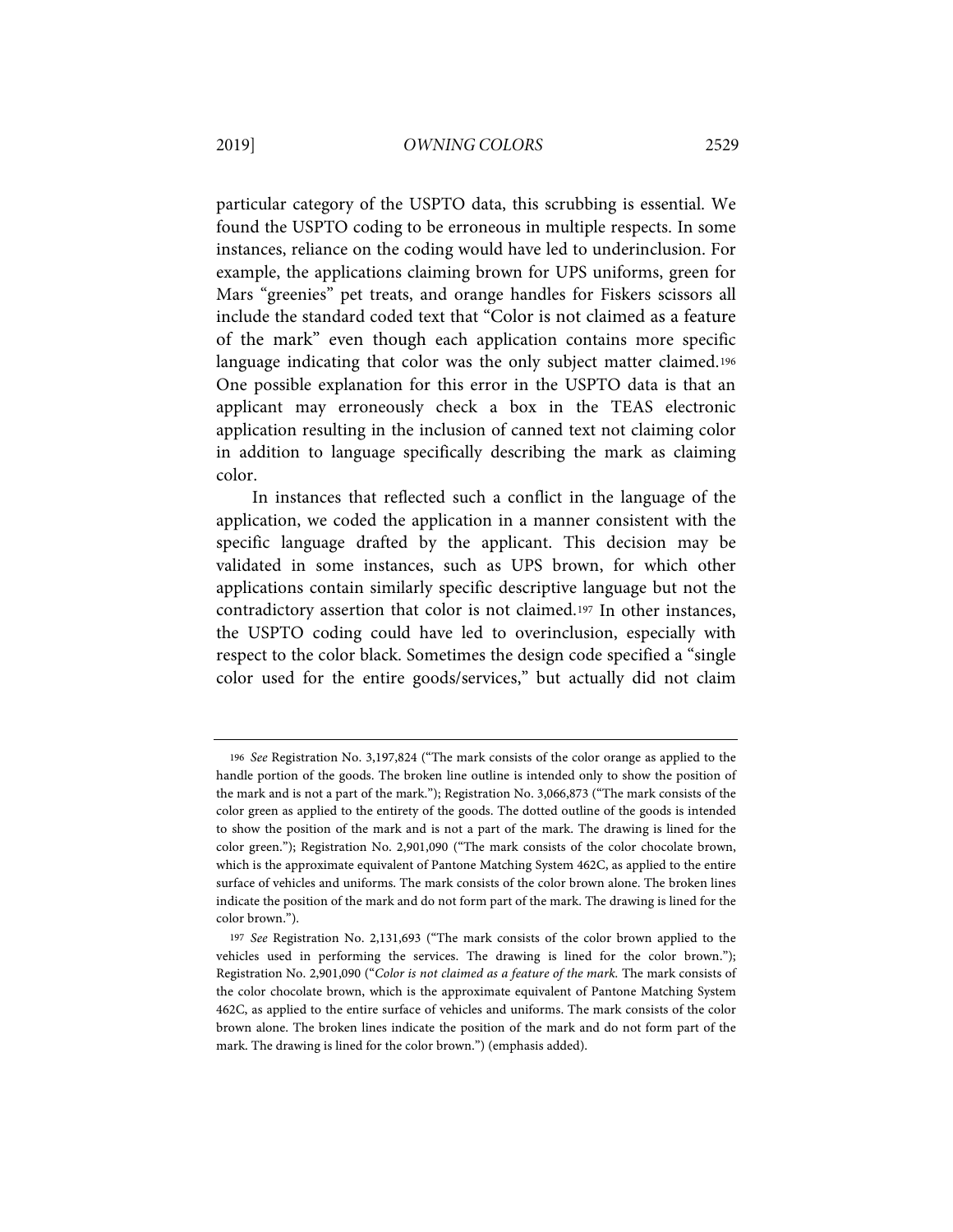color at all. Other times, the claimed mark was for a linear design<sup>[198](#page-48-0)</sup> or text[199](#page-48-1) depicted in black. Because these applications did not claim color, we recoded them into the appropriate categories.

Starting from the two sets of UPSTO coded "color" and "design and color" categories, we selected for our "color only" category all marks in which the applicant claimed a single color in connection with goods or services, if the color claim was not restricted further by a linear design or three-dimensional shape. For product design trade dress, we included marks for which the color was claimed for the entire product, such as 3M's canary yellow post-it notes<sup>[200](#page-48-2)</sup> and blue masking tape.<sup>[201](#page-48-3)</sup> We also included applications that claimed color for an entire portion of a product, if the particular shape or other design elements were not claimed. For example, we included in the color only category the mark claiming orange for the bottle cap on Elmer's glue[202](#page-48-4) and the red undersole of the Louboutin shoe.[203](#page-48-5)

We excluded from our "color only" category marks consisting of a color and a design element if the color was claimed in a particular shape that did not correspond with the shape of the object or a piece of it. If a color claim included a linear design or particular shape, we categorized the application as "design and color." For example, we put the red and white Target design mark and the blue UNC basketball jersey design in the design and color category. Marks claiming colors in shapes or stripes

<span id="page-48-0"></span><sup>198</sup> *See* Registration No. 4,229,871 (depicting a design in the form of a brush stroke). U.S. Trademark Application Serial No. 85,633,537 (filed May 23, 2012) ("Color is not claimed as a feature of the mark. The mark consists of an octopus.").

<span id="page-48-1"></span><sup>199</sup> *See* U.S. Trademark Application Serial No. 85,439,625 (filed Oct. 5, 2011) ("Color is not claimed as a feature of the mark. The mark consists of Korean characters.").

<span id="page-48-2"></span><sup>200</sup> *See* Registration No 2,390,667 ("The mark consists of the color canary yellow used over the entire surface of the goods.").

<span id="page-48-3"></span><sup>201</sup> *See* Registration No. 2,176,916 ("The mark consists of a particular shade of the color blue, sometimes referred to as medium blue, applied to the entire surface of the goods.").

<span id="page-48-5"></span><span id="page-48-4"></span><sup>202</sup> *See* Registration No. 3,453,552 ("The color(s) orange is/are claimed as a feature of the mark. The mark consists of the color orange as applied to caps in various shapes for various product containers. The dotted outline of the packaging of the goods is intended to show the position of the mark on the goods and is not part of the mark").

<sup>203</sup> Registration No. 3,361,597.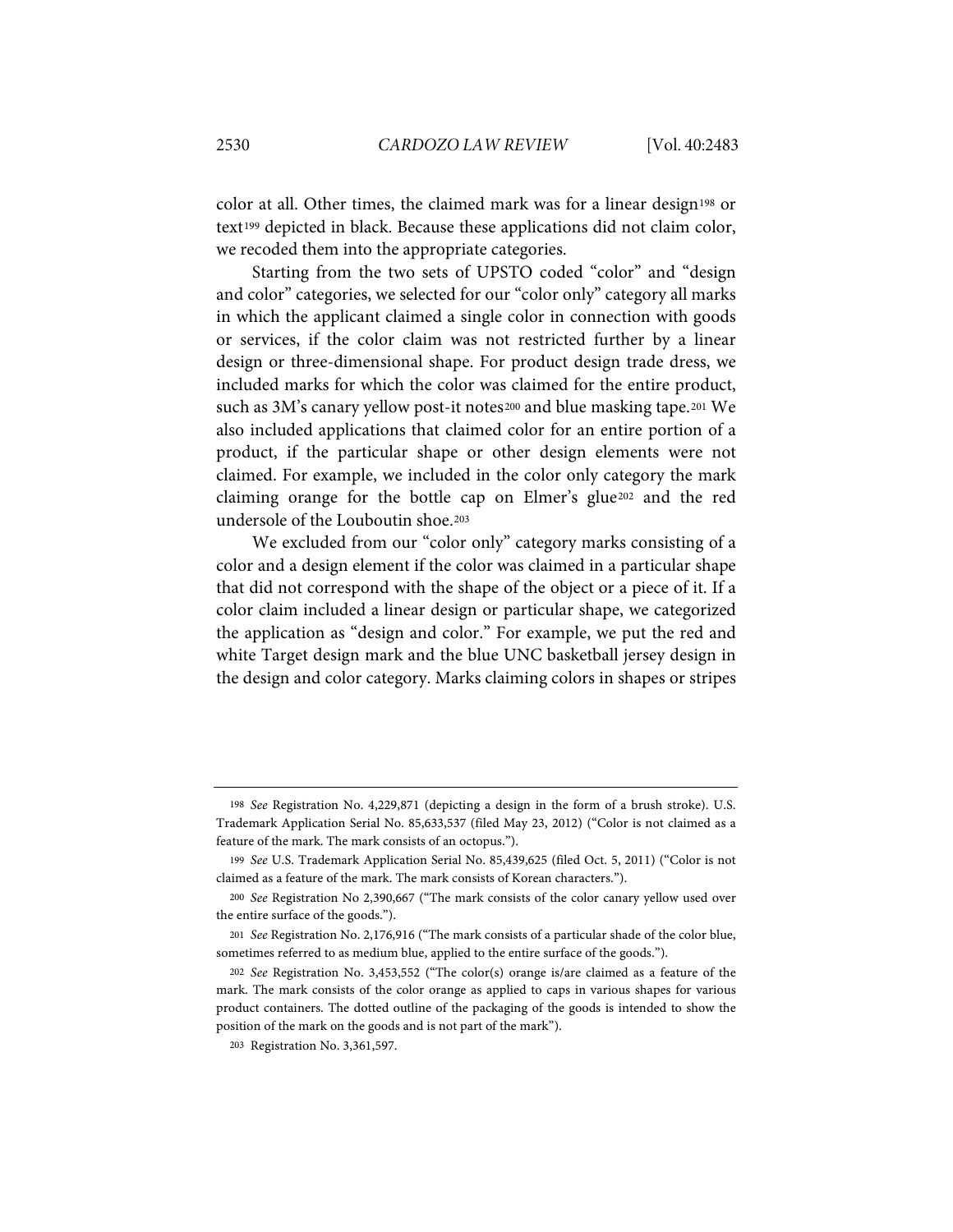were also included in the design and color category.[204](#page-49-1) The next Section provides the results of our empirical analysis of marks claiming color in the USPTO trademark registration process.

### B. *Trademark Applications Claiming Color*

After the U.S. Supreme Court's 1995 affirmation that color alone may be registered and protected as a mark, a reasonable hypothesis is that there would be a dramatic increase in federal trademark applications claiming color. Once we had the color only applications isolated, our first task was to use our compiled data to test this hypothesis. We began by determining the aggregate number of trademark applications that claimed color.

Figure VII displays the percentage of federal trademark applications with claims falling into the following categories: text only; text and design; text, design, and color; design only; design and color; and color only.

<span id="page-49-0"></span>



Each segment identifies the percentage of each category relative to the total universe of trademark applications filed over the thirty-year period between 1987 and 2017. The solid grey segment demonstrates that the

<span id="page-49-1"></span><sup>204</sup> *See, e.g.*, Registration No. 2,170,851 (United Van Lines registered a mark consisting "of two yellow stripes of varying lengths including an upper thinner stripe and a lower wider stripe. The drawing is lined for the color yellow.").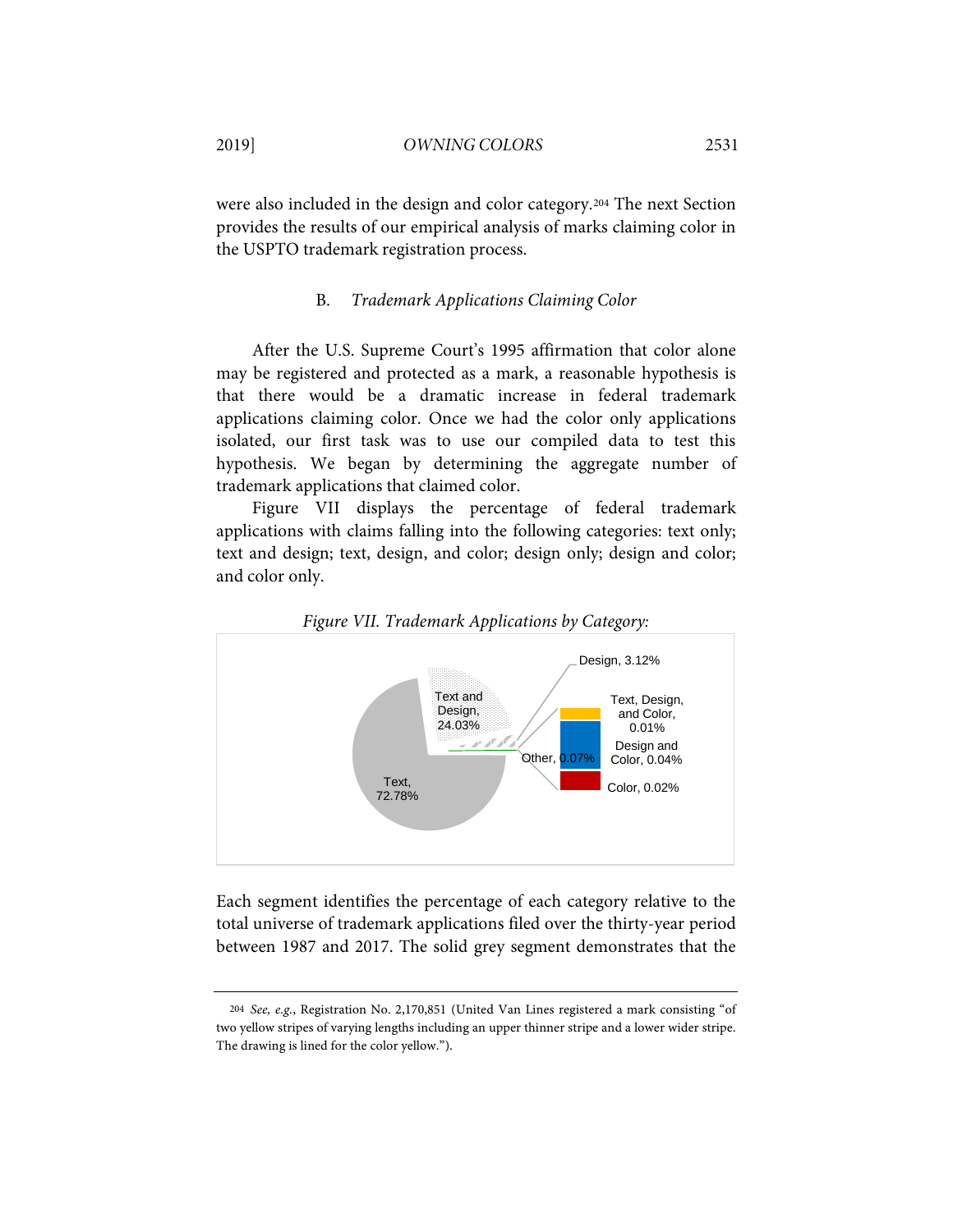vast majority of marks claim text, such as a word or phrase, in standard characters. These applications did not claim design or color elements.[205](#page-50-0) The striped grey segment designates marks claiming a design element but not color, and the shaded gray segment designates marks claiming both a text and design element.

While textual marks constitute a substantial majority of all marks claimed (72.78%), a significant percentage (24.03%) include text and claim design. In total, applications containing text (whether alone or in combination with a design) constitute 96.81% of all trademark applications. Indeed, the only other significant category in terms of size is the set of applications claiming design but not color. This set of design marks constitutes 3.12% of all applications. Applications seeking protection for colors (either alone or in connection with text or design) constitute only .06% of the universe of applications—such a tiny collective percentage that none of the three categories claiming color are visible in Figure VII. In view of the ubiquity of colors on labels and in advertising and numerous studies indicating the tremendous influence that colors exert on consumer decisions, this small percentage raises many questions, which we will discuss in greater detail below. Certainly, in terms of overall percentages, the predictions that color marks would overwhelm the trademark system have not been realized.

In terms of absolute numbers, out of 7,220,113 trademark applications filed between 1987 and 2017, there were 5,254,831 applications claiming neither a color nor a design element, 1,735,087 applications claiming text and design, and 225,304 applications claiming a design only. By contrast, there were 767 applications claiming text, design, and color; 2,887 applications claiming a design and color; and 1,237 applications that claimed color alone. These numbers paint a cautionary picture about how important it can be to verify the USPTO coding. Had we relied on the codes alone, our study would have looked at only 174 applications, a mere 14% of the 1,237 applications actually claiming only color as a mark. In this instance, the coding yielded a

<span id="page-50-0"></span><sup>205</sup> We identified 666 marks that constitute sounds, scents, and other elements that do not contain a visual design element. Because these marks contain neither design nor color claims, we collapsed them into the category of "text," as the two types of marks share features that make them distinct from design and color marks, which are the focus of this Article.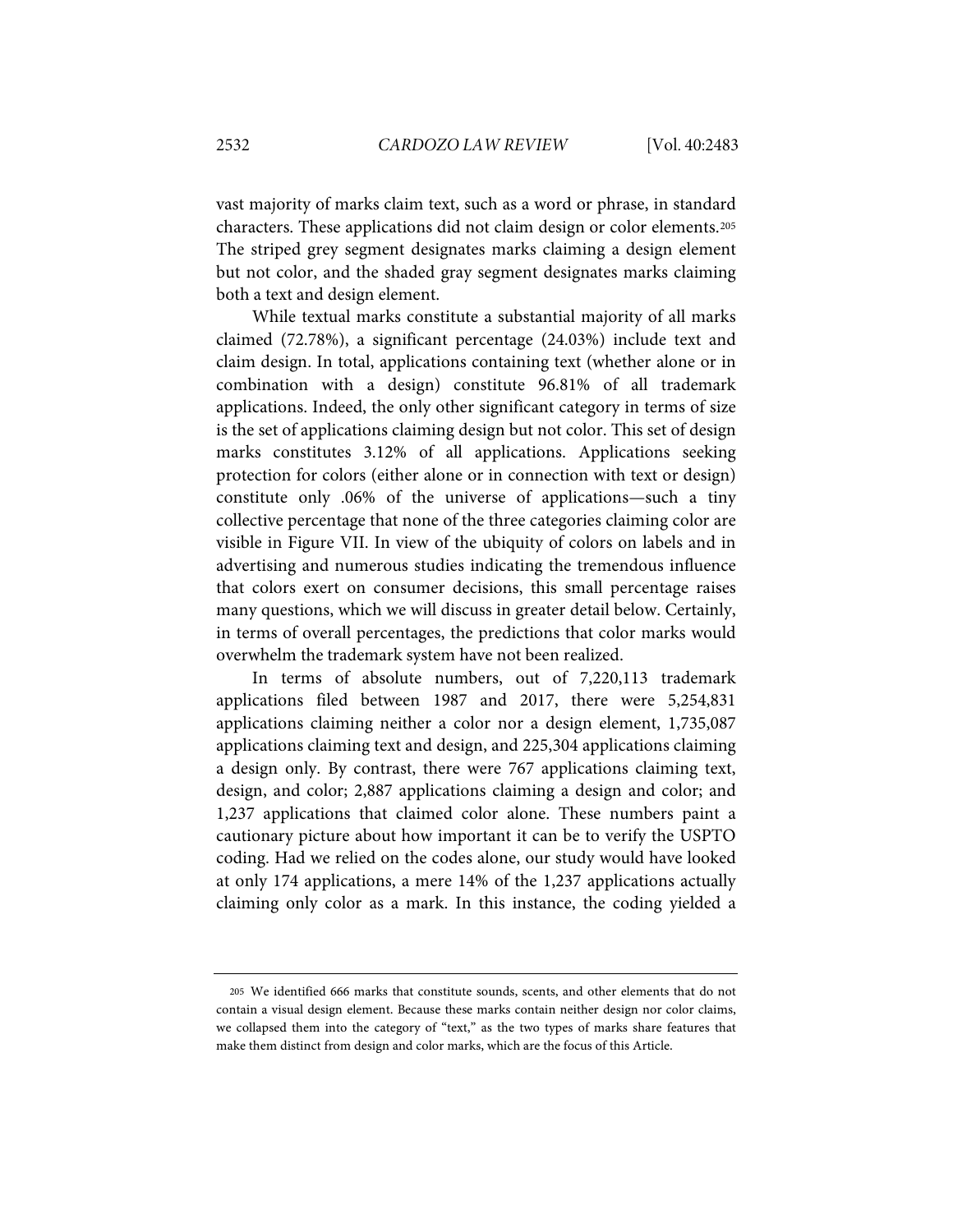sample that was likely not representative of the population.<sup>[206](#page-51-0)</sup> Therefore, verification of the applications in question was necessary in order to describe trends based on reasonably reliable data.

To assess how color marks succeed in the USPTO trademark application process compared to other symbols, Figure VIII displays success rates by subject matter. For each category, we display a set of three bars. In each set of three, the first bar (depicted in blue) represents the percentage of marks placed on the Supplemental Register. The second bar, in yellow, shows the percentage of marks that survived USPTO review and were published in the *Official Gazette*. The third bar (in green) shows the percentage of marks that achieved the applicants' ultimate goal: a place on the USPTO's Principal Register.



*Figure VIII. Success Rates by Type of Mark:*

<span id="page-51-0"></span>206 *See* PATRICK DATTALO, DETERMINING SAMPLE SIZE: BALANCING POWER, PRECISION, AND PRACTICALITY 4-5 (2008) (discussing availability/convenience sampling and warning about its tendency not to be representative of the population at issue). Given a population of 1,237 trademark applications, a sample of 294 applications would be needed in order to have a confidence level of 95% with a margin of error of +/-5%. *See Determining Sample Size: How to Ensure You Get the Correct Sample Size*, QUALTRICS, https://www.qualtrics.com/experiencemanagement/research/determine-sample-size [https://perma.cc/KF38-S2AS] (last visited May 24, 2019) (describing one common technique for calculating an appropriate sample size based on known population size, desired confidence interval, and desired margin of error). Indeed, the differences in success rates between the population and color-coded records suggests that the latter may not have been representative (supplemental: 36% versus 25%, publication: 31% versus 35%, registration: 27% versus 25%).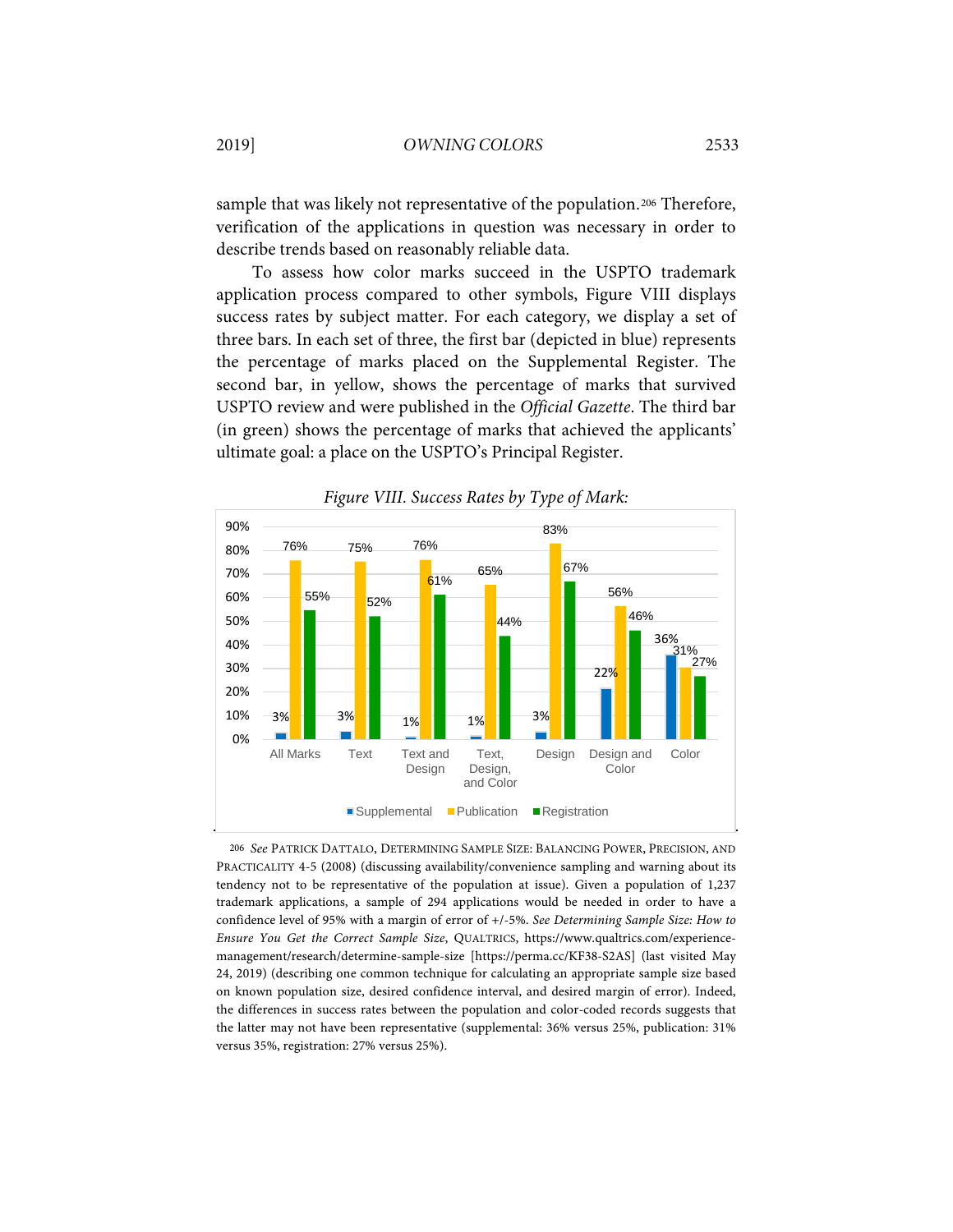Figure VIII demonstrates that marks claiming color (but not text) are much less likely to publish and be granted admission on the Principal Register, and significantly more likely to end up on the Supplemental Register. The first set of bars shows the overall average percentages. Looking at the data as a whole, 76% of marks publish and 55% succeed in obtaining a place on the Principal Register, while only 3% end up in the Supplemental Register. Publication signifies the moment when the USPTO approves the mark for registration. Marks that publish but are not registered were generally filed on an intent to use basis and did not register because the applicant chose not to file a statement of use. With some minor variation, this pattern holds for all categories of marks that do not claim color. In all categories containing text or design but not color, 1–3% end up on the Supplemental Register, 75–83% publish and 52–67% are placed on the Principal Register.

The pattern changes for marks claiming color. Supplemental registration increases dramatically, while publication and principal registration rates drop. When text and design are eliminated from the applications, the change is even more prominent. But visual subject matter alone does not account for the difference. The fifth set of bars in Figure VIII demonstrates that design marks have even higher publication and registration success rates than the impressive success rates for textual marks.

For applications claiming color, the results look quite different. The publication and registration success rates drop precipitously, and the number of marks relegated to the Supplemental Register reflects a dramatic increase, especially for marks claiming color alone. One can see how color correlates with success in federal registration by comparing the success rates for marks claiming design and color to those claiming only design. Design applications claiming design but not color had a publication rate of 83%; those claiming color were published at a rate of 56%. Success on the Principal Register shows similar differences. While 67% of design marks not claiming color registered, only 46% of design marks claiming color succeeded on this metric. The supplemental registration rate for design and color marks is dramatically higher at 22%, compared to 3% for design marks not claiming color.

The final set of bars in Figure VIII reflects success rates for applications that claim only color. Here, the differences seen above are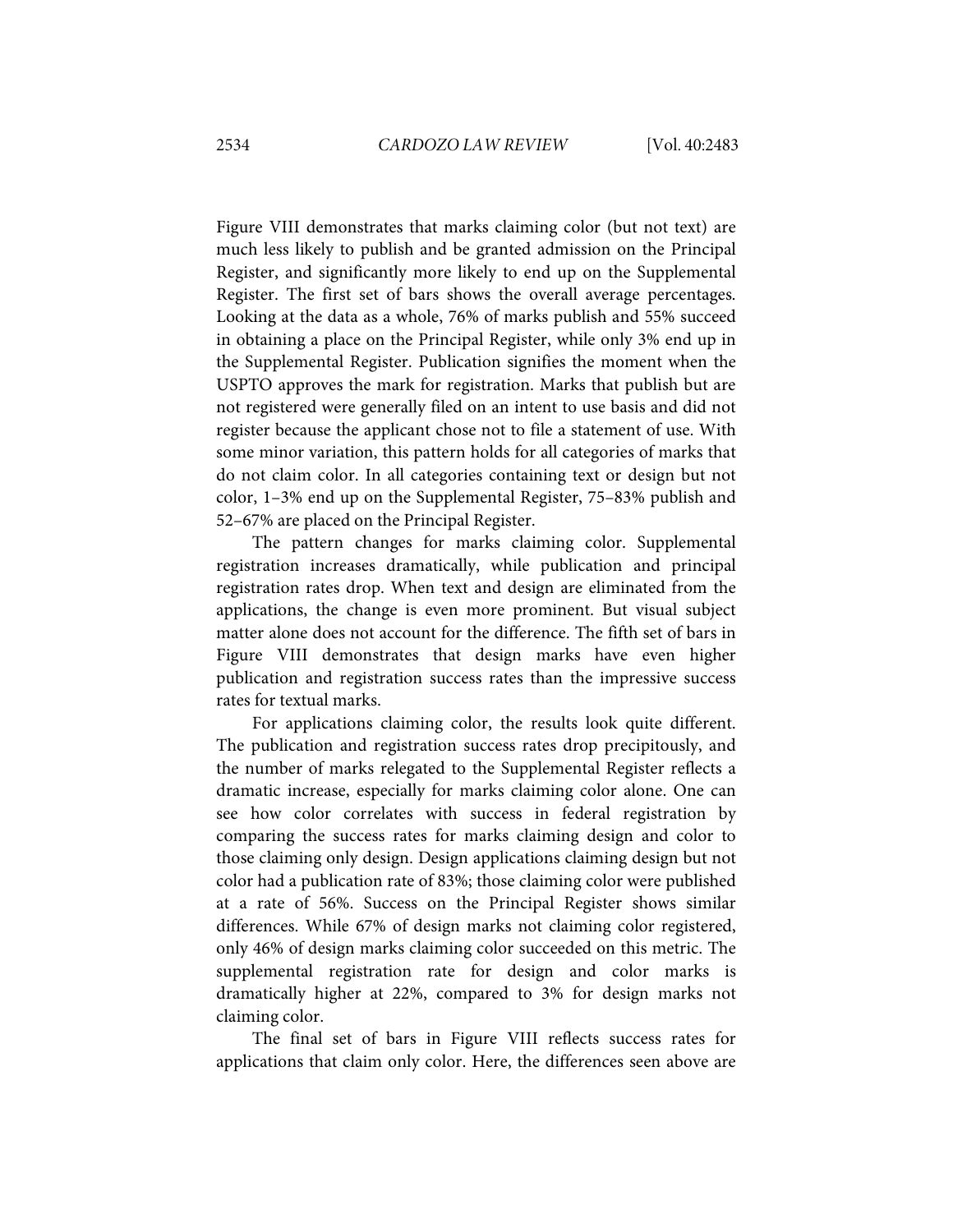magnified. The supplemental registration rate rises to 36%, which even exceeds the principal registration rate of 27%. As one would expect for color only marks, the rate of publication of 31% closely tracks the principal registration rate.[207](#page-55-0) However, it is much lower than the 56% publication rate for marks that claim design and color.

A possible explanation for these differences may be found in the legacy of *Qualitex.* The Supreme Court created two gatekeeping devices for color marks: (1) the functionality bar and (2) the need to prove secondary meaning. A mark that is deemed functional can never be distinctive. Applications for symbols deemed functional are not protectable as trademarks. Because of this absolute bar, colors deemed functional will not be admitted to either the Principal or Supplemental Register.[208](#page-53-0) In our data, applications for subject matter deemed functional are not reflected in any of the bars asserting success in the trademark registration process.

The data suggest that the secondary meaning bar may be the reason color marks have such a relatively low principal registration rate and appear so frequently on the Supplemental Register. It is of course possible for other absolute bars in 15 U.S.C. § 1052 to be applied to color marks. However, the bars to color marks are less numerous because many of the statutory exclusions target textual deceptiveness,

<sup>207</sup> One might expect these two numbers to be identical, and in a world where all marks claiming only color were required to demonstrate secondary meaning, that would be so. However, if an applicant files a mark claiming color for part of an object instead of an entire surface, the applicant may file an Intent to Use application, hoping the examining attorney will take the "and design" portion seriously and not require secondary meaning. Because some marks we classify as "color only" are filed in this strategy, the publication number is a bit lower, reflecting some color only marks filed as intent to use (ITU) applications, that may obtain USPTO approval to publish but not register because the applicant failed to file a statement of use or chose not to do so. Our data supports this explanation as it contains 141 ITU applications that we classify as color only, and only 9 of these ITU applications ended up on the Principal Register. Of the marks that did not register, 11 were published for opposition; of these, 6 did not file a statement of use and the rest contained status codes that indicated that the applicant failed to follow through administratively with registration. Figure XIII also shows that the registration rate diverges from the publication rate most significantly in 2015, which could indicate a small lag between the reporting of publication and registration for the most recent year of data analysis.

<span id="page-53-0"></span><sup>208</sup> *See* 15 U.S.C. § 1091(c) (2018); Qualitex Co. v. Jacobson Prods. Co., 514 U.S. 159, 163–65 (1995).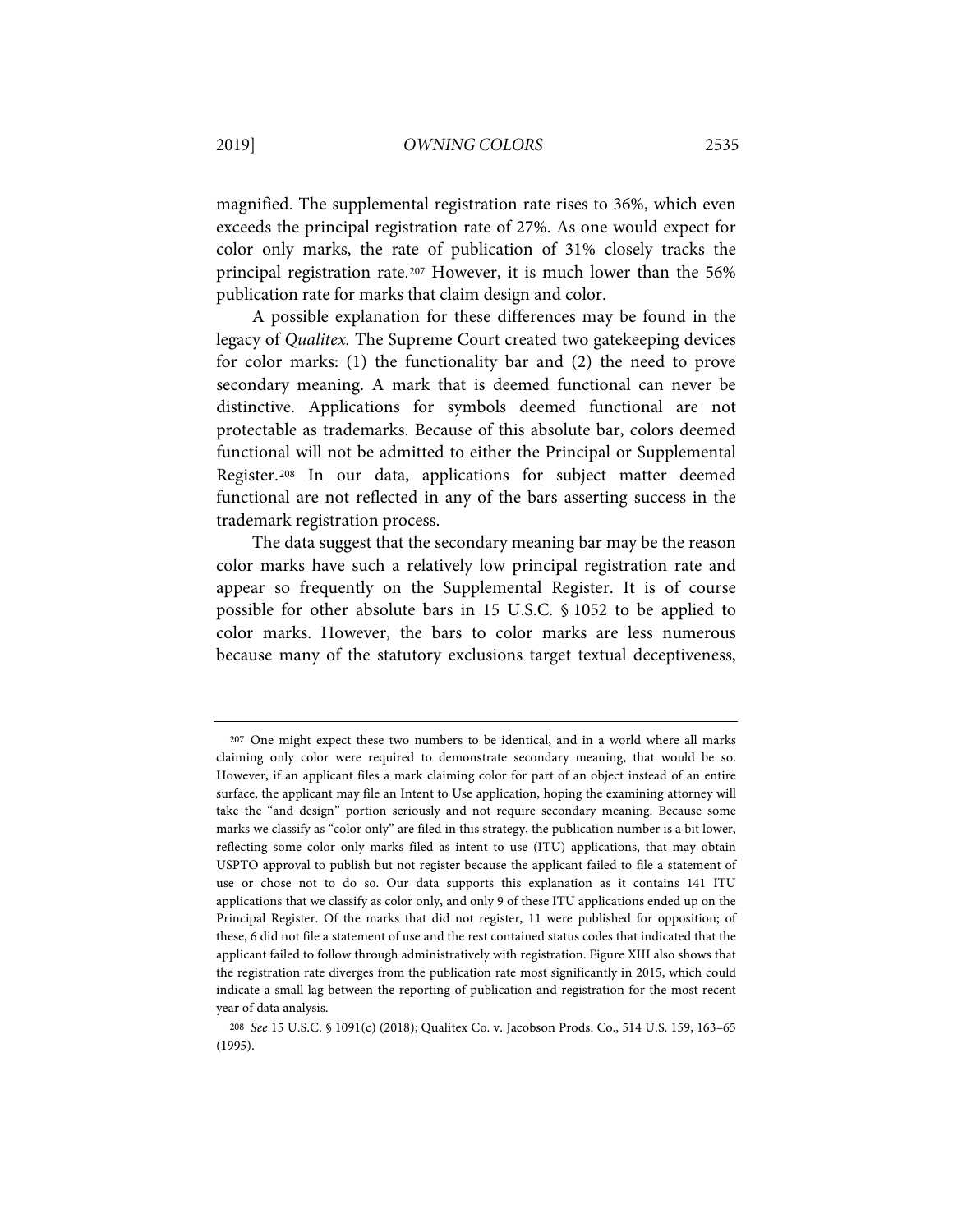such as geographic misdescriptiveness or the unauthorized use of a celebrity's name.[209](#page-54-0)

The Supplemental Register was created as a trademark purgatory for marks that are not yet distinctive but could acquire secondary meaning in the future.[210](#page-54-1) If the USPTO declines to publish a mark because it has not acquired sufficient commercial distinctiveness, the mark may be placed on the Supplemental Register if all other bars are overcome[.211](#page-54-2) Consequently, the Supplemental Register reflects the power of secondary meaning to block federal trademark registration. Overall, the Supplemental Register is relatively small. During the 28 year time period we examined, 95% of registered marks were placed on the Principal Register, and only 5% of marks were relegated to the less desirable Supplemental Register.[212](#page-54-3)

Overall, fewer color marks survive USPTO review than end up on the Supplemental Register. This finding may be explained by the need to prove secondary meaning before any color mark may register. Text and design marks, unlike color, are capable of being inherently distinctive, and therefore the applicants need not always prove exclusive use. The data suggest secondary meaning is doing the work *Qualitex* intended by exerting a stronger barrier to color marks in the federal registration process.

On the subject of secondary meaning, the data reveal an interesting irony. Proof of acquired distinctiveness in litigation requires a lower standard than in the registration context. The Lanham Act provides a mechanism to enforce unregistered trademarks through § 1125(a). The Supreme Court noted that "the general principles qualifying a mark for

<sup>209</sup> 15 U.S.C. §§ 1052(a), (c), (e).

<span id="page-54-1"></span><span id="page-54-0"></span><sup>210</sup> 15 U.S.C. § 1091(a) ("All marks capable of distinguishing applicant's goods or services and not registrable on the principal register provided in this chapter, except those declared to be unregistrable under subsections (a), (b), (c), (d), and (e)(3) of section 1052 of this title, which are in lawful use in commerce by the owner thereof, on or in connection with any goods or services may be registered on the supplemental register . . . .").

<span id="page-54-2"></span><sup>211</sup> TMEP § 815 ("Upon approval of the mark for registration, the record will indicate that the mark has been 'Allowed for Supplemental Registration' rather than that the mark has been approved for publication. Marks on the Supplemental Register are not published for opposition, but are issued as registered marks on the date that they are printed in the *Official Gazette*.").

<span id="page-54-3"></span><sup>212</sup> Our data reflect 179,820 marks were placed on the Supplemental Register while 3,489,859 were placed on the Principal Register.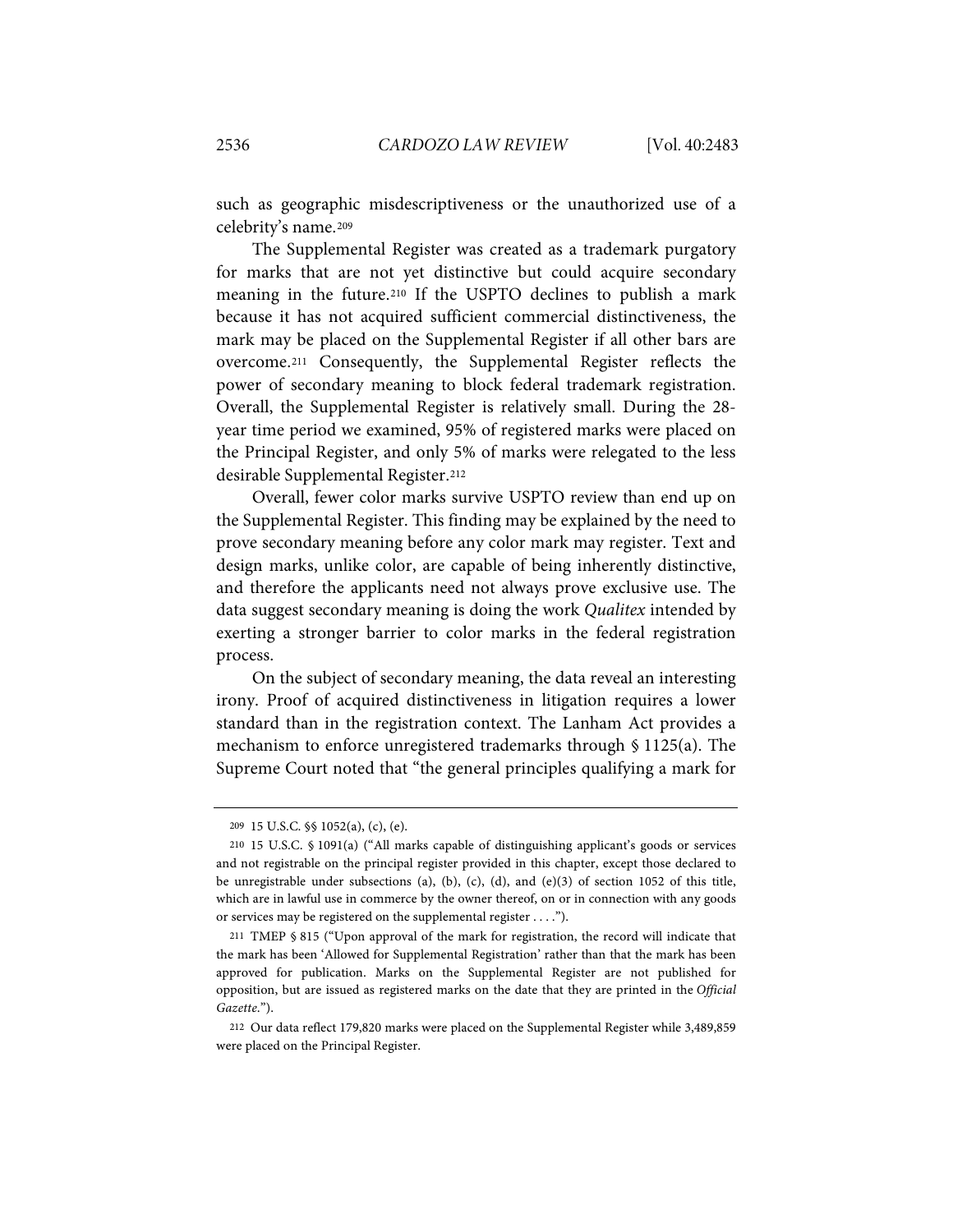registration under § 2 of the Lanham Act are *for the most part* applicable in determining whether an unregistered mark is entitled to protection under  $$43(a)$ ."<sup>[213](#page-57-0)</sup> If such consistency is a general rule, some federal courts have not followed it here or have carved out an exception permitting trademark protection for color claimants who could not (and do not) claim they are exclusive users of their colors in their business sector. For example, in *Louisiana State University v. Smack Apparel*, several university plaintiffs won infringement claims for unregistered color marks even though none of them could have proven secondary meaning under the "substantially exclusive" standard used by the USPTO in registration proceedings.[214](#page-55-1) Litigation data we collected over the same time period indicate that unregistered marks are just as likely as registered marks to prevail in trademark infringement litigation even though none of the unregistered marks passed the elevated USPTO secondary meaning standard.

<span id="page-55-0"></span>Returning to our original hypothesis, we next examine the extent to which *Qualitex* opened the floodgates to color mark registrations. The next four figures illustrate trends in trademark applications over time. Figure IX depicts the landscape of all trademark applications whether or not they claim color. The purple line shows applications. The yellow line reflects applications that publish. Registrations are depicted in green if the mark is on the Principal Register, while supplemental registrations appear in blue. The registration and publication lines converge until 1989 when the USPTO began accepting applications based on a good faith intent to use the mark instead of actual use, which was previously required.[215](#page-55-2) After that date, some marks that publish are not registered if the applicant makes a business decision not to use the mark or fails to file a statement showing use in commerce. With the exception of the supplemental registrations, applications and registrations all manifest a generally upward trajectory as their numbers increase over time. Supplemental registrations remain virtually flat.<sup>[216](#page-55-3)</sup>

<sup>213</sup> Two Pesos, Inc. v. Taco Cabana, Inc., 505 U.S. 763, 768 (1992) (emphasis added).

<span id="page-55-1"></span><sup>214</sup> Bd. of Supervisors for La. State Univ. Agric. & Mech. Coll. v. Smack Apparel Co., 550 F.3d 465, 475 (5th Cir. 2008).

<sup>215</sup> 15 U.S.C. § 1051(b) (2018).

<span id="page-55-3"></span><span id="page-55-2"></span><sup>216</sup> The data reflects a modest increase in the number of supplemental registrations between 1987 and 2015, but such increases seem more cyclical (e.g., increases around 2000 reflecting a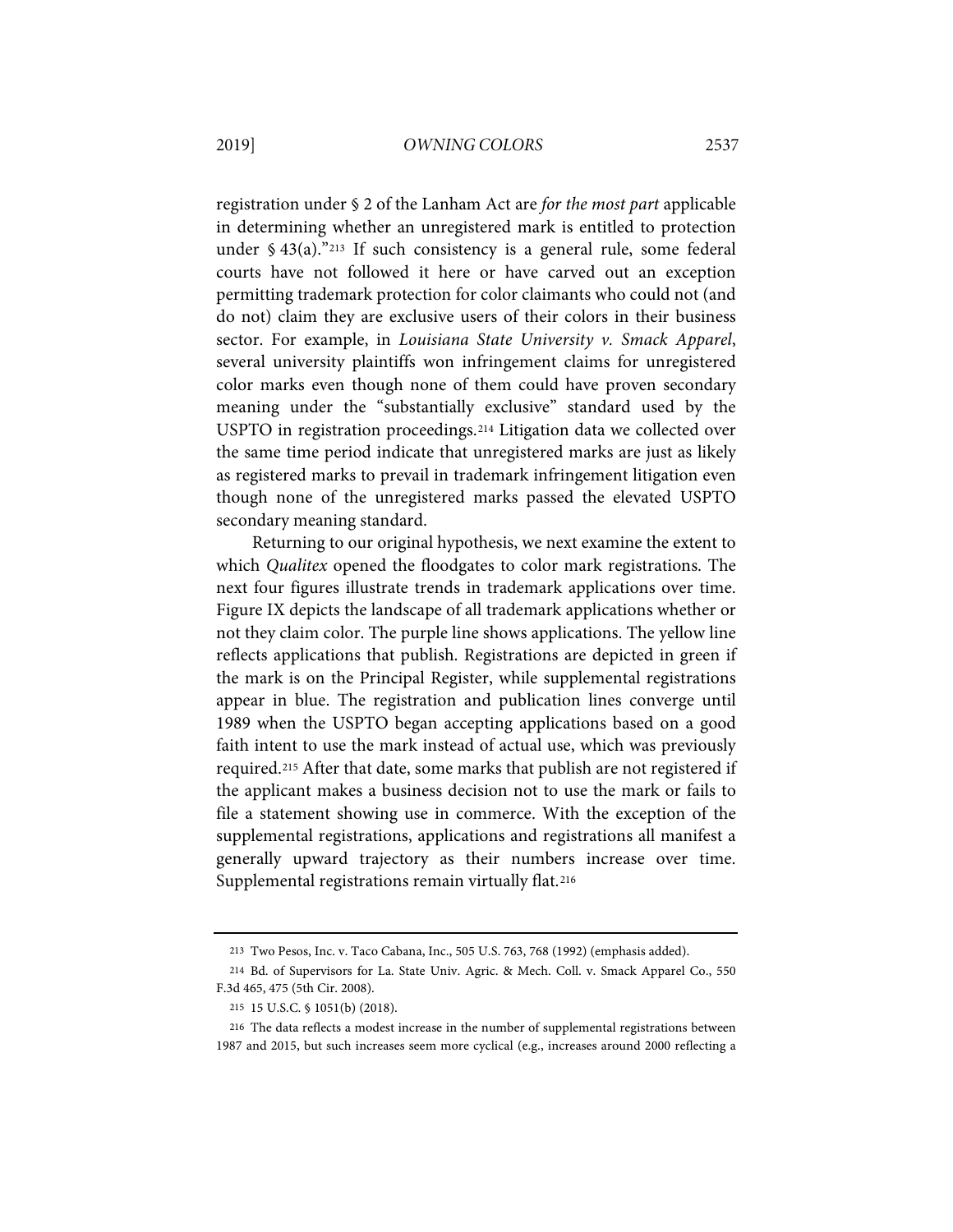

Figure X depicts marks that claim text but not design or color. Given that this set comprises the vast majority of trademark applications, the upward trends, the divergent publication and registration lines in 1989, and the generally flat Supplemental Register trends appear nearly identical to those in Figure IX.



spike in applications). Nevertheless, the percentage of applications admitted to the Supplemental Register ranges from 2.1 to 3.3% of applications.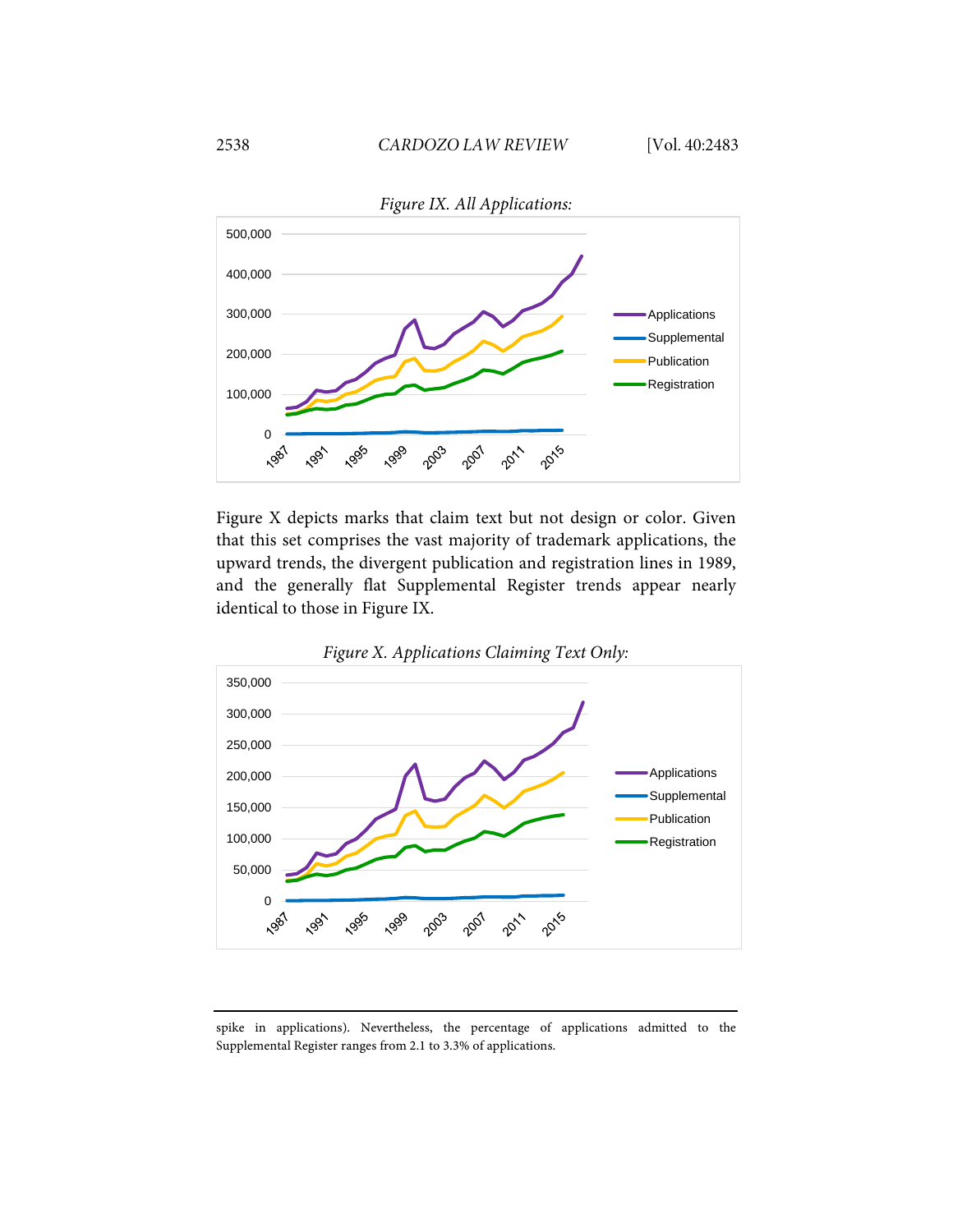Figure XI shows the second largest subset of trademark applications in our data: marks claiming design but not color. Interestingly, the patterns illustrated above remain very similar, suggesting that, generally, the use or addition of a design does not appear to impact the trademark registration process. If anything, design applications are more likely to publish and register than their text counterparts. Supplemental registrations remain flat over time while the number of principal registrations, marks published, and applications all increase in a similar manner over time.



<span id="page-57-0"></span>Figure XII displays marks that claim both a design element and color. Here, differences from the general population of marks begin to emerge.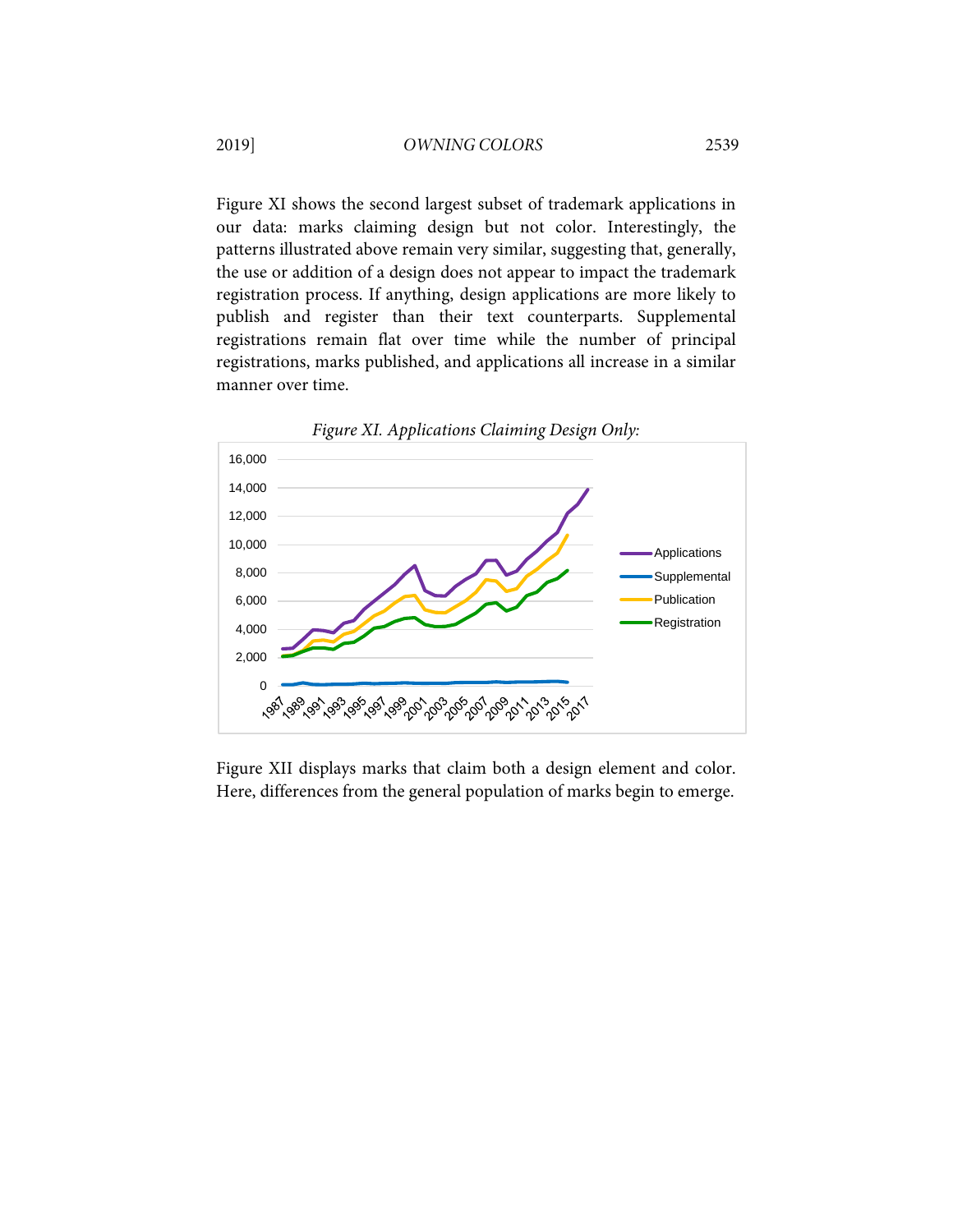#### *Figure XII. Applications Claiming Design and Color:*

The number of applications seeking protection for design and color triples between 1994 and 1995.[217](#page-60-0) This dramatic spike does not appear in Figures X (text marks) or XI (design marks). One possible explanation for this difference is that *Qualitex* was decided on March 28, 1995, and may have drawn attention to the possibility of protecting color as an element of a mark. Of course, design marks claiming color could have been—and in fact were—registered before this date, but the decision's holding that color alone may be protected could have prompted renewed interest in claiming color in trademark applications and a strategic focus on color in branding more generally.

Another interesting feature of the design and color category may be seen in the relative percentage of marks admitted to the Supplemental Register compared to text and design marks not claiming color. In Figures X and XI, there is quite a distance in the trend lines for supplemental and principal registration rates. In Figure XII, that distance is significantly reduced, reflecting that a much greater percentage of marks claiming color ultimately land on the Supplemental Register.

Figure XIII illustrates marks claiming a single color for the entire surface of a product (like the Qualitex press pad) or the entire surface of a portion of the product (like the Louboutin red sole).

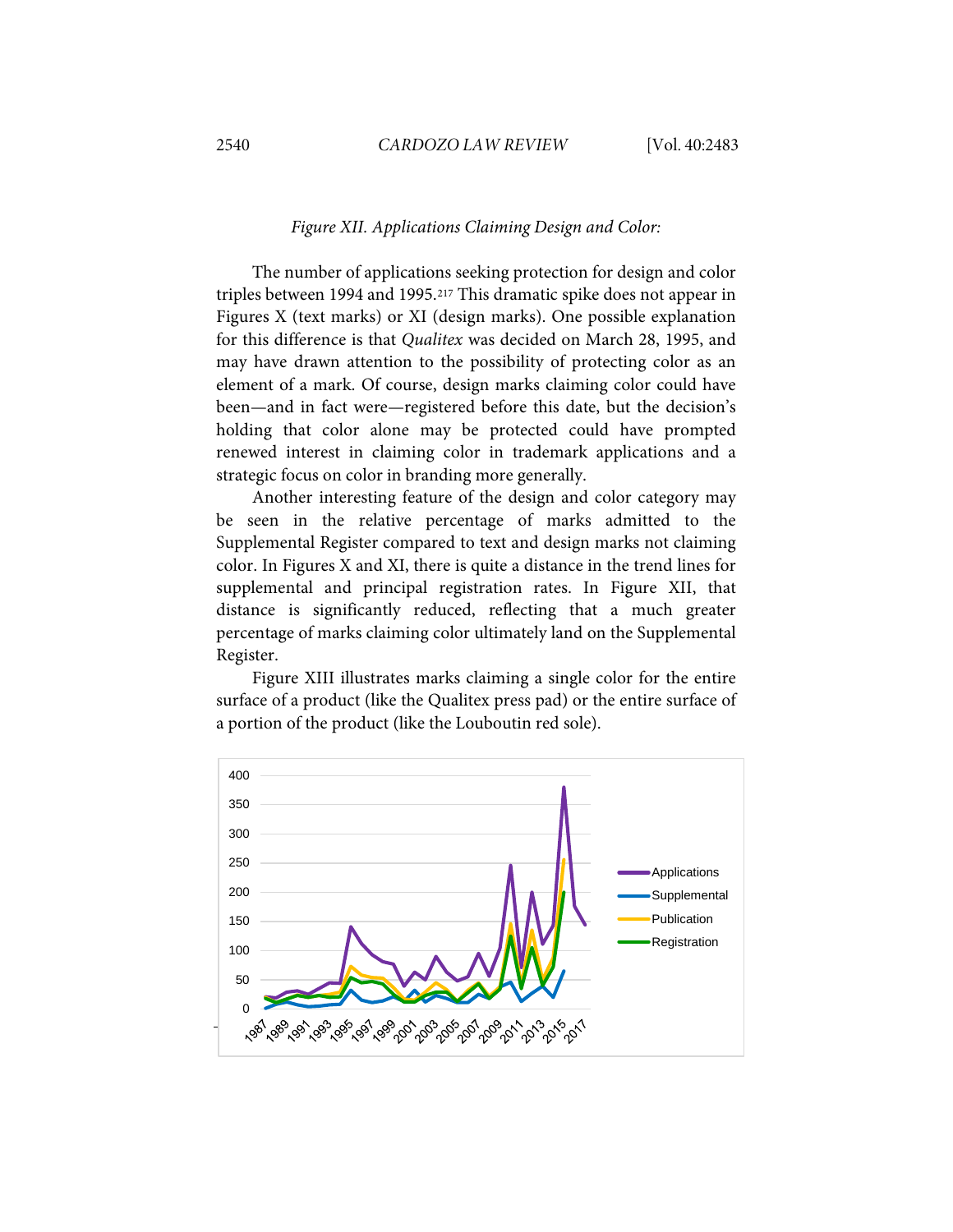### 2019] *OWNING COLORS* 2541

#### *Figure XIII. Applications Claiming a Single Color:*

Notably, just two applications claimed only color as a mark in 1987. In the eight-year period between the beginning of 1987 and the end of 1994, a total of 63 color marks were filed. But then in 1995, the year *Qualitex* was decided, an additional 63 applications claiming color were filed. This dramatic spike in color mark applications corresponded with the Supreme Court's consideration of color as a mark in *Qualitex*. As in Figure XII, one can see how closely the supplemental registration line tracks the principal registration line. This pattern indicates that a much higher percentage of color marks end up on the Supplemental Register compared to marks not claiming color. This difference is readily apparent by comparing this close proximity to the much greater distance between the supplemental registration lines (in blue) and the principal registration and publication trend lines in Figures X (text marks) and XI (design marks).

Furthermore, the frequency with which marks are placed on the Supplemental Register is much higher for marks claiming only color in comparison to those that also claim a design element. In Figure XII, depicting design and color, the number of supplemental registrations exceeded principal registrations in only three years. By contrast, Figure XIII shows that the number of supplemental registrations exceeds principal registrations in seventeen—more than half—of the years we tracked. These data show that proof of secondary meaning is



particularly challenging for applicants seeking to register marks claiming color, especially when the color is not claimed in connection with a linear design.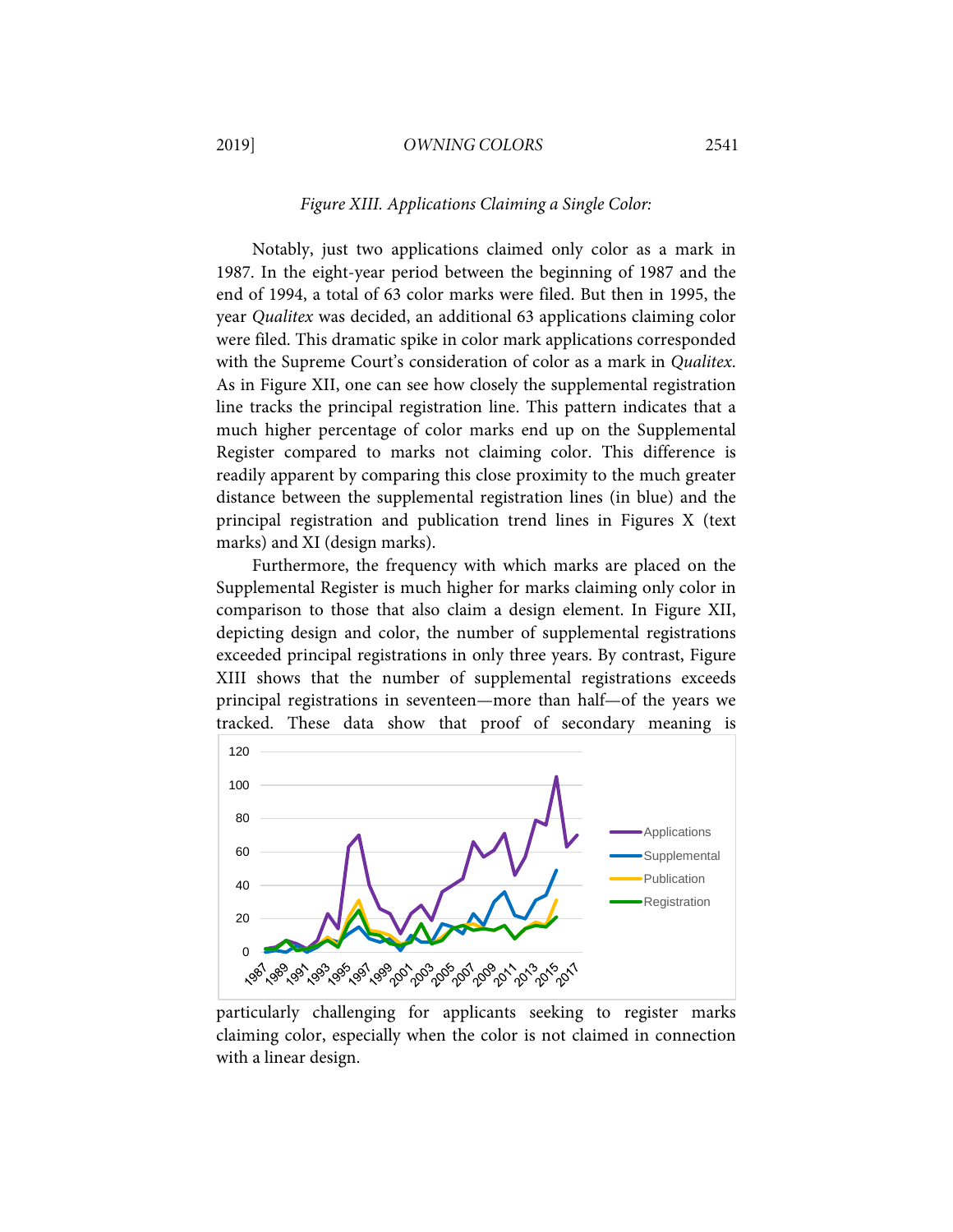Because functionality is a total bar, a mark deemed functional would not be placed on the Supplemental Register. The reasons for these differences will be fertile ground for further research. Figure XIII suggests that the relatively elevated supplemental registration numbers



for colors show that secondary meaning is a difficult hurdle for color mark applicants to overcome. Future studies may analyze office actions to determine the relative impact of secondary meaning and aesthetic functionality on keeping color marks off the Principal Register.

Our final set of three charts displays color selections in trademark registrations. First, we examined how many colors were claimed when color was noted as a feature of a mark. Figure XIV depicts the number of marks that claimed one or more colors. This figure includes trademarks on the Principal Register that claim both a design element and color and those that claim color alone, but not marks in which color is claimed in conjunction with text.

#### *Figure XIV. Number of Colors Claimed:*

The first bar in Figure XIV shows that 730 marks claim one color. As the number of colors increases, the number of registrations decreases. Overall, 74% of the marks claiming color assert trademark rights in one or two colors.

<span id="page-60-0"></span>Next, we examined the choice of colors reflected in the trademark applications claiming one color that were admitted on the Principal Register. Figure XV displays the colors selected in registrations in which a single color is claimed, either alone or in combination with a design element. Because the USPTO uses the same codes for red and pink, we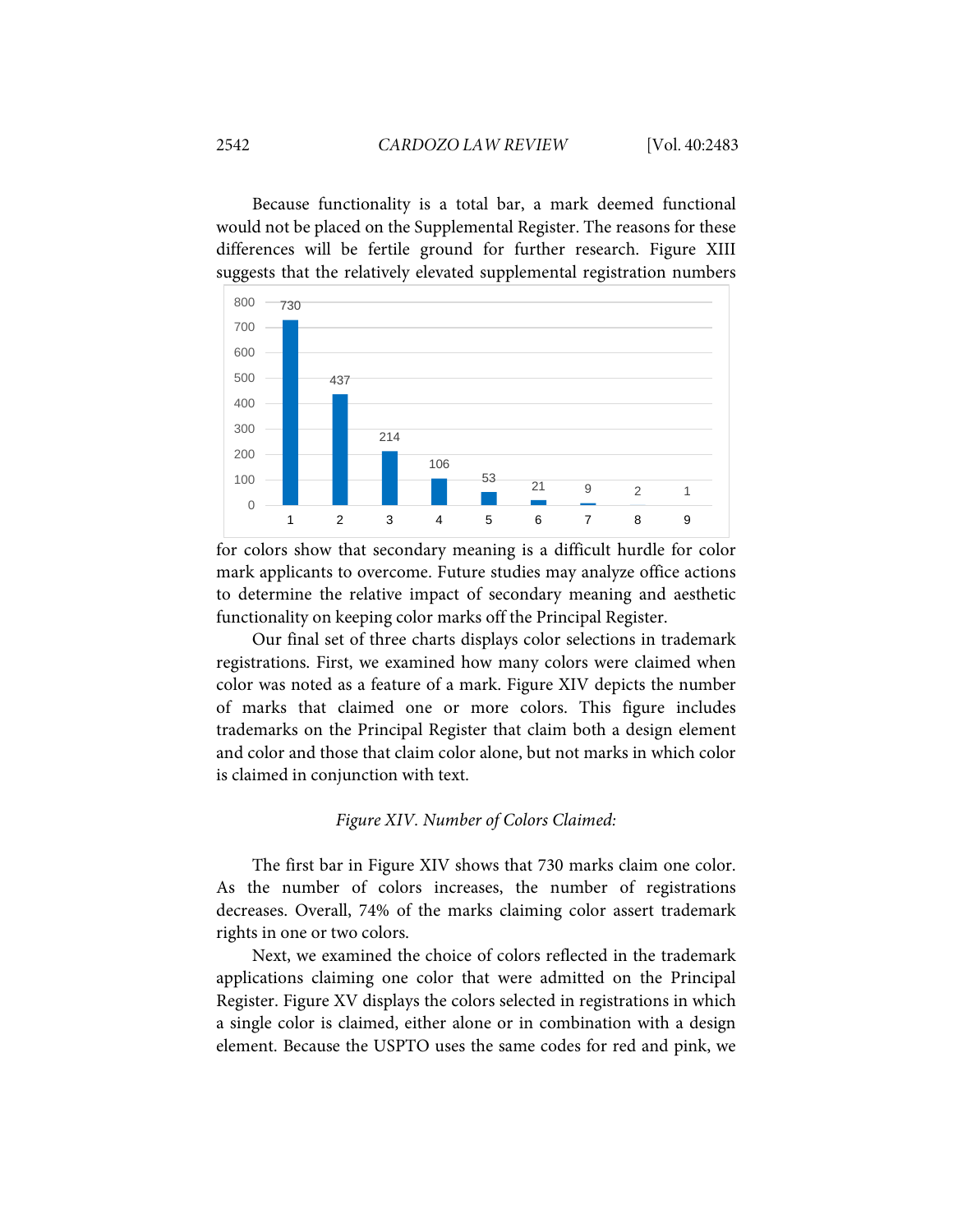manually inspected and recoded those registrations to reflect the color that was registered. Shades of the primary colors—red, yellow, and blue—constitute more than half (57%) of the color claims in trademark registrations. To provide some context in terms of general color preferences, Figure XV compares the frequency of colors claimed in registered marks with our survey data for color preferences.



*Figure XV. Consumer Preferences and Trademark Protection:*

Blue is registered most frequently in single color marks. This data is consistent with Labrecque and Milne's finding from 2013 that blue is the most frequently utilized dominant color in brand logos.[218](#page-61-0) Registrations of red, yellow, and orange exceed consumer preferences.

<span id="page-61-0"></span><sup>218</sup> *See* Lauren I. Labrecque et al., *To Be or Not To Be Different: Exploration of Norms and Benefits of Color Differentiation in the Marketplace*, 24 MARKETING LETTERS 165, 170 (2013) (finding that in marks with one or more colors that "the colors most frequently used for main colors are blue (48.2 %), white (39.3 %), red (31.4 %), and black (26.1 %), while the least frequently used colors are gray (1.1 %), brown (2.1 %), and pink (2.1 %). The color use range is wide across categories. For example, the presence of blue ranges from 20 % in fast food to 76.9 % in credit cards, whereas red ranges from 0 % in apparel to 62.5 % in retail brands. Other colors, such as purple, pink, and metallic, appear only sparingly.").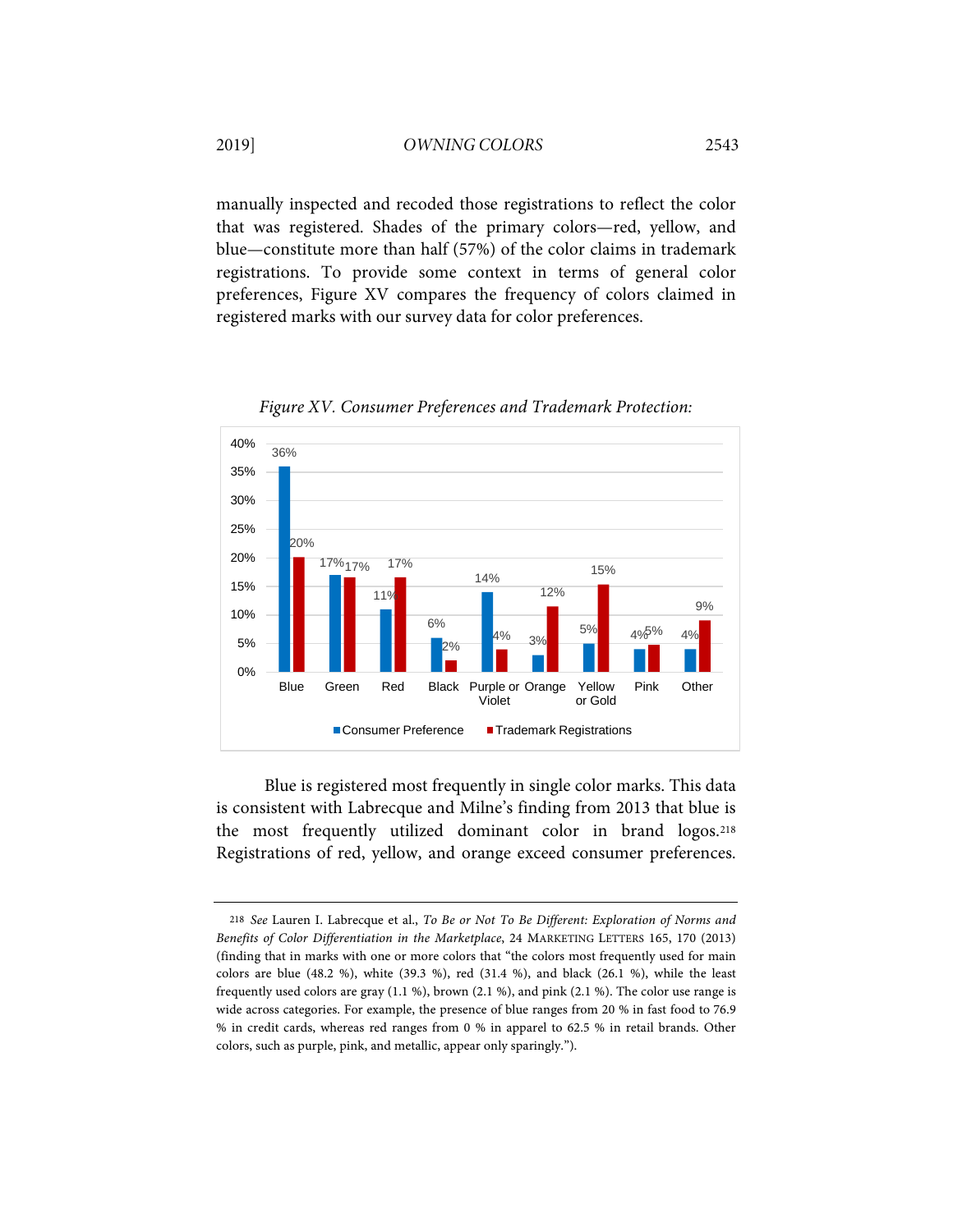While purple/violet was identified as a favorite by 14% of our consumer respondents, only 4% of registered single-color marks claimed it. Purple appears to provide an opportunity to select a color where the consumer preference greatly exceeds the frequency with which it is registered. Purple falls between blue and red on the color wheel, and yet its registration is one-fifth of its two closest primary neighbors. There were more pink registrations than purple, even though many more consumers prefer purple. Even orange, purple's complementary color (appearing opposite to purple/violet on the color wheel) is registered three times more frequently. Although the ability to analyze success rates is limited by the number of applications for each color, there are remarkably similar registration rates among those colors having 40 or more applications—ranging from 25% to 28%, with an average of 28% among all single-color applications.

Figure XVI and XVII graphically display the colors registered in the international classes of goods and services used by the USPTO. This figure is limited to those classes in which there are twenty or more color registrations. Notably, only nineteen of the forty-five classes are depicted, which provides insight into the frequency of such registrations and the concerns about crowding and depletion.[219](#page-62-0) In Figure XVI, the colors in each bar represent the number of registrations for only one color in each international class. Accordingly, the longer the bar, the more single-color registrations exist for that category. The length of the color segment in each bar represents the number of registrations for that color in that class.

<span id="page-62-0"></span><sup>219</sup> The following classes had fewer than 20 registrations: Chemicals, 19; Transportation and Storage, 17; Leather Goods, 16; Housewares and Glass, 16; Wine and Spirits, 16; Hand Tools, 15; Furniture, 11; Meats and Processed Foods, 11; Hotels and Restaurants, 11; Fabrics, 10; Medical, Beauty, Agricultural, 10; Lubricants and Fuels, 9; Natural Agricultural Products, 9; Light Beverages, 9; Telecommunications, 8; Firearms, 7; Jewelry, 6; Paints, 5; Fancy Goods, 5; Cordage and Fibers, 4; Treatment of Materials, 4; Personal, 4; Smokers' Articles, 3; Floor Coverings, 1.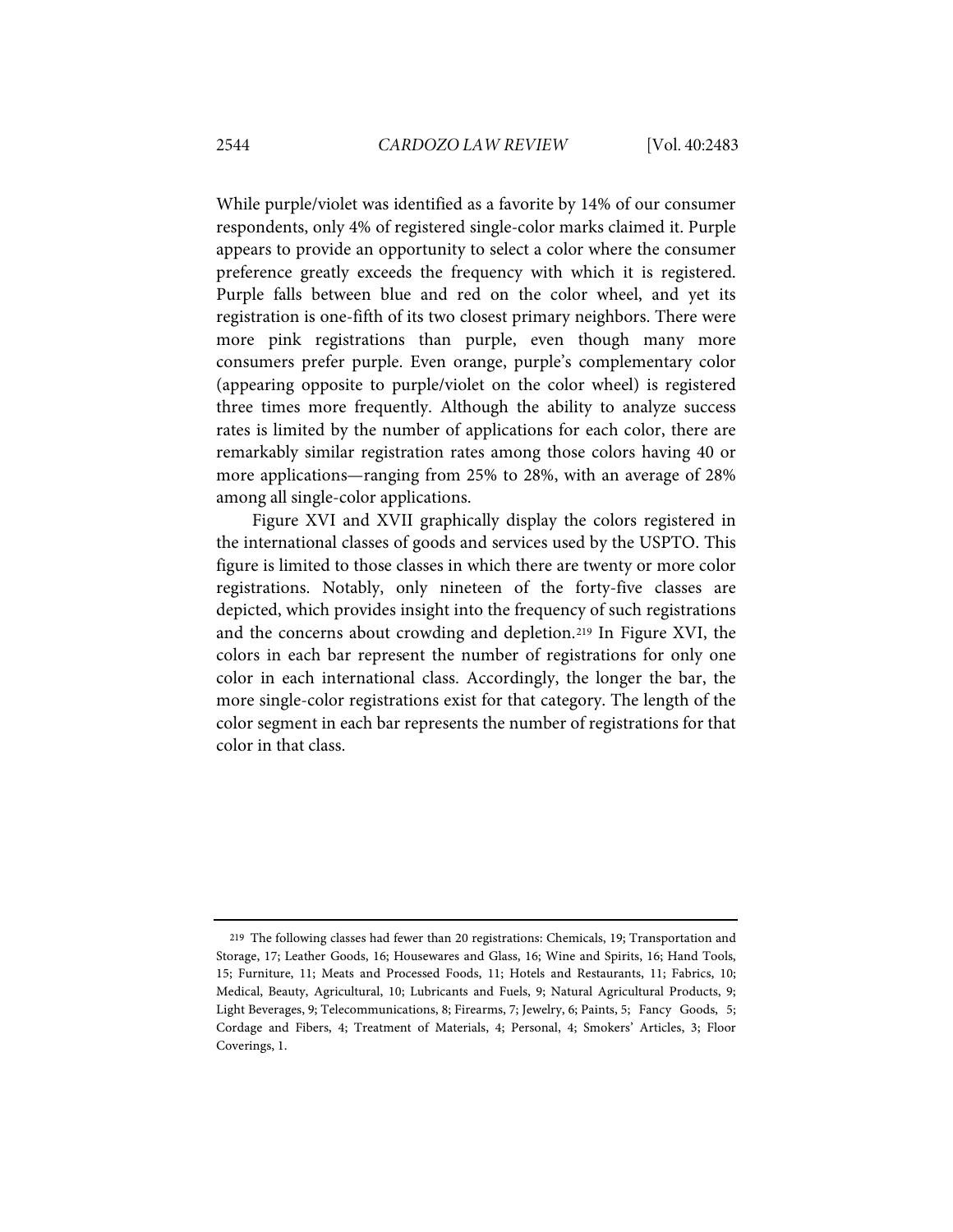

*Figure XVI. Number of Registered Color Marks by Class:*

Figure XVII displays the single-color trademark registrations in an area chart to illustrate the colors for which protection is most often obtained. As you scan from left to right, you can see the percentage of applications within each category that claim a particular color, depicted as the amount of shaded area above the category. Figure XVII makes it easy to see how frequently the primary colors—red, yellow and blue are used across all classes of goods and services. Figure XVII also reflects the smaller percentage of registered marks claiming purple/violet which tracks closer to black, silver, grey, white, and brown rather than red and blue, its neighbors on the color wheel, and even orange, its complementary color.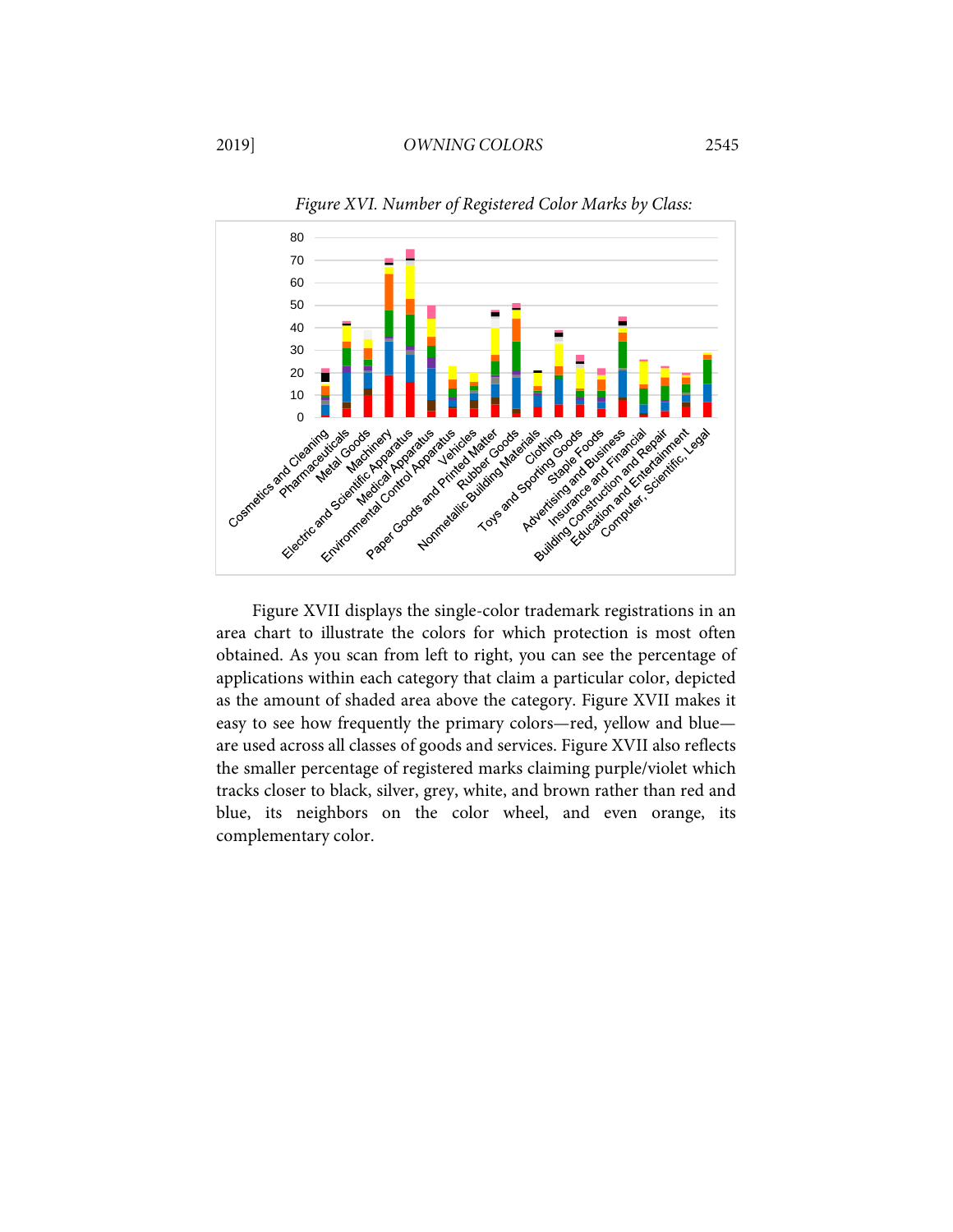

*Figure XVII: Percentage of Registered Color Marks by Class:*

Consumer color preferences are well reflected in trademark registration data. The three most preferred colors—blue, red, and green—are highly visible in Figure XVII. Interestingly, the fourth choice—purple or violet—is much less prevalent and may open opportunities for brand owners seeking to make a commercial impression with a relatively popular color. Given the data indicating that women prefer purple to pink, it will be interesting to see if trademark registrations trend in future years to reflect what women actually prefer.

#### **CONCLUSION**

Seen against this backdrop, the impact of the *Qualitex* decision should be reconsidered. As applied by the USPTO, it did not open the floodgates to color monopolies through trademark registrations as some scholars predicted. By setting up the two gatekeeping devices of secondary meaning and functionality for color alone, the Supreme Court made it possible to register color as a mark—but only when colors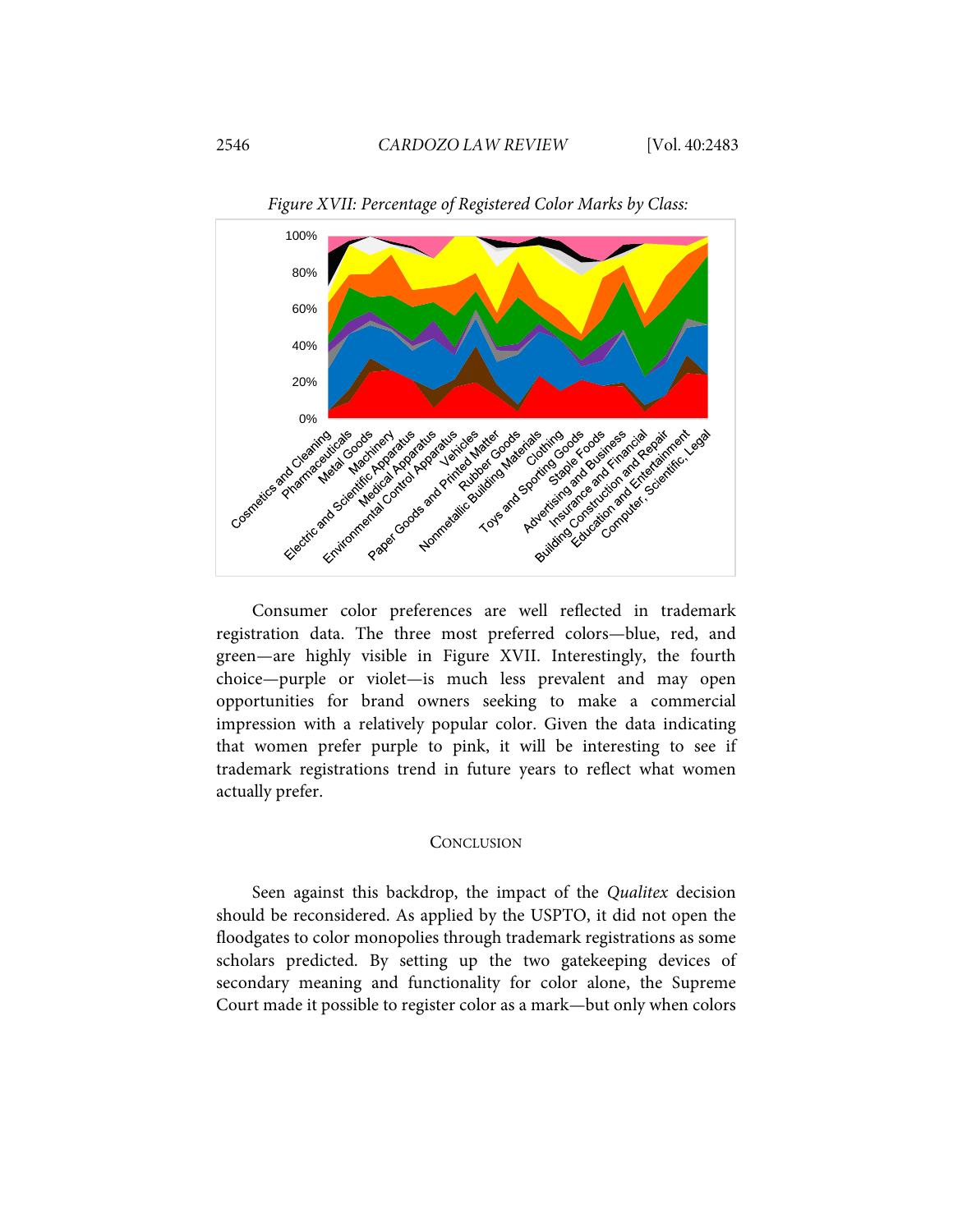strongly signal source and result in no competitive harm.[220](#page-65-0) Although *Qualitex* is often criticized and taught as a decision that irresponsibly expanded trademark protection, its practical effect—when measured by success through the trademark registration process—has been just the opposite. The *Qualitex* holding that color alone may be protected as a mark has had only a minimal practical effect on the USPTO's Principal Register. While the USPTO has registered millions of marks since *Qualitex* was decided, the USPTO data fields reflect that only 221 principal registrations claim color alone as a mark. Most marks claiming color without a linear design element are registered as color in connection with design. Nonetheless, the USPTO permits these registrations less frequently than marks containing design but not color.

On the other hand, while *Qualitex* focused on functionality as the doctrine that would do much of the work in making sure that colors would not be registered too frequently, the relatively high number of color applications landing on the Supplemental Register indicates that the need to prove secondary meaning is a significant barrier. Indeed, it has blocked more than one third of color applications from the Principal Register. The USPTO's adoption of a higher secondary meaning standard than that employed by federal courts assured that color marks (independent of other subject matter) would not be easily registered.

Given the dearth of successful trademark applications on the basis of color alone, there are many color variations available for future branding entrepreneurs to use to create a meaningful and distinctive commercial impression. Before making that choice, brand managers would serve themselves well to consider actual consumer color preferences. If they do, we can expect to see recognition that women prefer the stronger, more vibrant saturated purples over the softer pinks[.221](#page-65-1) Trademark professionals should keep in mind an array of information when giving clients advice. By understanding the scholarly studies on color meaning and preferences, they can advise clients on how the embodied and referential meaning can influence consumer perceptions. In making selections, they should also look to confirm that a trademark examiner who conducts a Google search will not find

<span id="page-65-0"></span><sup>220</sup> Qualitex Co. v. Jacobson Prods. Co., 514 U.S. 159, 167 (1995).

<span id="page-65-1"></span><sup>221</sup> *See supra* Figure II (in Section II.A).